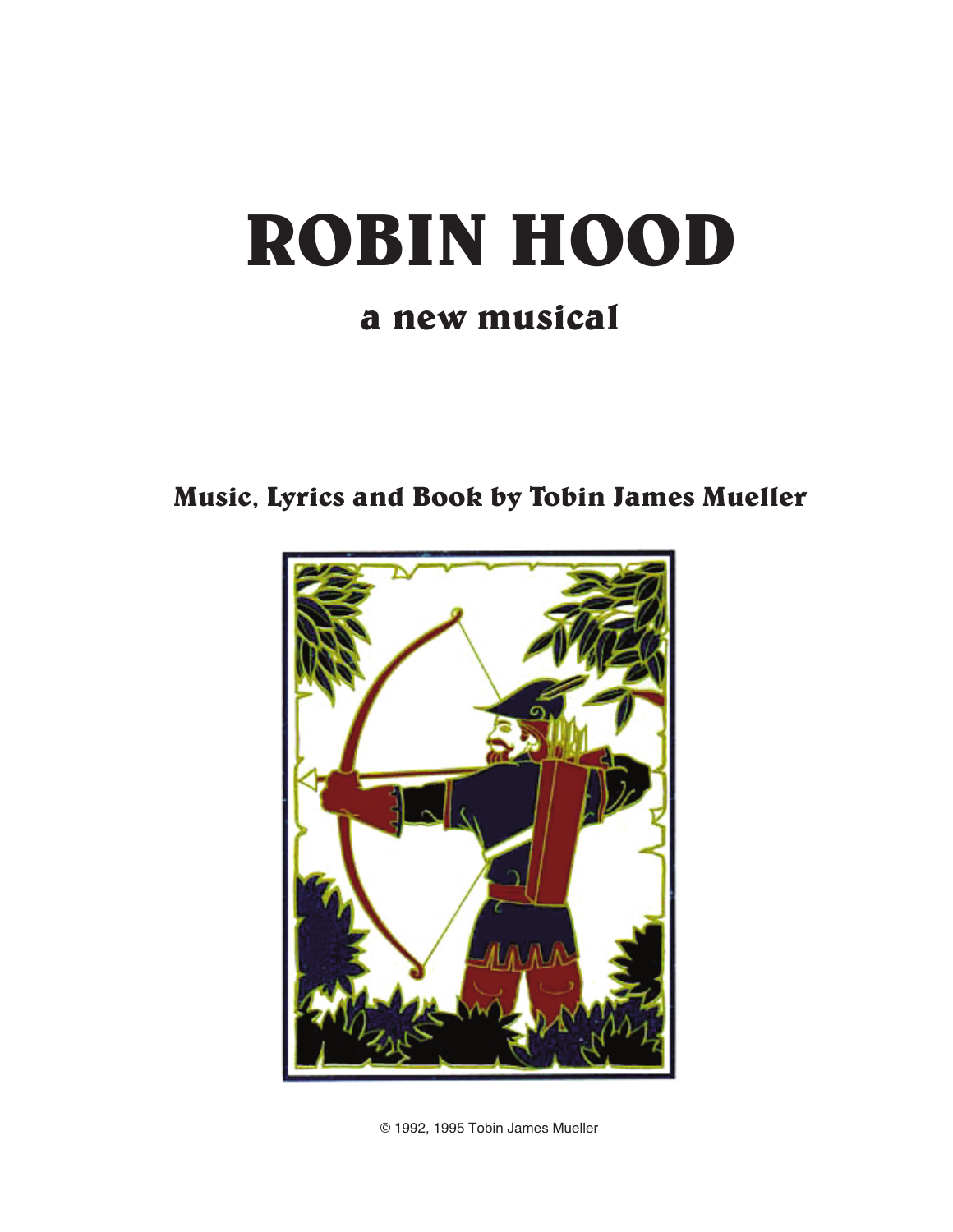### **ACT ONE PROLOGUE: "WHAT KIND OF WORLD?" Scene 1**

The curtain opens during the **OVERTURE** and an unscripted scene begins. We see <sup>a</sup> busy Saxon marketplace, circa 1200 A.D., in which Norman soldiers prowl and Norman aristocrats dominate. Saxons are busy selling and serving; Normans are busy buying and being served. Characters, such as TOM FLETCHER and GIL SMITH, apply their trades (fletching arrows and tending the blacksmith shop). Perhaps others sell bread, baskets, linen, fire-wood, fruit and vegetables. The SHERIFF and special GUARDS make <sup>a</sup> grand entrance. The SHERIFF is followed everywhere by his abused and pitiable STOOL BOY, <sup>a</sup> child or dwarf who drags <sup>a</sup> stool around on which the SHERIFF might stand, so that his head might be higher than all others present. They are followed by the real evil behind the story, LORD GISBOURNE. GISBOURNE is at the top of the Norman pecking order. He might take an apple from <sup>a</sup> Saxon display table and eat it without paying, just to display his contempt and power. Later in the scene, he will choose <sup>a</sup> young Saxon girl to add to his collection. He has is eye out already. SOLDIERS are <sup>a</sup> constant, though noninvasive, presence. Some dramatic action occurs, climaxing with the repeated chords played at *forte* in the **OVERTURE** music. As the music changes, WILL SCARLET watches small children playing at being Robin and the Sheriff, and he sees the STOOL BOY watching as well. They both wish they could join in. As WILL begins speaking, the spotlight shifts to him, either through <sup>a</sup> freeze of other characters or some other method. The tolling bells of the **OVERTURE** drifts on into the background. WILL uses examples from the crowd around him to punctuate his words.

Will Scarlet: (To playing children) Play on, young robber in the hood! (To an off-stage ROBIN, who is off fighting in the Crusades) Robin. This is not the same place you left. Or maybe it's what this place would have been if you had never lived. Can you imagine an England without your...(he motions to the playing children)...special brand of inspiration? (To ROBIN) What are you doing so far away from home?!

> I have news for you. Good news, I think. I'm going to be a father. Me, the man without a home, the red-caped dandy who threw away his birthright, is going to start a family of his own! And you're going to miss it! Well, what is news of new life...compared to the monstrous death of your Crusades, hm?

> Robin Hood! You are what defines this country for me; you and your bow and ready hand...and your hope. That's your legacy, good friend. You and your band of Free Men. Will my child have a chance to grow up as free as we?

Hmpf. Free! Were we ever really free? Can you even utter the words "free men" without choking on the irony? They should be spat out, like a bit of apple, in defiance of the fates. Freedom is more a statement than a state, like wearing red amidst the green of the forest; to cover over the blueness of one's blood. (He displays his own red garb.) Freedom is a posture, a flair of the soul, an aura of will; nothing more, nothing less. (Seriously) Yet, with you it was a way of acting that is no act; a kind of honesty. (Returning to his theatrical wit) My idea of freedom is a little more…pregnant.

At least we still have the freedom to bawl and kick against a tired and ugly world, to carry on like a new born who doesn't know any better. (He cries out, half imitating a fighting swordsman, half <sup>a</sup> bawling child) Ah-h-h-h!! Ha, ha! (He laughs at himself, invigorated by the outburst) From the mouths of babes… (Then he looks around himself, seeing the poverty and oppression.)

What kind of world is this to be born into, anyway? And what has this long-winded dad-tobe done to make it any better? At least I know how to kick up a little dust, eh, Robin?

Music cue: **TOO MANY YEARS**. WILL flings <sup>a</sup> gold coin to <sup>a</sup> poor Saxon child, but it is intercepted by the SHERIFF and placed in his tax collecting pouch, causing guarded anger among the Saxon townspeople. SOLDIERS become alert at the possible confrontation. The SHERIFF gestures toward WILL and his GUARDS move forward, seeking WILL for questioning.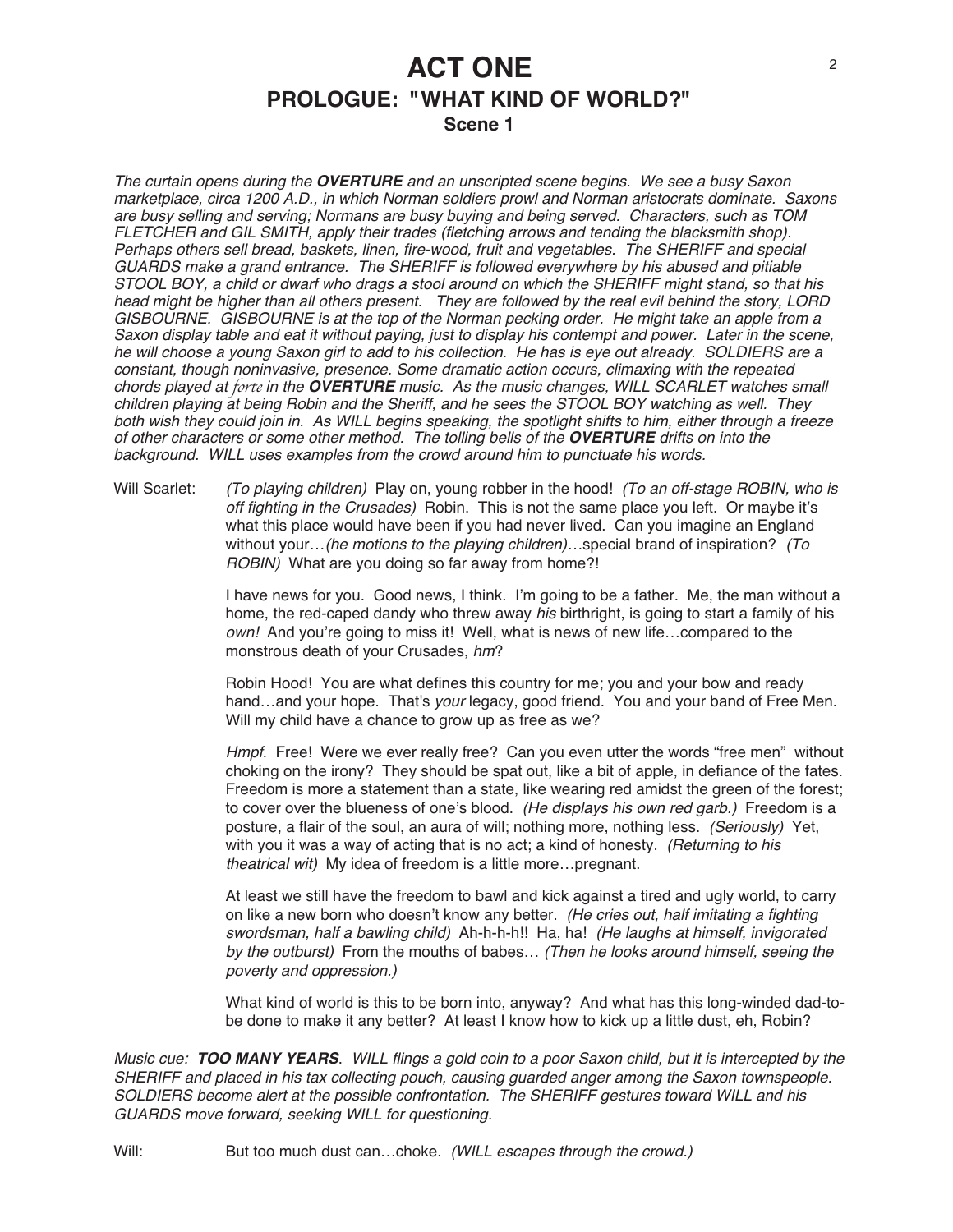## **TOO MANY YEARS**

#### **Saxon Villagers:**

Too many years we serve the Normans. Too many years they steal us blind. Too many years we bow before them. Too many years we live despised. Too many years they've beat and brutalized; No end in sight. In their eyes we're less than cattle fenced up in their fields. How can we escaped the princely power that they wield? Beaten down too long.

Long ago at the field of Hastings Their Norman king came sword in hand, Slaughtering independent Saxons, Making us slaves in our own land. How can we fight their brand of tyranny? Who'll make a stand? All day long we work the fields that once belonged to us, Then we grind the grain to flour that we cannot touch. Beaten down too long.

#### **Sheriff:**

Look at you all, Spoiled and dull; No fight, all fraud.

Just get to work, Earn me some perks; I'm getting board.

You realize I hold all your lives in my noble hands?

#### **Village Women:**

Morning to night we work the linen, Sewing up lace and pretty hems. But only Norman ladies wear them; We can't afford these precious gems, Unless we sell our virtue for a price To Norman men. All day long we cook and clean with kids strapped to our backs; No life of our own, repeating empty, endless acts. Beaten down too long.

#### **Sheriff:**

Why do you curse, Moan and complain? Why waste your breath?

I keep you fed, Sheltered and safe. Give me some rest!

Taxes I take! But look what it makes! Give me some respect.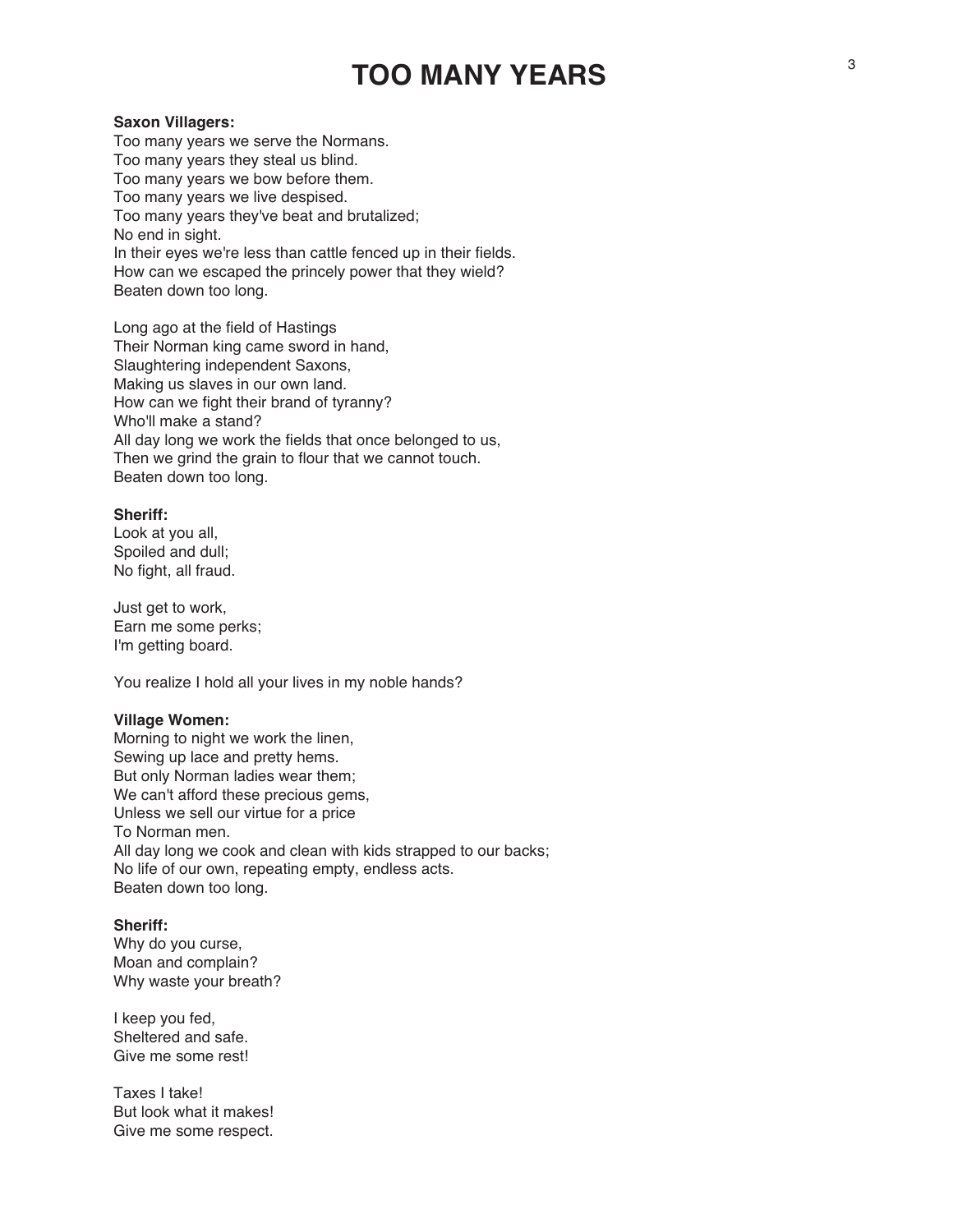| And if you complain, resist or carry on<br>They strike you dead.<br>Beaten down too long. |      | The sweat of your brow won't pay the taxman.<br>You can't pay the rent with calloused hands.<br>No matter how hard you work to get on,<br>Your earnings end up with them instead.<br>All day long we do their bidding, "Come do this, do that!"<br>If you even hesitate, they sneer and knock you flat. |                                                                  |
|-------------------------------------------------------------------------------------------|------|---------------------------------------------------------------------------------------------------------------------------------------------------------------------------------------------------------------------------------------------------------------------------------------------------------|------------------------------------------------------------------|
| Too long,<br>Too long                                                                     | All: | Dianah (& a growing group of Villager Men):<br>We have been giving in.                                                                                                                                                                                                                                  | <b>Village Women:</b><br>Resigned and spent,<br>We lend consent. |
| Too long,<br>Too long                                                                     | All: | Dianah (& a growing group of Villagers):<br>Treated like less than men.                                                                                                                                                                                                                                 | <b>Village Women:</b><br>Disowned and poor,<br>Too insecure.     |
| Too long,<br>Too long                                                                     | All: | Dianah (& a growing group of Villagers):<br>Playing into their hands.                                                                                                                                                                                                                                   | <b>Village Women:</b><br>With laws severe,<br>We kneel in fear.  |
| Dianah (& a growing group of Villagers):<br>Too long,<br>Too long                         |      |                                                                                                                                                                                                                                                                                                         | <b>Village Women:</b><br>It's time to rise<br>With opened eyes.  |
|                                                                                           | All: | It's time for our final stand!<br>Stand!<br>Stand!<br>Stand!                                                                                                                                                                                                                                            |                                                                  |

(As the song has progressed, each member of Saxon society has been able to voice complaints and vent anger. After the climax, GISBOURNE breaks their will by choosing several unwilling candidates to be his new courtier. With the help of the overseeing SHERIFF and the SOLDIERS, the young women are lined up and GISBOURNE chooses DIANAH. GISBOURNE confers with the SHERIFF who, in turn, seeks out DIANAH'S FATHER. A "deal" is struck and the girl is pledged. GISBOURNE then let's the SOLDIERS take into custody his new possession. The rest of the candidates are discarded. The crowd comforts those who have been let go, then loses heart. Everyone drifts away from the Norman business. As the song slowly dies, the Saxons drift off stage, leaving DIANAH, the GUARDS, the SHERIFF and GISBOURNE the only ones left in the marketplace.)

#### **Saxon Villagers:**

**Male Villagers:**

Too many years we serve the Normans. Too many years they steal us blind. Too many years we bow before them. Too many years we live despised. Too many years they've beat and brutalized; No end in sight.

#### **Dianah & Men: Altos: Sopranos:**

Too many years we serve the Normans. Too many years. Too many years. Too many years they steal us blind. Too many years. Too many years. Too many years we bow before them. Too many years. Too many years. Too many years we live despised. Too many years. Too many years. Too many years. Too many years. Too many years…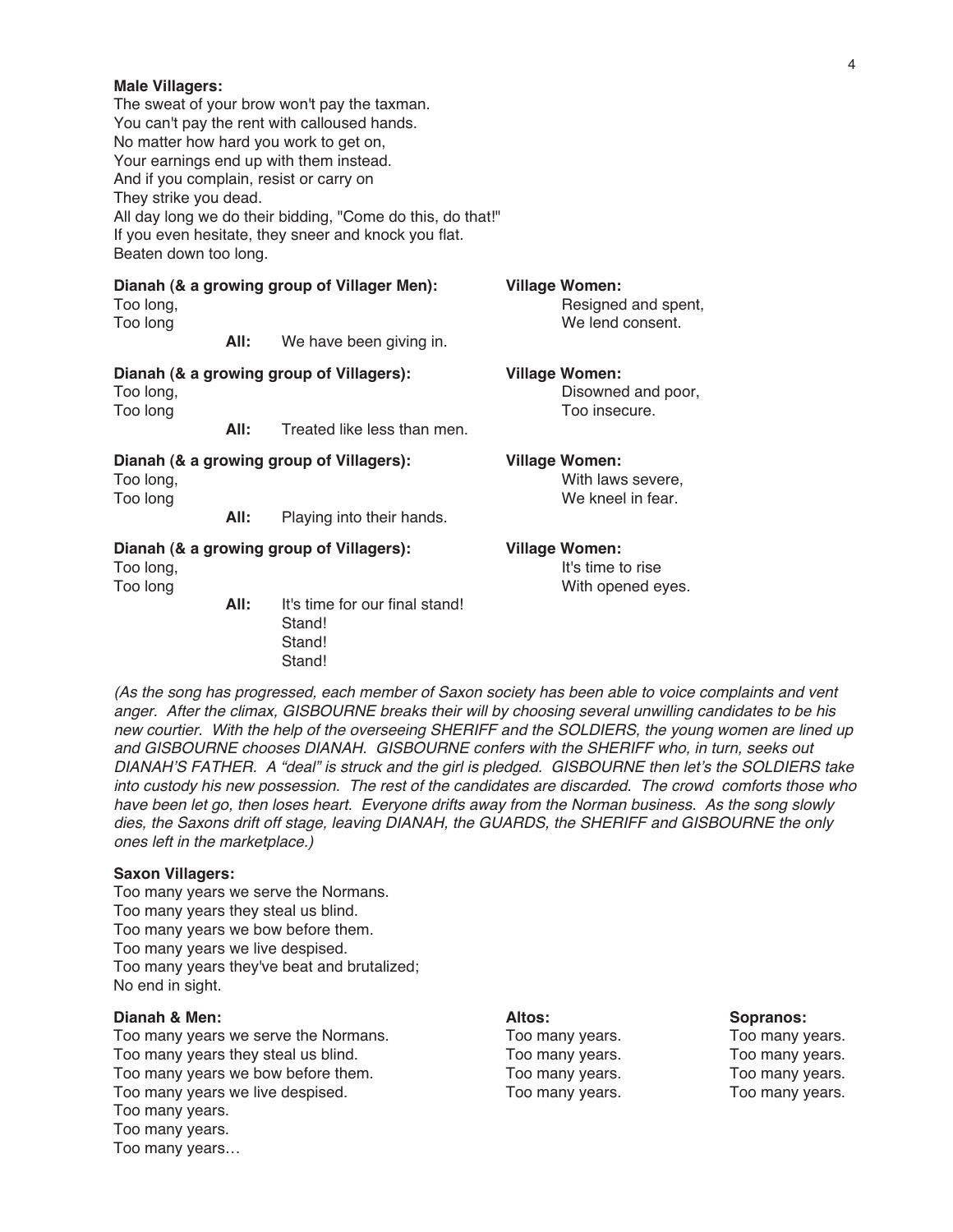### **"RUN, CHILD, RUN": DIANAH ESCAPES Scene 2**

As WILL speaks, GISBOURNE takes one last look at his purchase, then exits. The SHERIFF leads as two GUARDS forcibly bring DIANAH center stage.

Will: That's when it all began, didn't it, Robin? Even before she came to the greenwood, it was that fool Gisbourne who threw the first stone. What an avalanche it began! He probably thought she was just one more fiery Saxon wench to add to his collection. His ambition was never very discriminating; he simply burns his brand of evil into everything he touches. But he couldn't touch Dianah.

MARION enters, with several hand maidens. She is intercepting the SHERIFF.

| Marion:                                                                       | Where are you taking the young woman?                                                                                                                                                 |  |
|-------------------------------------------------------------------------------|---------------------------------------------------------------------------------------------------------------------------------------------------------------------------------------|--|
| Sheriff:                                                                      | All Saxon <i>courtesans</i> are placednear Lord Gisbourne's chambers.                                                                                                                 |  |
| Marion:                                                                       | This filthy, ill-mannered whelp? I think our Lord's higher sensibilities may pale at the sight.<br>She needs to be cleaned and properly clothed. Perhaps my attendants can see to her |  |
| DIANAH spits at her feet. The SHERIFF disciplines her, apologizing to MARION. |                                                                                                                                                                                       |  |
| Sheriff:                                                                      | Please excuse the injustice, m' lady, but this one may need more than powder and perfume.                                                                                             |  |
| Dianah:                                                                       | The injustice? You bladder-tongued hypocrites. (Her insult is ignored by all.)                                                                                                        |  |

Marion: (She interrupts the SHERIFF before he can strike DIANAH.) One cannot estimate the power of a gentle hand. Attend please? (She motions for her attendants to escort DIANAH.)

DIANAH continues to struggle until she recognizes the woman who has approached her. It is BRIGID, Dianah's Mother, Marion's chief woman in waiting. DIANAH is quieted by the sight.

- Marion: Don't worry, dear Sheriff. The responsibility will be mine.
- Sheriff: As you wish, m' lady. Don't say I didn't warn you. (He is a bit suspicious at DIANAH's sudden change of attitude. He already suspects MARION of being <sup>a</sup> spy, although no one is yet aware of those suspicions.) I shall post a guard at your door, just in case.
- Marion: Thank you for your concern. Lord Gisbourne will appreciate your decision, I'm sure. He will not be disappointed.
- Sheriff: Yes. He doesn't like to be disappointed. Thank you for your assistance. Guards? (Exit.)

Marion: (To DIANAH) This way, my child.

As soon as it is safe to talk, the conversation continues.

Dianah: Mother, how can you be helping these people?

BRIGID does not feel at liberty to discuss the true nature of hers and MARION's involvement.

Brigid: Things aren't always what they seem.

Dianah: Aren't what they seem? What do they seem like to you? Perhaps I did not curtsy well. Did I offend your "higher sensibilities", Mother?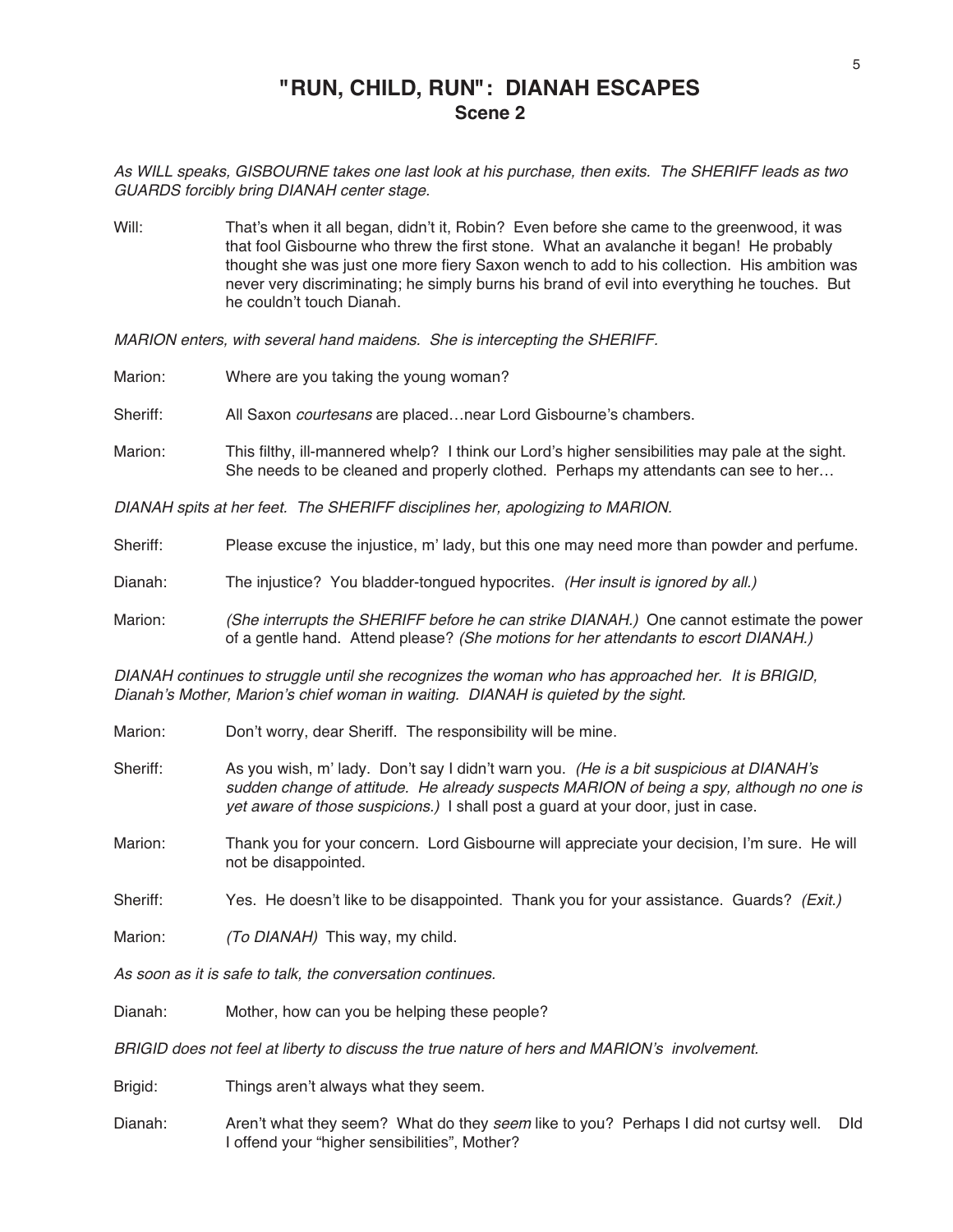| Brigid: | Not in front of Lady Marion, child.                                                                   |
|---------|-------------------------------------------------------------------------------------------------------|
| Dianah: | Oh. "Please excuse the injustice, m' lady."                                                           |
| Marion: | You need not quote Norman vanities to me, Dianah.                                                     |
| Dianah: | (To BRIGID, ignoring MARION.) Do you know why I'm here? Do you know what is going to<br>happen to me? |
| Brigid: | You are here because Lady Marion has intervened on your behalf. We owe her a great debt.              |
| Dianah: | I owe nothing to any Norman. It makes me sick to see you bowing to them.                              |
| Brigid: | Dianah                                                                                                |
| Marion: | We are on the same side, you and I.                                                                   |
| Dianah: | I am on no one's side. Not until I own my life, the whole of it. And no Saxon can say that.           |
| Marion: | Nor any Norman.                                                                                       |

DIANAH is stunned by the words. "What does she mean, Normans are not free?" she thinks to herself. Such <sup>a</sup> comment turns her whole argument on its head. She is speechless with chagrin.

- Brigid: Dianah. Please listen to Lady Marion. She's not going to hand you over to Lord Gisbourne. We'll find a way to get you out of here. Let her help…
- Dianah: And go where? Do you know what's been done? Father sold me to Gisbourne, right in the market square, like I was one of his sheep. Sold me in exchange for the debt on his land. Now he can strut and carry on like he's one of them…until they find some excuse to steal it back again. He's such a fool! As if my life would seal any bargain with a Norman. Our lives aren't worth enough to them! …I can't go back.
- Brigid: Lady Marion understands more than…
- Dianah: (To MARION, ignoring BRIGID) How can you know what it's like to be thrown out of your home. To have your life sold out from under you? To be made to wear filth and rags and beg in the streets? Unless you're fortunate enough to be of "service" to a Norman… You don't suppose my mother does your bidding because she choose to, do you?

Brigid: Dianah…

- Dianah: Stop trying to explain away the fools of this world, Mother. Isn't being a good wife to father enough martyrdom for one lifetime?
- Brigid: (She tries to ignore the insult, to get back to the subject.) You can trust Lady Marion. Just be quiet for a moment and…
- Dianah: I don't care what you say. I won't bargain with any Norman!
- Marion: Not even with one who is in the "service" of Robin Hood?

DIANAH is again speechless. She stares at MARION, ignoring her mother's cautions.

Brigid: You must speak of this to no one.

Dianah: You…?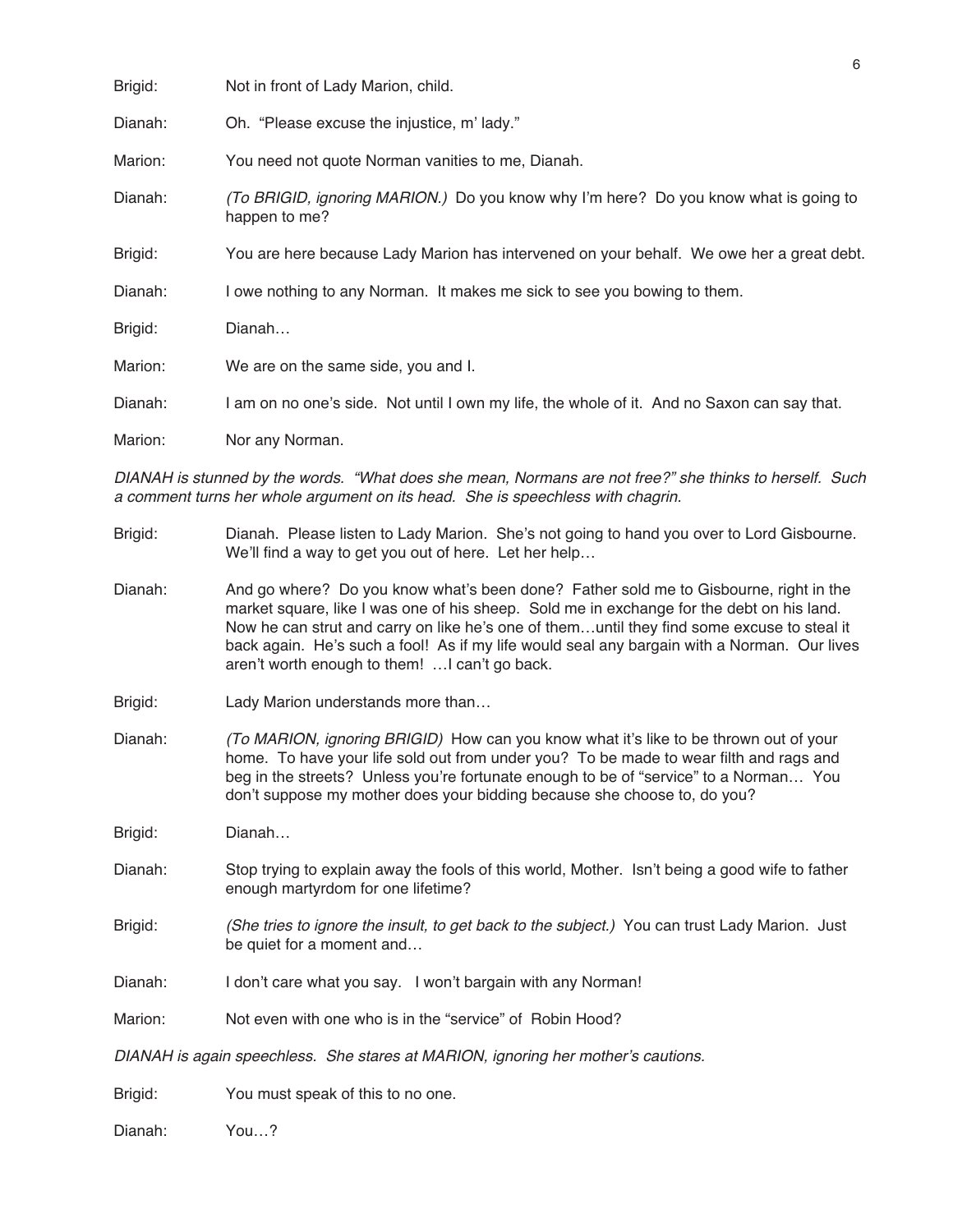| Brigid: | And never compromise the safety of Lady Marion or anyone                                                                                                                                                                            |
|---------|-------------------------------------------------------------------------------------------------------------------------------------------------------------------------------------------------------------------------------------|
| Marion: | I live in the same England as do you, Dianah. I have the same anger, the same fears. I may<br>even share the same dreams.                                                                                                           |
| Dianah: | Robin Hood?                                                                                                                                                                                                                         |
| Marion: | He supplies the goods the Sisters of Mercy give as charity. I supply him with information<br>from inside Nottingham to help him intercept shipments of gold and supplies. We give each<br>other what we canwhen we are able         |
| Dianah: | Robin Hood                                                                                                                                                                                                                          |
| Brigid: | Where did you think her Sisters of Mercy found the things they give away? Did you think<br>Lady Marion supported half the poor of Nottingham from her own purse? Did you think she<br>was so rich she could pay for it all herself? |
| Dianah: | Then you know how to find him, don't you? I could go there! If you can get me out of this<br>castle                                                                                                                                 |
| Marion: | No, the dangers are greater than you suppose. I cannot                                                                                                                                                                              |
| Dianah: | I could go to Sherwoodand join Robin                                                                                                                                                                                                |
| Marion: | It is a hard journey. Most of the paths are watched                                                                                                                                                                                 |
| Dianah: | Then you do know! Tell me! Tell me! (MARION won't agree. She turns to her MOTHER.)<br>Mother! You must tell me. You must!                                                                                                           |
| Brigid: | It's not for me to say.                                                                                                                                                                                                             |
| Dianah: | Mother, please! What else am I to do? You serve Robin Hood Let me do as much,<br>please. Please!                                                                                                                                    |

BRIGID cannot provide the answer and dares not speak for MARION. But she wishes <sup>a</sup> better life for her daughter, <sup>a</sup> free, happier life, and looks at MARION, hoping she will agree.

Marion: (MARION is uncertain, but she owes BRIGID a great deal and surrenders to her request. She nods to BRIGID then turns to DIANAH, gravely) You must give me your word that you will tell know one. Many lives are at risk.

Dianah: ... You value my word? ... Yes. I will tell no one.

- Marion: I have a message to be delivered. You can be the courier. I will explain the way. But you must listen carefully. You must never be seen in Nottingham again.
- Dianah: Yes. Thank you. Tell me what I have to do.

MARION retrieves <sup>a</sup> paper dispatch. She hands it to DIANAH, then reveals <sup>a</sup> small dagger.

Marion: It must look as if we fought...

Will: (Referring to ROBIN away at the Crusades) If it were only that easy to find you, Robin. (Brightly) Remember when one blast of the horn brought you running? (To Dianah) Look at that face. The call of the forest already rings in her ears. How can belief in one man make you believe in yourself with such certainty? And what happens when that man is no longer there?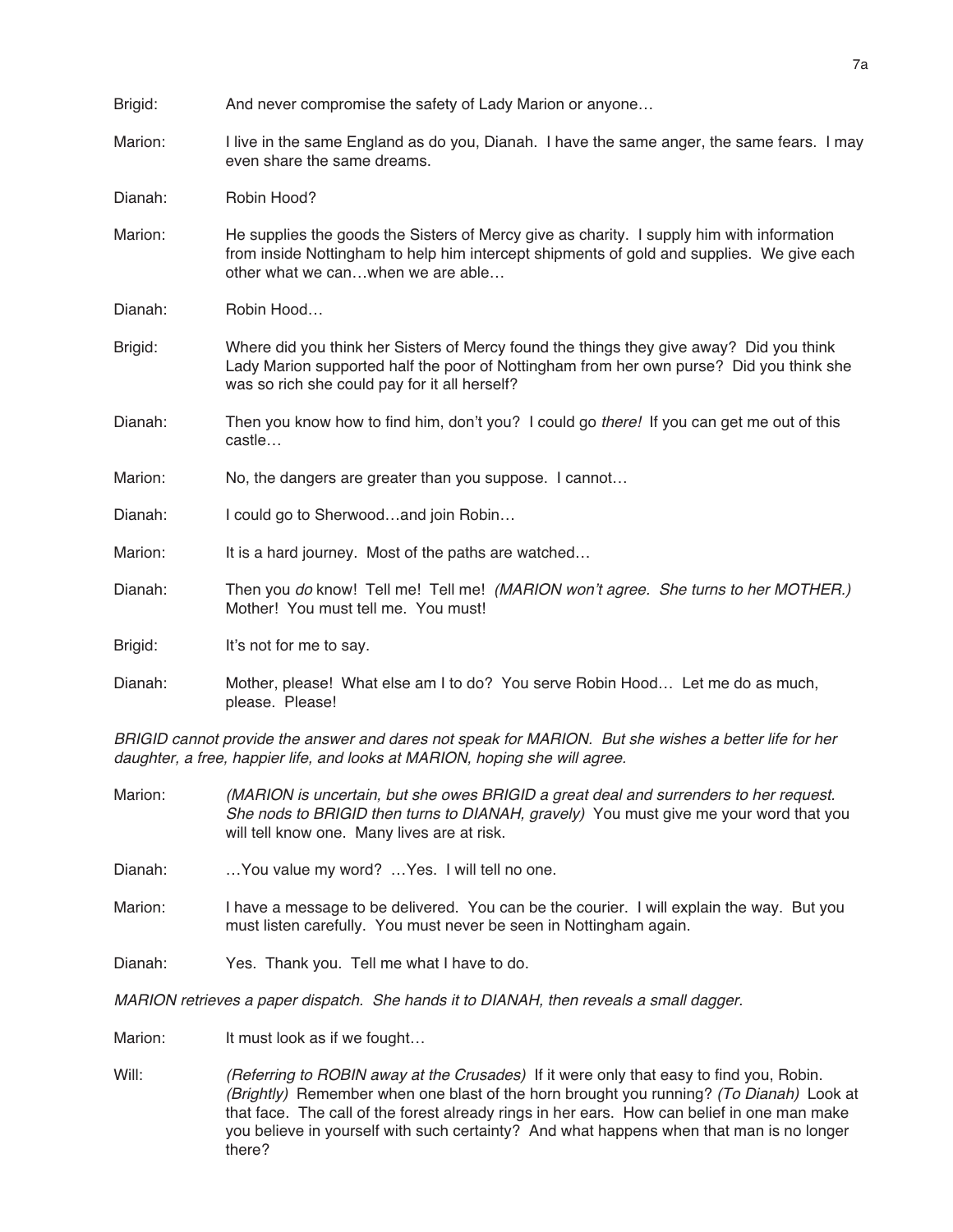(To Audience) Poor Gisbourne. Plucking a rose and forgetting about the thorns, he sabotaged his own ambition that day, bringing into his life a force he would not know how to handle. Although he's still trying.

(Referring to DIANAH) And so am I.

#### Music cue: **CAN YOU HEAR IT NOW**.

During WILL SCARLET's speech, MARION, BRIGID and other attendants prepare DIANAH for her escape. Once DIANAH is gone (out <sup>a</sup> secret passageway), the guards are called and react to the escape. The ruckus is short lived and the music cue follows as the guards hurry off stage to find the escapee. Once the music begins, DIANAH comes forward, as if entering the forest…and freedom. The WOMEN never leave the stage, watching DIANAH as if watching the progress of their own dreams. The blood MARION has shared, to free DIANAH and keep them all safe, is like <sup>a</sup> baptism, <sup>a</sup> beginning to <sup>a</sup> new life…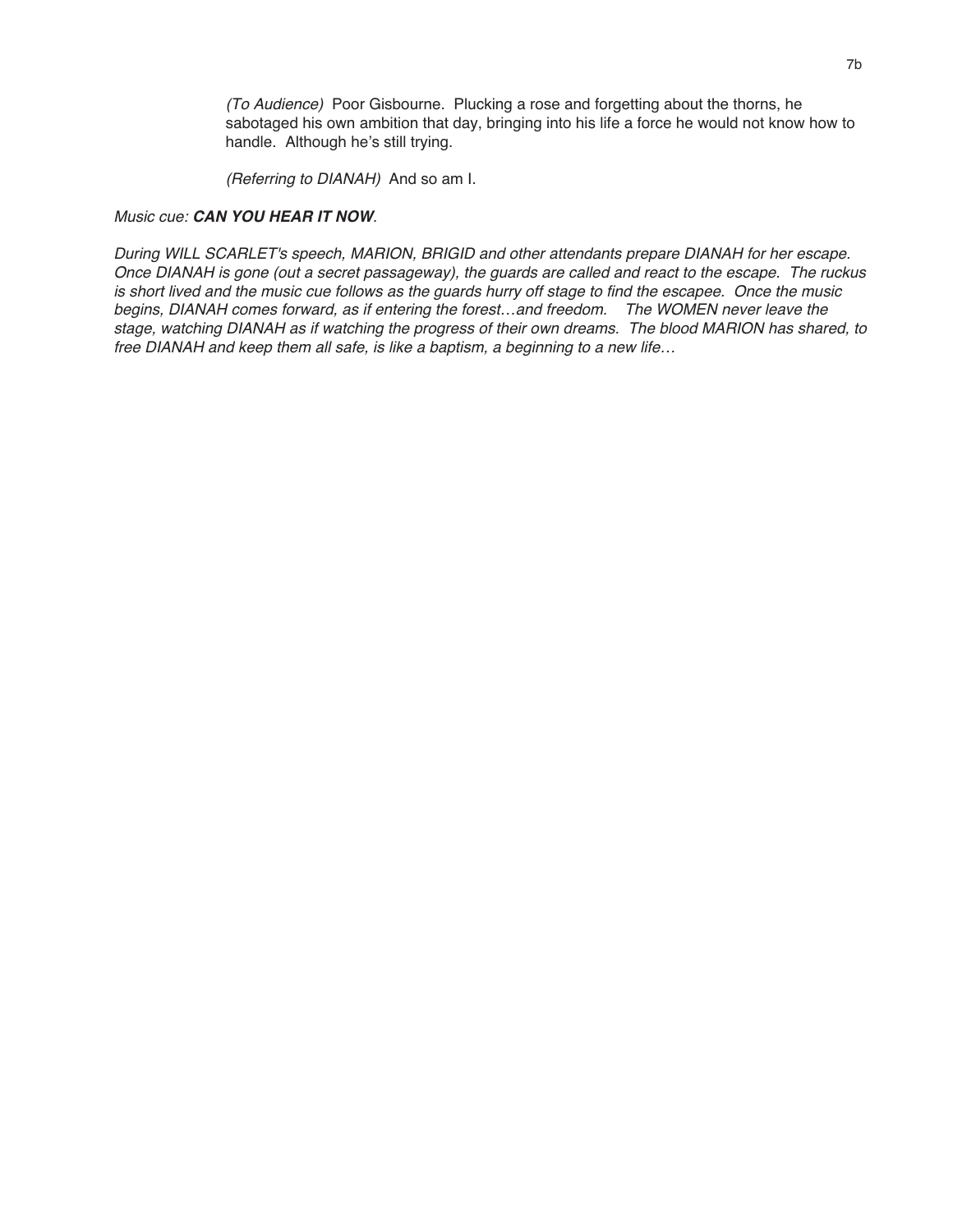## **CAN YOU HERE IT NOW?**

#### **Dianah:**

Can you hear it now? It is all around you… There is freedom in the air.

Shot out from a bow, Guarded hope has taken wing, Flaming from a hero fair.

Drowned out on city streets, hidden in lies, Chains from my past tug; but here freedom shines!

From where does it come?<br>
Is it deep inside my heart?<br>
Is it deep inside my heart?<br>
Freedom! Freedom! Is it deep inside my heart? Where does freedom get its start? The real control of the Run away to freedom now.

How can it survive **Freedom!** Freedom! Freedom! When oppression haunts the land? Freedom! Freedom! Freedom! How does hope retain its spark? The state of the Run away to freedom.

Here in the greenwood, where hate has no binds, Here in the greenwood, where hate has no binds, Shielded by Robin Hood, here freedom shines! Shielded by Robin Hood, here freedom shines!

Or am I running away from the life I should live? Oh. Run. Run. Run, my sweet child.<br>
From the safety of all that I know? Run. Run from this life, here. From the safety of all that I know? Can I give all I am? Can I find what I need Hold to the courage and pride that If I go? If I stay? I must change. I must find dignity! I could never find, my child.<br>Live by a more human creed! Please don't ever loose you Live by a more human creed!<br>
I must be free!<br>
I must be free!<br>
Oh, my sweet child.

Can you hear it now? It is pouring from my soul! The same state of the set of the set of the set of the set of the set of the set of the set of the set of the set of the set of the set of the set of the set of the set of the set of the set of It is life, unchained and stark! The state of the Run away to freedom now.

Like an arrow cold. The state of the state of the state of the Freedom! Freedom! Shot out from an ashen bow, The Shot out freedom! Freedom! I have come to find my mark! Run away to freedom.

Here in the greenwood, where hate has no binds, Here in the greenwood, where hate has no binds, Shielded by Robin Hood, here freedom shines! Shielded by Robin Hood, here freedom shines!

Here in the greenwood, where hate has no binds, Here in the greenwood, where hate has no binds, Shielded by Robin Hood, here freedom shines! Shielded by Robin Hood, here freedom shines!

#### **Dianah: Women's Chorus:**

Freedom! Freedom!<br>Freedom! Freedom! Freedom! Freedom!

#### **Dianah: Mother:**

Oh, my sweet child. Run! Run, child, run! Carry my dreams and my hopes. Run, child, run! Carry my hopes!

#### **Dianah: Women's Chorus:**

Freedom! Freedom!<br>Freedom! Freedom! Freedom! Freedom!

#### **add Mother:**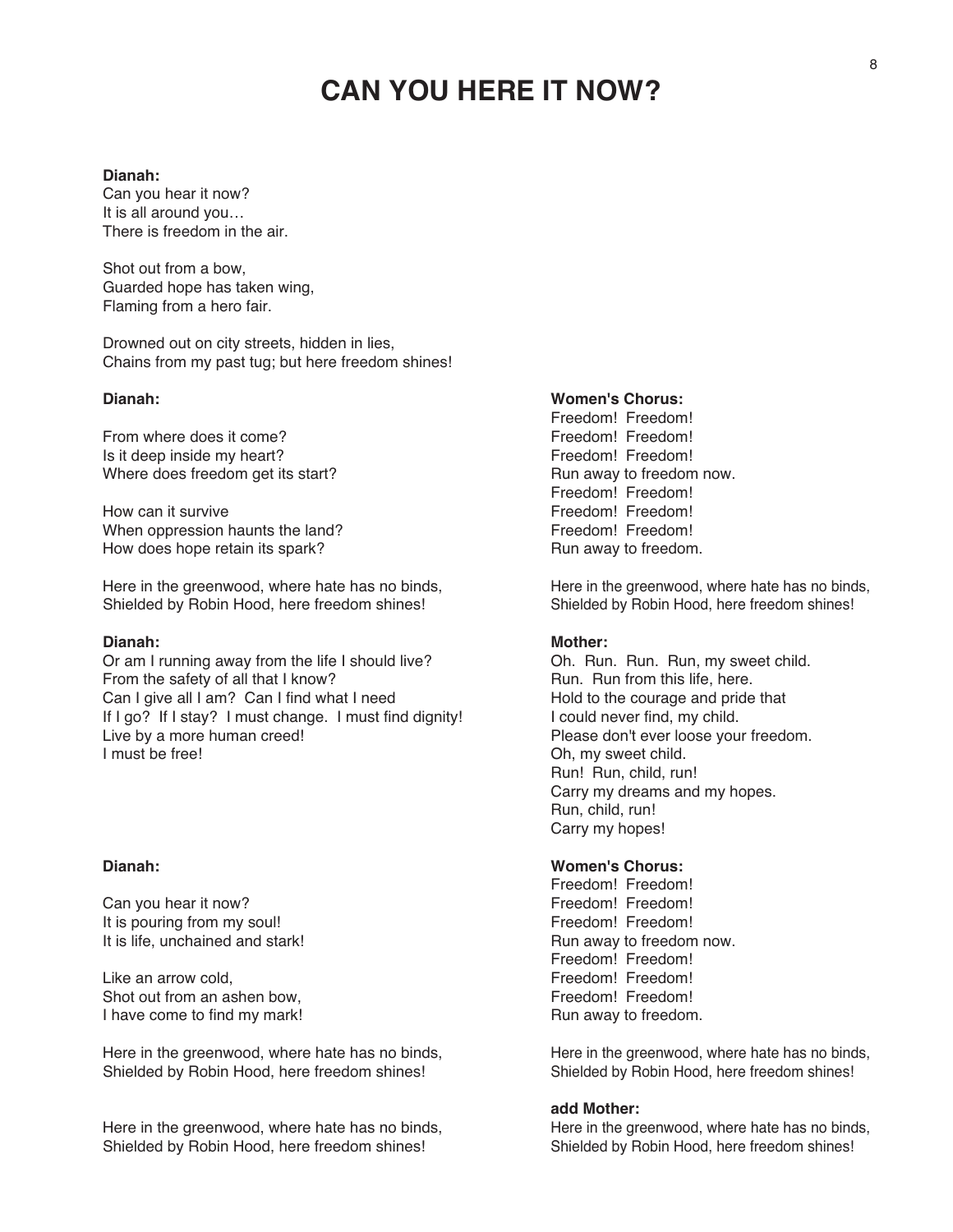### **"REFUGE": WILL & DIANAH MEET Scene 3**

As DIANAH wonders into the greenwood, WILL watches, commenting.

Will: This was how I first saw her, wandering through the depths of Sherwood, all of Marion's careful directions gone from her mind. She was filled with wonderment, filled with expectation. It made me young again just watching her. So secure in Robin's prowess, and in the sanctity of her own dream, she showed no fear. The more lost she became, the surer she was at being found.

DIANAH has not noticed WILL as he narrates and is startled when he speaks. WILL puts on pretend bravado.

- Will: Hold! Move no further. As guardian of the greenwood, I demand to know who you are what your business is here…
- Dianah: (Gasping, she pulls out her knife in self-defense.) I…I bear a message, a message for...someone. But who are you? What are you doing in Sherwood Forest!
- Will: (Sarcastically) Oh, so that's where I am. I always seem to be losing myself.
- Dianah: You mock me, dressed in those clothes? I am one of the free people of the forest. Within this refuge I am granted free passage and the right to be treated with respect…
- Will: Is that right? I didn't know the greenwood granted anyone anything. It has always seemed to me that if you want something here, you must take it of your own accord. (He approaches her.) And as for the idea of finding refuge *(in a smooth, swift move, he disarms DIANAH)*, perhaps you should scale the walls of the nearest nunnery. (WILL grabs DIANAH in a hand-hold and places the dagger at her throat.) Here lies survival, not sanctuary. Turn back before you are swallowed by…shadow.
- Dianah: It is shadow that I leave. I have chosen freedom. (She struggles ironically against WILL's grip.)
- Will: Freedom is rarely a matter of choice, fair child; at least, not your own. Most often, (WILL spins her away, keeping the dagger ready) it is simply a product of chance. And always at a price. (They now faces each other) By what chance does a beautiful maiden find herself lost in the most dangerous forest of all England? By whose issue?
- Dianah: To find Robin Hood's encampment and.... (She reaches for Marion's message, then comes up with <sup>a</sup> plan… She gasps, pretending to see his face for the first time. She knows at once this is not Robin, but bates the former nobleman in order to catch him off guard.) …and… Are you… he? Are you...Robin Hood? Oh, my liege! (She kneels.)
- Will: If I were this "Robin Hood," what business would you have with me?
- Dianah: I have a dream to share, good master; a dream that will change the world. And Robin Hood is the only man who can bring this dream to life.
- Will: Dreamers dream with their eyes closed, good lady. But an outlaw must keep his eyes open. I think you have the wrong man.
- Dianah: (As she speaks, WILL mocks her descriptions, puffing out his chest, etc.) Robin Hood is fair, unlike the treacherous Sheriff. He is generous and devout, unlike the scheming abbot. He truly dreams, unlike Norman lords, who merely snore. (She knocks WILL's legs out from under him, stealing the dagger back.) Robin Hood is the hand of retribution for the Saxons… (She holds the knife to Will's throat.) ...and he would never allow a peasant to kneel before him on the damp ground.
- Will: Careful, m' lady. The blade is sharp.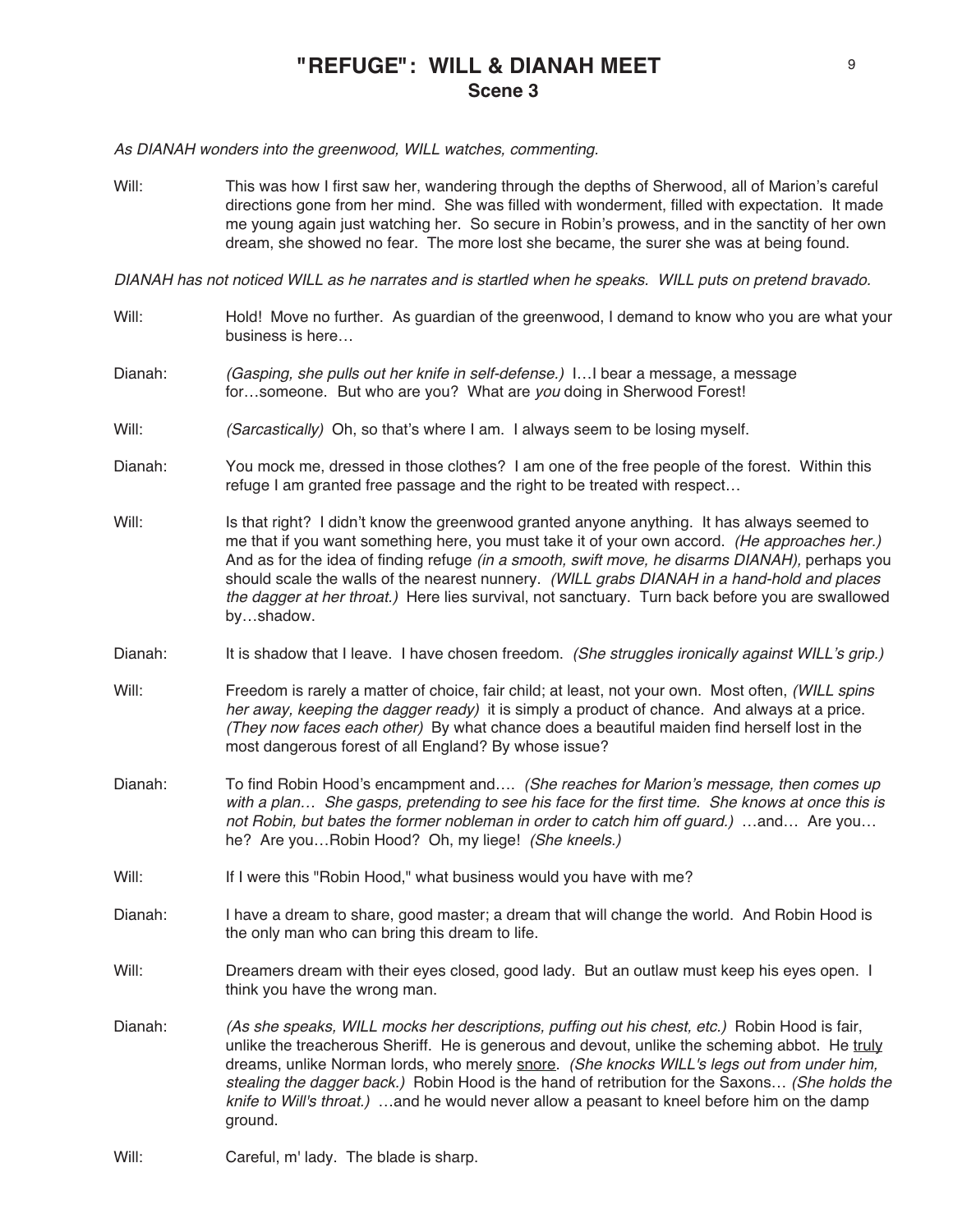- Dianah: Sharper than your wit, be sure of that! You certainly are the wrong man. I can see you are the one called "Scarlet," the only Norman in all England honest enough to declare himself an outlaw.
- Will: A life of thievery and murder does pass the time, m' lady.
- Dianah: Robin Hood you're not; but you will take me to him.
- Will: I am at your service, it seems. May I ask, who is it that so heartily has gotten the best of me?
- Dianah: I am the future…a future of my own making. I am Dianah of Sherwood Forest.

Music cue: **OUT OF THE FOREST**. The MERRIE MEN enter in small groups, returning with game and stories to tell, with hunger and thirst, filtering on stage as the music builds. They meet the new recruit and strut their stuff. WILL mediates, then let's her on her own. The WOMEN'S CHORUS are now the wives and family of the men at the encampment, setting <sup>a</sup> table with goblets and pitchers and bread and fruit, welcoming them, tending to their sudden needs. General ad libs into song…

## **OUT OF THE FOREST**

**Merrie Men:** We're Freemen, all, Beyond the law, We heed the call of Robin Hood. Robin Hood!

Before us all The mighty fall, The weak stand tall with Robin Hood. Robin…

We decide who comes and goes here, deep inside the forest. We choose who will live and die here, deep inside the forest. We take ev'rything we need here, deep inside the forest. Each of us is his own king here, deep inside the forest. Forest!

(As ROBIN sings his first solo, some of the main MERRIE MEN (including LITTLE JOHN and MUCH) pantomime what he is singing about… Perhaps they hustle WILL up from the drinking table in front of ROBIN as ROBIN invites them to travel "on our turf". Then "treats them to <sup>a</sup> party" by sharing WILL's drink. In the course of this exchange, MUCH might pick WILL's pocket, steal his purse, run to <sup>a</sup> safe spot and see if there is any gold in it, test the coin by biting it, then run off happily, showing his prize to others. If WILL protests, ROBIN sings "They'll be no arrest." MUCH could share a coin with ROBIN on "You will invest." And LITTLE JOHN could intimidate him into thanking them for doing no greater harm on "Just been blest." It is all good fun and everyone joins in the unison chorus.)

| If you want to travel on our turf just be my guest.     |                                      |
|---------------------------------------------------------|--------------------------------------|
| We can treat you to a party, leave you quite impressed. |                                      |
| We can guarantee that you'll be dining                  | We can rumble, we can tumble         |
| with the best.                                          | with the best.                       |
| We'll put on a show that shames and outshines           | We can hustle, we can rustle         |
| all the rest.                                           | all the rest.                        |
| Think you can refuse? Put us                            | Don't refuse us, you'll just put us  |
| to the test.                                            | to the test.                         |
| Think you're being used? There'll be                    | We don't worry, we know there'll be  |
| no arrest.                                              | no arrest.                           |
| Then you'll foot the bill, we know in us you            | When it's over, we know that you     |
| will invest.                                            | will invest.                         |
| But you won't complain; you'll think that you have      | We will make you think that you have |
| just been blest.                                        | just been blest.                     |
|                                                         |                                      |

#### **Robin Hood: Merrie Men:**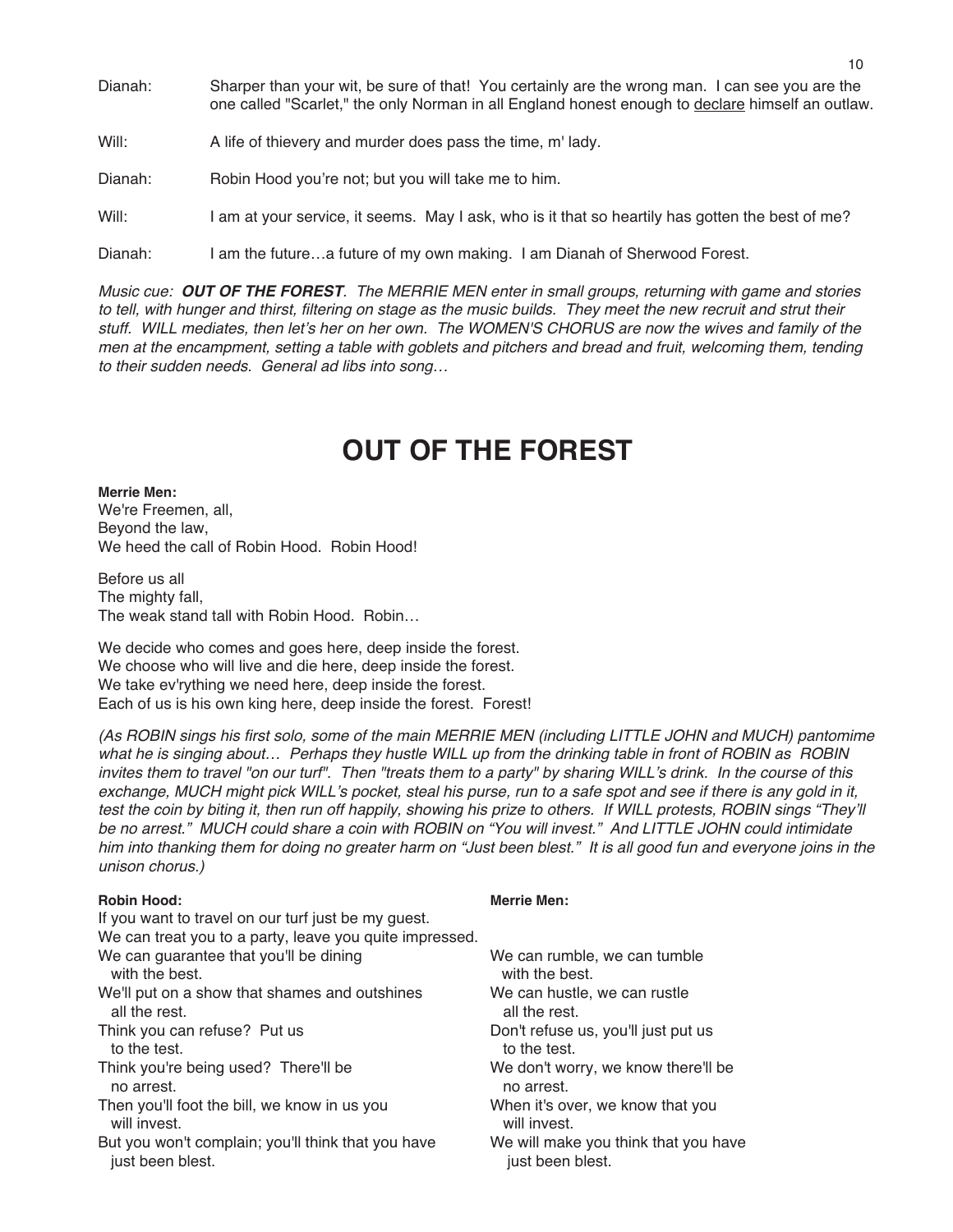**All:** We're Freemen, all, Beyond the law, We heed the call of Robin Hood. Robin Hood!

Before us all The mighty fall, The weak stand tall with Robin Hood. Robin…

**Merrie Men: Robin Hood: Robin Hood: Robin Hood: Robin Hood: Robin Hood: R** We can rumble, we can tumble with the best. Follow me. We can hustle, we can rustle all the rest. Follow me... (Ad lib.) **Merrie Men - baritones: Merrie Men Tenors:** We don't worry, we know there'll be no arrest. We don't worry, there'll be no arrest. When it's over, we know that you will invest. When it's over - that you will invest. **Bass Voices:** We know when it's over you'll discover that you will invest.

(Carried away by the emotion of the moment, Dianah rushes to the front of the gathering, sharing her vision of revolution, of freedom for all people, freedom so palpable, she can taste it in the wind… The Merrie Men respond with uncertainty, then enthusiasm.)

#### **Dianah:**

Wait! Can't you hear it now, see it now? It can begin: We can make all men free, not just you and me. We can be- **Merrie Men:**

Free! Free! Free! Free! Free! Free! Free! Free! Free! Free! Free! Free! Free! Free! Free! Free! Free! Tree! Tree! Tree! Tree! Tree! Tree! Tree! Tree! Tree! Tree! Tree! Tree! Tree! Tree! Tree! Tree! Tree! Tree! Tree! Tree! We can stand for all men to be

Free! We're Freemen, all, Free! Beyond the law, Free! Before us all a set of the model of the model of the model of the model of the model of the model of the model of the model of the model of the model of the model of the model of the model of the model of the model o Free! The mighty fall, Free! Robin Hood. Robin... The mighty fall, Free! Robin Hood. Robin...

gin. In the Come out of the forest, we can start a revolution. countryside, cities wide. It can be- Come out of the forest, we can start a revolution. gin. Make our Come out of the forest, we can start a revolution. contribution a revolution to be Come out of the forest, we can start a revolution.

Free! Robin Hood. To be We heed the call of Robin Hood. Robin Hood! The weak stand tall with Robin Hood. Robin...

> Come out of the forest, yeah. Come out of the forest, yeah. Come out of the forest, yeah.

Come out of the forest, now! Come out of the forest, now!

The band erupts with joy and energy. DIANAH is welcomed into the band. ROBIN leads the way, as he always does, by congratulating her on her powerful rhetoric. WILL is especially proud of his new find.

But not all the Merrie Men are convinced. LITTLE JOHN believes that revolutionary zeal will only bring the Sheriff down on their heads…or worse…Prince John, who would bring the Royal Army to snuff them out. And won't revolution mean treason to King Richard's throne? As the tallest Merrie Man stands off from the excitement, he is joined by his faithful and constant companion, MUCH, the orphan he now guides and protects.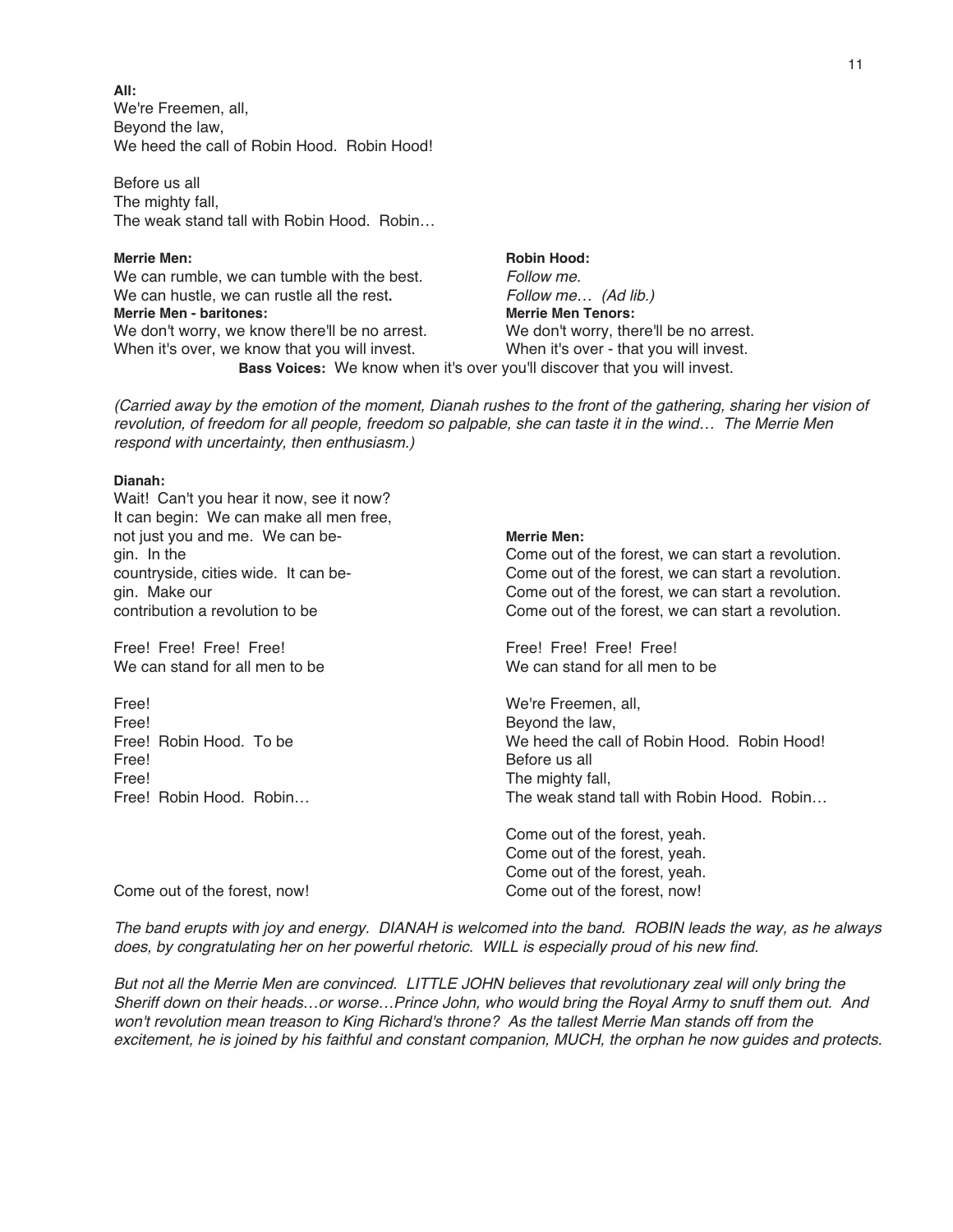### **"JUSTICE OR DEATH": THE BAND DECIDES ON REVOLUTION Scene 4**

- Robin: By Christ's wounds, I feel like a new man! Your words have power, m' lady.
- Dianah: Robin, the power is yours, not mine. You are the hand of justice for the poor. You are the hero of songs that turn pain into poetry.
- Robin: Ha-ha! Well put! Where did you find this forest muse, Will? How have we survived without her?
- Will: Whether we can survive with her is the more pressing question. She has the reflexes of an outlaw, to be sure (rubs neck), but her ambition may prove... dangerous.
- Dianah: "Dangerous"? It will be our glory! Once word has spread that Sherwood's become the center of a Saxon revolt, people everywhere will flock to our side.
- Little John: We don't need "people everywhere." Crowds are what cities are for.
- Robin: Think of it, Little John. As forest thieves, we're merely a handful of hornets the Sheriff brushes away without thought. But if we could expand our adventure, inspire the people to rise up and defend themselves, the combined sting would be more than the Sheriff could bear.
- Little John: And bring the King's own army down around our ears. We own the forest now. We lead a free life here. Why change?
- Robin: Life is made of change and chance!
- Gil: The Sheriff would never risk bringing in Lionheart's men. They'd discover his greed and the game would be up.
- Will: Were the King ever here to take notice.
- Dianah: You're right, Little John. You do lead a free life here. All of you! But what of others who don't have your courage? What about the rest of England? Will you keep freedom to yourselves?
- Little John: I did not become an outlaw by choice. And I did not join Robin so that one day I would find myself bearing arms against the Crown.

The MERRIE MEN listen to LITTLE JOHN's argument as WILL breaks the tableau and turns to the audience. What follows is <sup>a</sup> scene fractured by breakout monologues, requiring careful staging to maintain momentum.

- Will: Outlaws all, yet loyal to the Crown. (WILL laughs at the irony.) Loyalty is a funny thing, and Little John had it to a fault. It can drag you half way round the world, doing all sorts of crazy things in the debt of one loyalty or another. You know what I mean, Robin? But these men thought you were some kind of savior, someone who could take shame-faced criminals and make them see themselves as heroes. They knew that justice has nothing to do with laws but everything to do with what kind of man you're suppose to be.
- LJ's Fiancee: John Little never wanted to be outlaw, but when the rent was due and the baron paid only a single days wage for a fortnight's labor, John Little's fists were the ones that crushed the stingy fellow's skull in. Gentle though he was with me, John didn't always know his own strength. With a price on his head, he flew south, to where no man would know him or the shabby baron he slew. I believe he's happier working the long bow instead of the plow. For me, there is no place to fly. Our wedding would have been this Spring…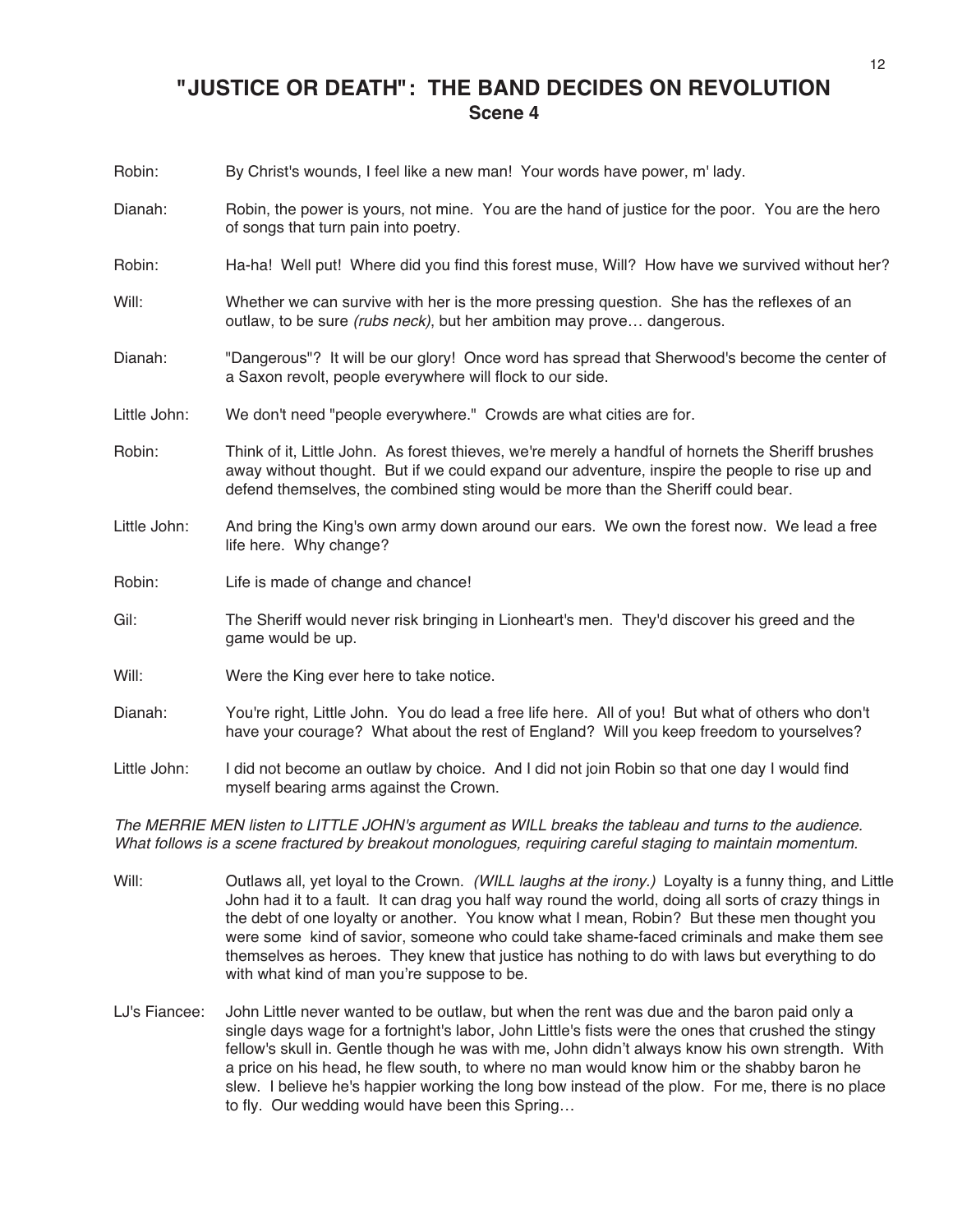- Tom: If Robin's for it, I'm with him! He saved my life when the Sheriff's men caught me downing a birch to patch my roof. About to hack off one of my legs, they were. Said it was a fitting punishment, that it would let me know what it felt like to be one of the King's trees.
- Robin: You fletch the best arrows in all England. I was happy I had a quiver full that day.
- Tom: Made quick work of those soldiers! Showed them what it felt like to be one of Robin Hood's target stumps!

The MERRIE MEN laugh, making fun of the Sheriff's men, while MRS. FLETCHER tells her side of the story.

- Tom's Wife: If he hadn't've been caught chopping down the birch tree, he would've been found poaching rabbit or wild boar in the King's Forest sooner or later. How else is he supposed to feed his family? Tom's father was a poacher, as was his father. It's in the blood. Tom comes by on the new moon now with spoils from his thievery…more money than he ever made fletching arrows. I never know which visit will be his last. The Sheriff can't be dodged for ever.
- Leo: Tom's right. Robin saved me from losin' my ear. The Sheriff had it in his hand, ready to slice it off like a crust of bread. You were there, Little John. Remember? The Sheriff was bellarin' away, somethin' like: "A merchant who hears only half a bargain deserves only one ear." And right in the middle you come in swingin' your staff, scattering soldiers like scared pigeons. Remember that?…

The MERRIE MEN laugh and carry on as LEO recounts the battle, while LEO'S DAUGHTER explains parts of the story he has left out.

- Leo's Daughter: Father was caught selling sugar and spices to Saxons at a lower price than he charged the Normans. Robin helped father escape. But soldiers came later and dragged Mother away. The other children and I hid beneath the empty flour sacks while the Sheriff's men helped themselves to everything not nailed down. We were left with nothing. Father was the finest merchant in Nottinghamshire. And Mother…we're still not sure if she's even alive.
- Gil: Whatever will sting him the hardest, I say we do it! I still have my score to settle with the Sheriff. Accused me of shooting the King's deer, then cut off three fingers so I'd never pull back another bow string. But the hook on this glove will serve me well enough to send a shaft straight to his heart the next time we meet.
- Tom: If he's got a heart.

GIL shows his hook and glove to the MERRIE MEN as they plan what they'll do to the Sheriff when they catch him, while GIL'S WIFE explains about his life before he was outlawed.

- Gil's Wife: A smithy he was. And though the hours were long and the smells coated him so strong he could never wash them off, his work was his life. The iron he poured ran through his veins and made him strong. Turning the rock of the earth into something you could use, that's what made him happy. Now all he talks is revenge. The air in Sherwood may be cleaner, but life isn't nearly so sweet.
- Gil: If this thing you want, this "revolution," will mean death to the Sheriff, then it can't come too soon!

Merrie Men: Ad lib. "Aye!" "I'm with Gil." "Count me in, Robin."

Gil: What about you, Nathan. You with us?

- Merrie Men: Ad lib.
- Nathan: (He is silent, uncertain.)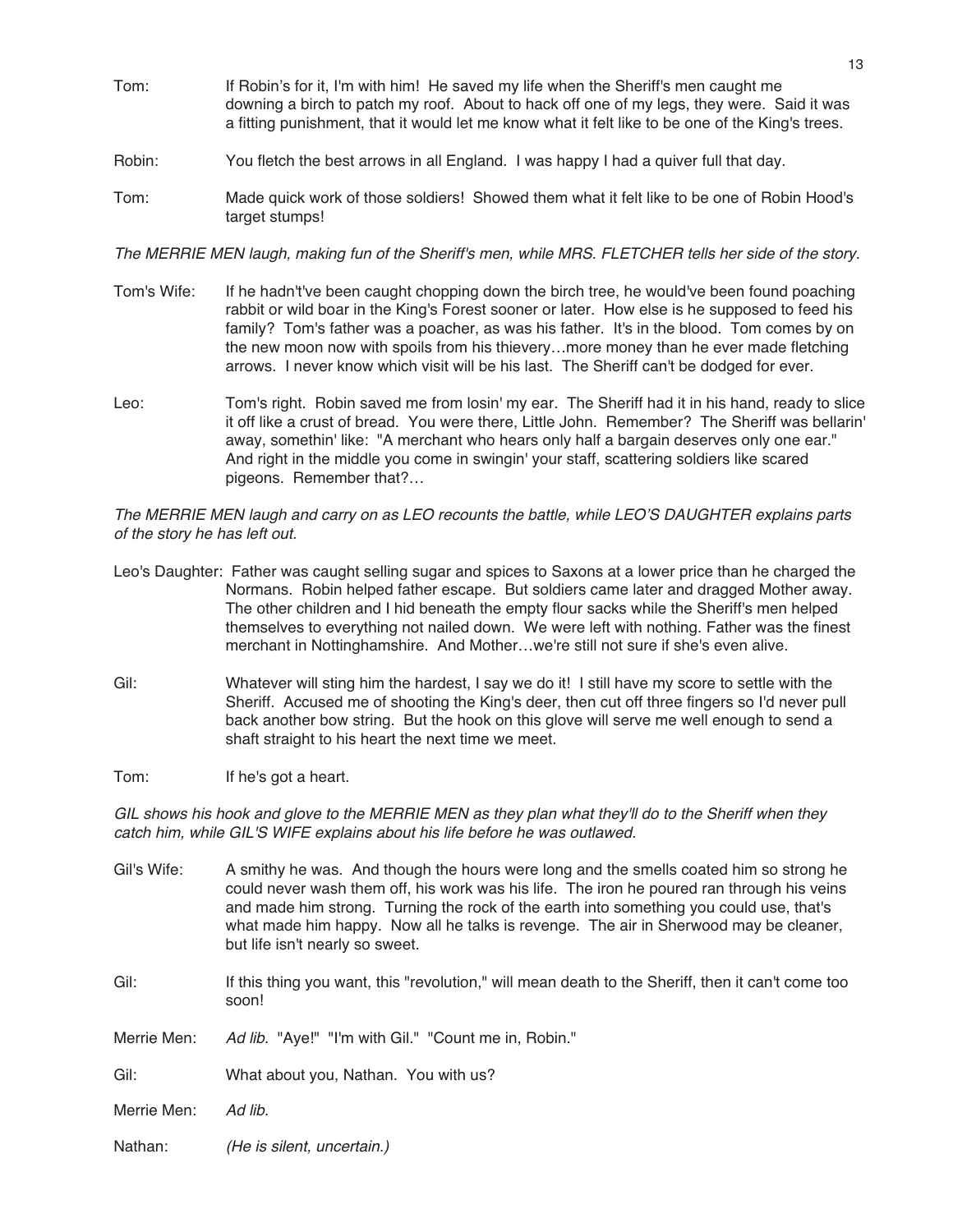|             | Nathan's Wife: Nathan is not a man who often speaks his mind.                                                             |
|-------------|---------------------------------------------------------------------------------------------------------------------------|
| Tom:        | Do we count you in?                                                                                                       |
| Leo:        | What say you, Nathan?                                                                                                     |
| Nathan:     | We give away more in one week than the Sheriff of Nottingham makes in a year.                                             |
| Merrie Men: | (Hooting, they ad lib. "You got that right.")                                                                             |
| Nathan:     | That, and his own actions, shame him daily. We needn't do more. I listen to Little John's words.                          |
| Gil:        | But Nathan, they lashed you in front of your good wife!                                                                   |
| Leo:        | Beat you till your skin was blackened from the heat of it.                                                                |
| Tom:        | And for what? Because you fed acorns to your prize pig, acorns you happened to have<br>gathered from the "King's Forest." |
| Nathan:     | It was against the law. I shouldn't have done it.                                                                         |
| Merrie Men: | Ad lib. "Against whose law?" "Come on, Nathan."                                                                           |
| Leo:        | But they killed her, Nathan.                                                                                              |
| Merrie Men: | They killed your pig!                                                                                                     |

As the MERRIE MEN try to convince NATHAN to take revenge against the Sheriff, NATHAN'S WIFE speaks for him, for herself, and for their child on the way.)

|             | Nathan's Wife: He didn't want to run. I made him. "Go to Sherwood," I said. "I bet Robin Hood needs a good<br>tanner." I would've joined Robin's band, too, if I had not a child on the way. What kind of world<br>is this to be born into? Nathan treated his pig better than the Sheriff treats us. |
|-------------|-------------------------------------------------------------------------------------------------------------------------------------------------------------------------------------------------------------------------------------------------------------------------------------------------------|
| Merrie Men: | Ad lib. "Come on, Nathan." "Are you with us?" "Let's put down the Sheriff for good!"                                                                                                                                                                                                                  |
| Nathan:     | All this talk of blood-lettingit's what the Normans do to us.                                                                                                                                                                                                                                         |
| Will:       | Oh, don't call us hypocrites, not when we're just getting on a roll!                                                                                                                                                                                                                                  |
| Nathan:     | We won't be any better than they                                                                                                                                                                                                                                                                      |
| Dianah:     | Not until we stop them!                                                                                                                                                                                                                                                                               |
| Gil:        | We stand on the side of Almighty God!                                                                                                                                                                                                                                                                 |
| Nathan:     | I don't know Maybe you're right                                                                                                                                                                                                                                                                       |
| Merrie Men: | Ad lib cheers. Everyone welcomes NATHAN into the fold.                                                                                                                                                                                                                                                |
| Much:       | (Busting through the crowd) What about me? Don't I have a say here?                                                                                                                                                                                                                                   |
| Merrie Men: | Ad lib. "Alright, Much." "Let the orphan speak." "Go ahead, boy."                                                                                                                                                                                                                                     |
| Much:       | (to MM) Little John is the strongest man in all England, (to audience) probably in the whole<br>world.                                                                                                                                                                                                |
| Merrie Men: | Ad lib. "Sure he is." "Aye!" "You're right, there, boy."                                                                                                                                                                                                                                              |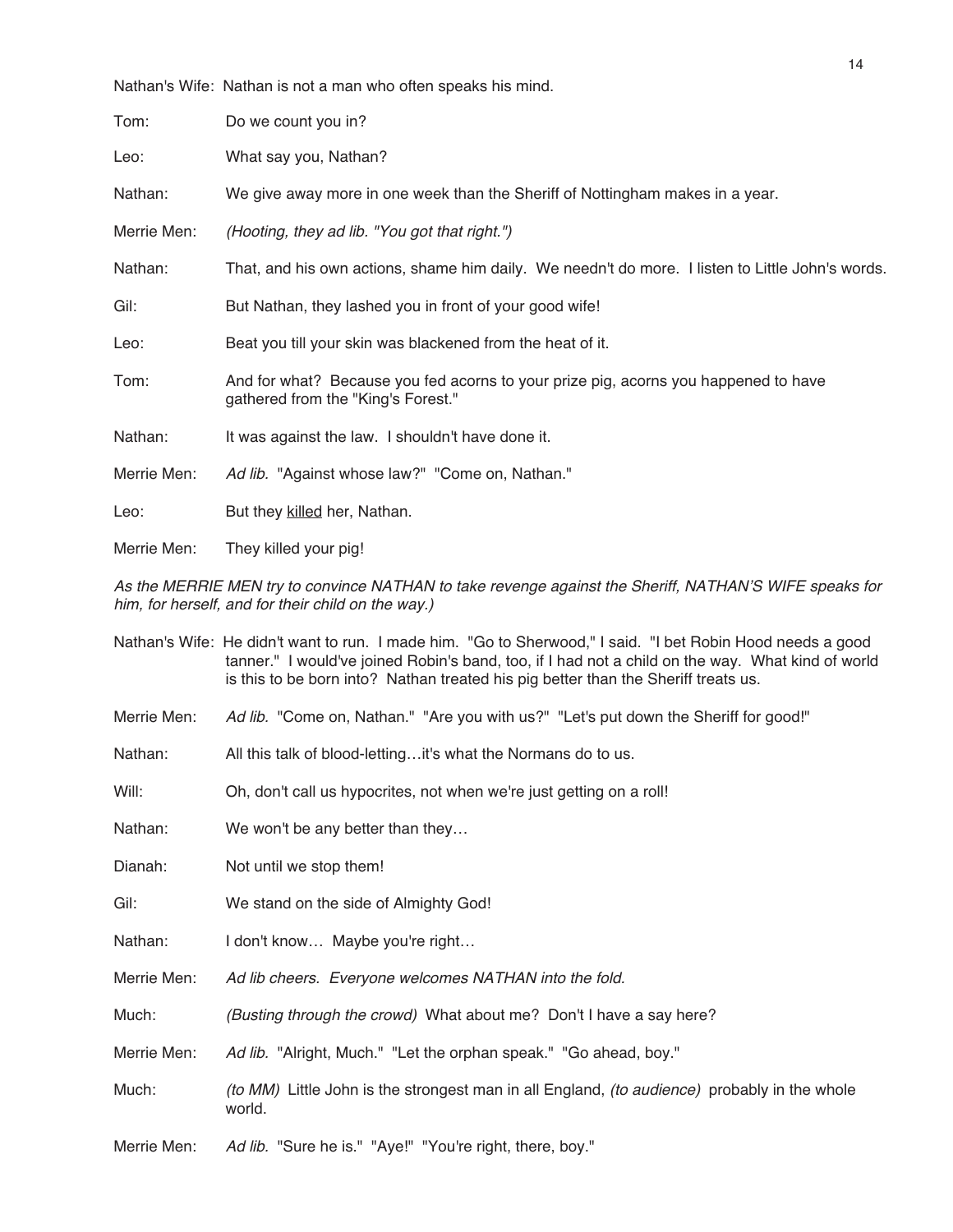- Much:  $(to LJ)$  And you would never let anyone hurt me, would you... not even the Sheriff.
- Merrie Men: Ad lib. "He sure wouldn't" "Not one bit." "Not even the Sheriff!"
- Much: (Announcing to everyone) Little John is my champion...the best fighter alive. (Pleading to LITTLE JOHN alone) But who champions all the other Saxon children? Who will fight for them when their parents are killed, when their homes are burned?

As MUCH describes his story in mime to the MERRIE MEN, WILL breaks out and narrates.

Will: Normans own the land and everything on it...and still take half of what the Saxons make in taxes. No wonder these folks only scrounge out half a life: freedom to serve, but not to thrive. It never hit me more than when Much told his story that day. I could see it on your face, too, Robin. Remember? He spoke of his father and how he had milled flour from their own grain, without permission. He spoke of his mother, how she had gathered kindling for their cooking fire from the King's Forest, to bake the flour into bread. Finally, he told them of the soldiers breaking down the door to their house, cutting off both his father's hands, tying his mother to the oven grate, and spreading the coals about the house, trapping his parents inside. As flames devoured the home, our good Sheriff forced the boy to watch, to be a witness to what disobedience means to Saxons.

> But he wasn't bitter. He spoke as if in a dream…of a beautiful Norman lady who found him cold upon the road and fed and clothed him, and brought him to Sherwood, to unite him with Little John…the small one and the giant…so that neither would be lonely anymore.

- Dianah: (To herself) Marion. (To MUCH) Was that lady on the roadside...was it Lady Marion?
- Much: (He nods his head, "Yes".)

This confirms for DIANAH that MARION is really on their side.

- Will: The boys story still haunts me. Is it right to bring children into such a world? But for Dianah, everything seemed clearer than ever. She'd found people she could trust. She'd found the light she was seeking. She had found her way…at last.
- Little John: (Speaking to Much more than Robin) I am with you, Robin. By the love of this boy, I am with you.
- Robin: Then it is decided. We will cling together, man to man. As we pledge our lives to Freedom, so do we swear before a Greater Law: Justice or death.

Merrie Men: Justice or death.

Will: It comforted these men to think that although they were outside the laws of kings, they were within the Laws of God; that while they could no longer be lawful citizens of England, they could one day hope to be the just citizens of Paradise.

> And if by some slim chance they could win this war with the Sheriff, what they might gain would outweigh all they might lose. Dianah gave them purpose; to fight for a future worthy of a free people, to find a better way to live. (Music cue: **WE CAN CHANGE THE WORLD**.) If youth can't believe they can change the world, what's the use of growing older?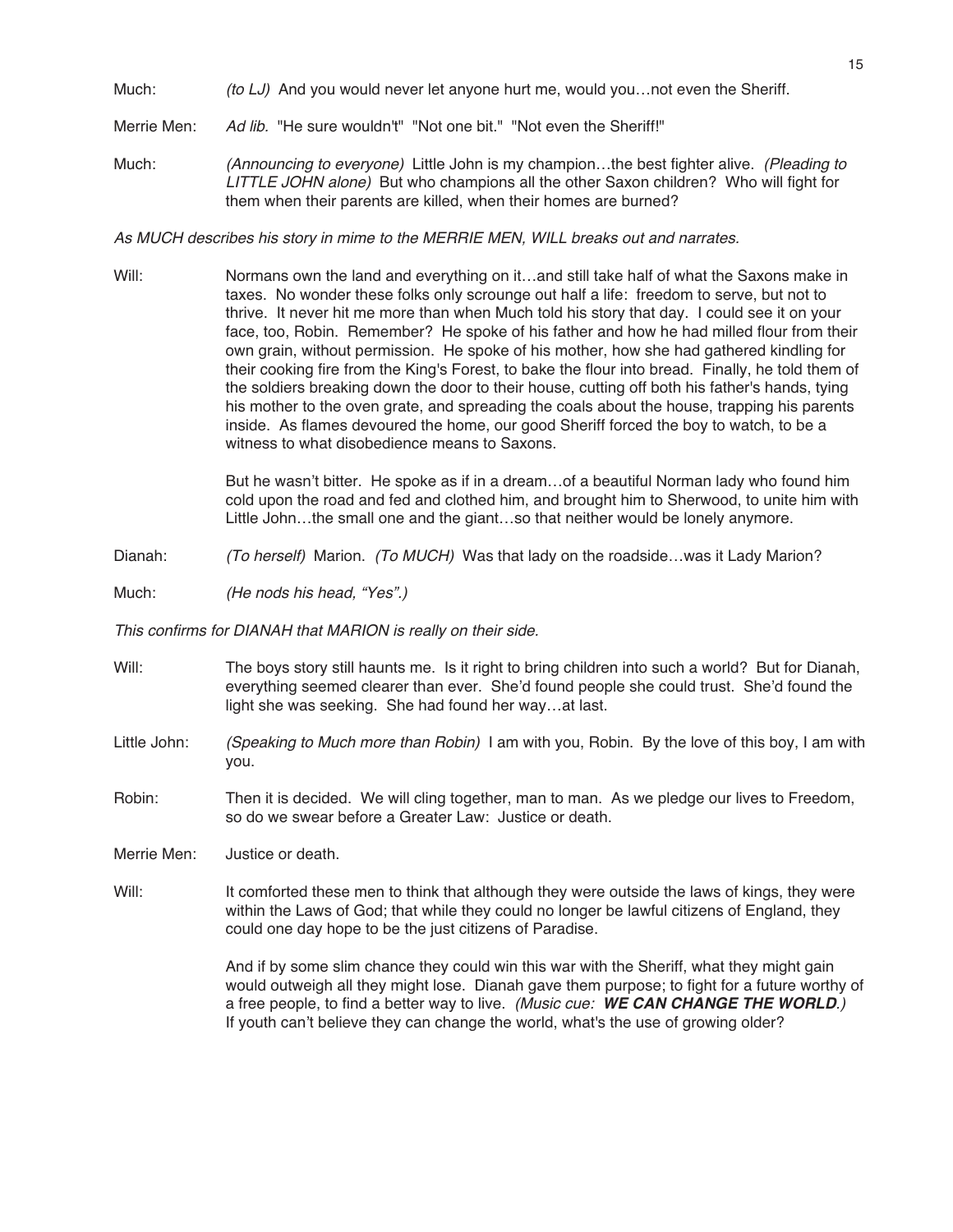### **WE CAN CHANGE THE WORLD**

**Dianah**: (to Robin) We can change the world; change it now. Throw away the chains; free us all. Build a better land, dressed in joy, dressed in forest green.

(to Little John & Much) We can be their strength, be their flame. Rescue them from hell, from their shame. Show them how to live free of fear, free of tyranny.

#### **Robin**:

We can change our lives, bring them peace, let them rise. Give them back their hope, their will to strive.

**add Merrie Men**:

We can show them how to begin, that they can win…

(to everyone, especially herself) We can change the world; change it now. Throw away the chains; free us all. Shine her light 'cross the land!

We can change the world; change it now. Throw away the chains; free us all. Shine her light 'cross the land!

We can change the world far and wide. Tear down all the walls where tyrants hide. Roll away the stones; gather ev'ryone to our side. Let freedom in!

Let freedom in!

Let freedom Shine her light 'cross the land!

Let freedom in!

Let freedom in!

Let freedom Shine her light 'cross the land!

#### **Merrie Men**:

Freedom. Freedom. Freedom. Freedom. **Gather** ev'ryone to our side. **Women's Chorus**: Let freedom in!

Let freedom in! Let freedom Shine her light 'cross the land!

Let freedom in!

Let freedom in! Let freedom Shine her light 'cross the land!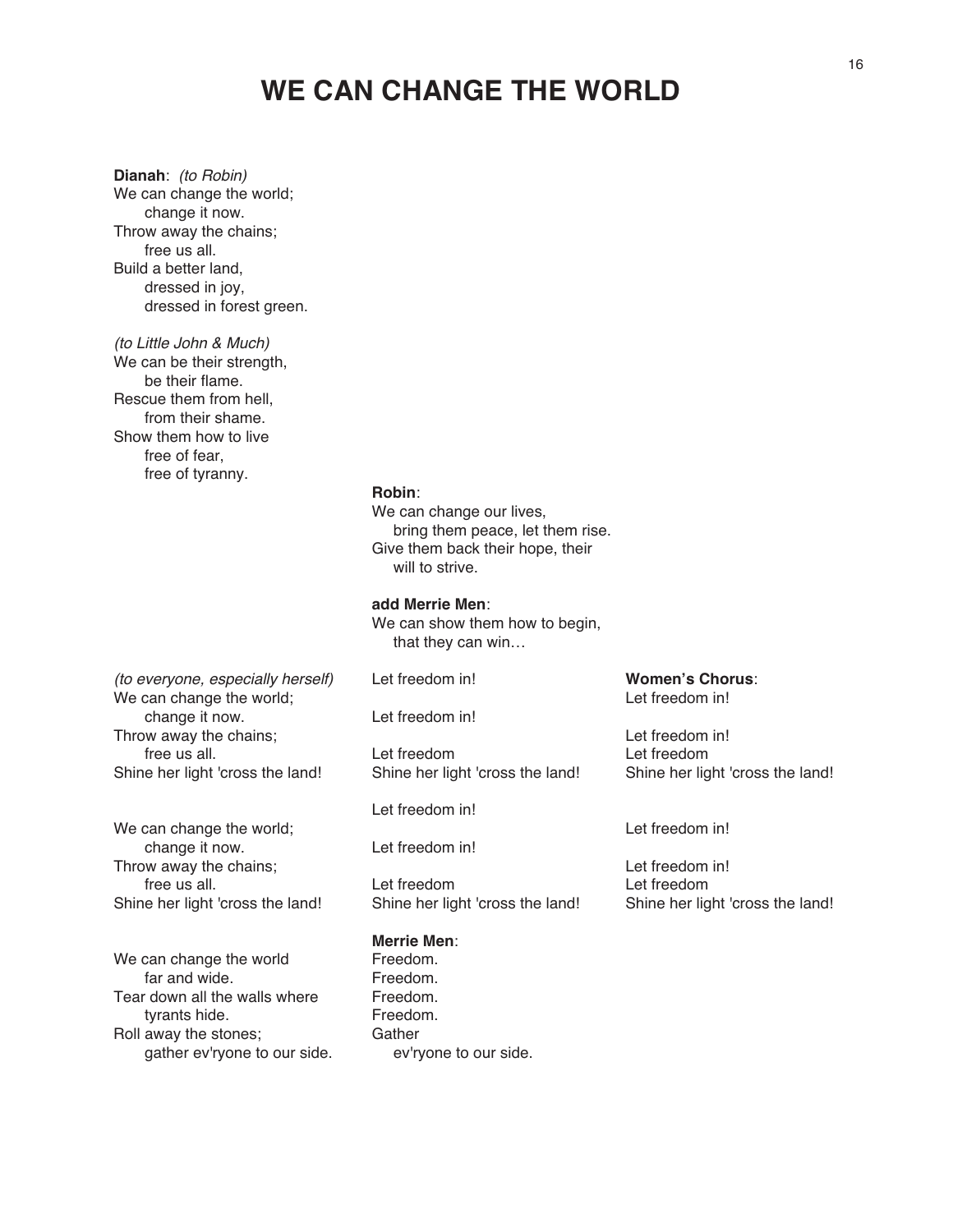|                                  | Robin:                           |                                  |
|----------------------------------|----------------------------------|----------------------------------|
|                                  | Can you see a world              | Freedom.                         |
| Can you hear it ring!            | without walls, opened wide?      | Freedom.                         |
| Ring!                            | Ev'ryone at peace                | Freedom.                         |
| Ring!                            | side by side.                    | Freedom.                         |
| Can you hear it ring!            |                                  |                                  |
|                                  | add Merrie Men:                  |                                  |
| Can you hear it ring!            | We can show them how to begin,   | We can show them to begin,       |
| Hear the call!                   | that they can win                | that they can win                |
| Hear the call:                   |                                  |                                  |
| Let freedom in!                  | Let freedom in!                  | Let freedom in!                  |
|                                  |                                  |                                  |
| add Much, then Little John:      |                                  |                                  |
| We can change the world;         |                                  |                                  |
| change it now.                   |                                  |                                  |
| Throw away the chains;           | Let freedom in!                  | Let freedom in!                  |
| free us all.                     | Let freedom                      | Let freedom                      |
| Shine her light 'cross the land! | Shine her light 'cross the land! | Shine her light 'cross the land! |
|                                  |                                  |                                  |
| We can change the world;         | Let freedom in!                  | Let freedom in!                  |
| change it now.                   |                                  |                                  |
| Throw away the chains;           | Let freedom in!                  | Let freedom in!                  |
| free us all.                     | Let freedom                      | Let freedom                      |
|                                  |                                  |                                  |
| Shine her light 'cross the land! | Shine her light 'cross the land! | Shine her light 'cross the land! |
| Let freedom in!                  | Let freedom in!                  | Let freedom in!                  |
|                                  |                                  |                                  |

### **"REVOLUTION!": PREPARATIONS FOR AN AMBUSH Scene 5**

Dianah: Oh. I have a dispatch for you. From Marion. (She hands ROBIN the secret dispatch.)

- Robin: Marion? (He takes the letter and beckons. WILL, obviously surprised to learn who was behind this courier. WILL reads the dispatch over ROBIN's shoulder.)
- Robin: This is perfect! Gisbourne is sending the Sheriff right to us! Seems he can't explain to the other barons why their gold never makes it past Sherwood. (MERRIE MEN laugh. ROBIN reads on.) "Prepare an ambush at the clearing near the Great Oak…" The Sheriff will be led there by someone who Marion says, "we should not harm; nay, should not even tangle with." Hmm. "If we treat her well," Marion writes, "she may nip and tuck for us on many a future raid, and, perhaps, save all our souls one day."
- Will: Seems we have a riddle as well as an adventure to unravel.
- Robin: (To WILL) It is the Sheriff who will be unraveled, good friend. (To ALL) Ready yourselves in ambush!

Music cue: **HAIL TO THE SHERIFF**. The MERRIE MEN erupt with action and excitement, preparing for battle. They are seen by the audience as they hide so that their mocking reactions can be witnessed.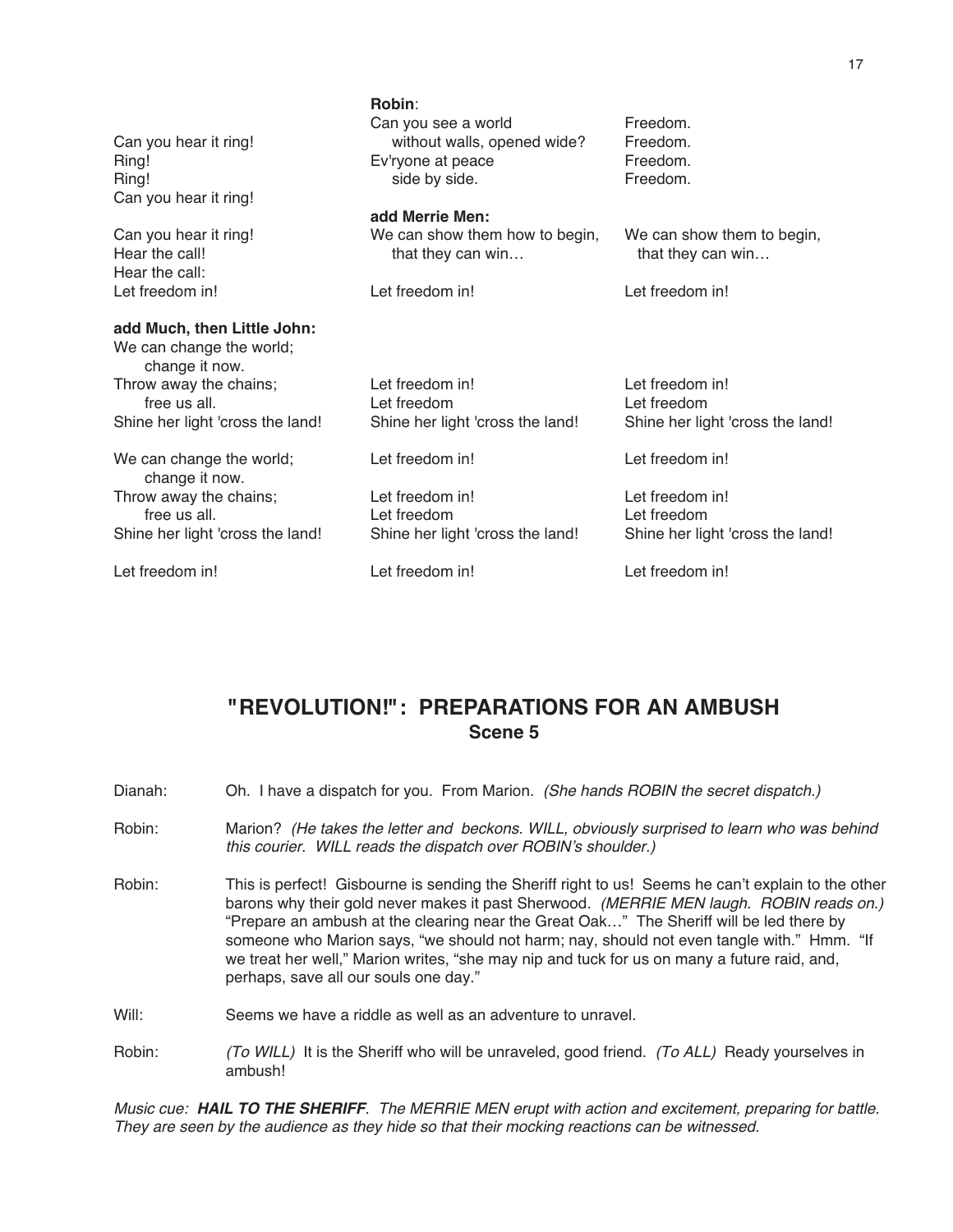MOTHER TUCK enters first, gesturing toward the clearing, leading the way. The SHERIFF makes another grand entrance, followed wearily by his STOOL BOY. The SOLDIERS are <sup>a</sup> sorry bunch, unable to march to the irregular music, unable to stand in proper lines, and fearful of every shadow and movement in the famed forest of the outlaws. GISBOURNE could enter on <sup>a</sup> litter. He is mean, wary, impatient and bored. The ineptitude of the Sheriff and his men is abhorrent to him. The entire scene is humorous, absurd, and, ultimately, quite angry, due to the conflicts that drive it.

## **HAIL TO THE SHERIFF**

#### **Sheriff:**

How I love to hear, "Hail to the Sheriff," "Hail to the Sheriff," in the wood. Soon each man will cheer, "Hail to the Sheriff," "Hail to the Sheriff," in the wood.

#### **Soldiers:**

Once we capture and bring all the outlaws, string all the outlaws by the neck.

#### **Sheriff:**

To the Sheriff!

#### **Soldiers:**

Once we master and round up the outlaws, ground up the outlaws on our trek.

**Sheriff:** To the Sheriff!

#### **Sheriff:**

Then I'll hear it ring, "Hail to the Sheriff," "Hail to the Sheriff," through the wood. Once each Saxon sings, "Hail to the Sheriff," "Hail to the Sheriff," through the wood.

#### **Soldiers:**

Those that give up we'll rope into duty, dope into duty with the troops.

### **Sheriff:**

To the Sheriff!

#### **Soldiers:**

Those that fight back we'll carve into pieces, fry them in greases for our soup.

#### **Sheriff:**

To the Sheriff?

(ROBIN and MERRIE MEN are itching for battle. They sneak out of hiding, positioning themselves to strike, unnoticed by the SHERIFF and his SOLDIERS.)

Don't ask why, the same control of the Let's just have at them. why, why, why, why, why, why, why,  $\mathsf{W}\mathsf{e}$  can better them; we fight for him. they fight for him. We might die,  $\blacksquare$  They are evil men.

**Soldiers: Merrie Men:**

die, and the metal of the Mill them where they stand; only to fight for him…  $\qquad \qquad$  only to fight for him…

#### **Sheriff:**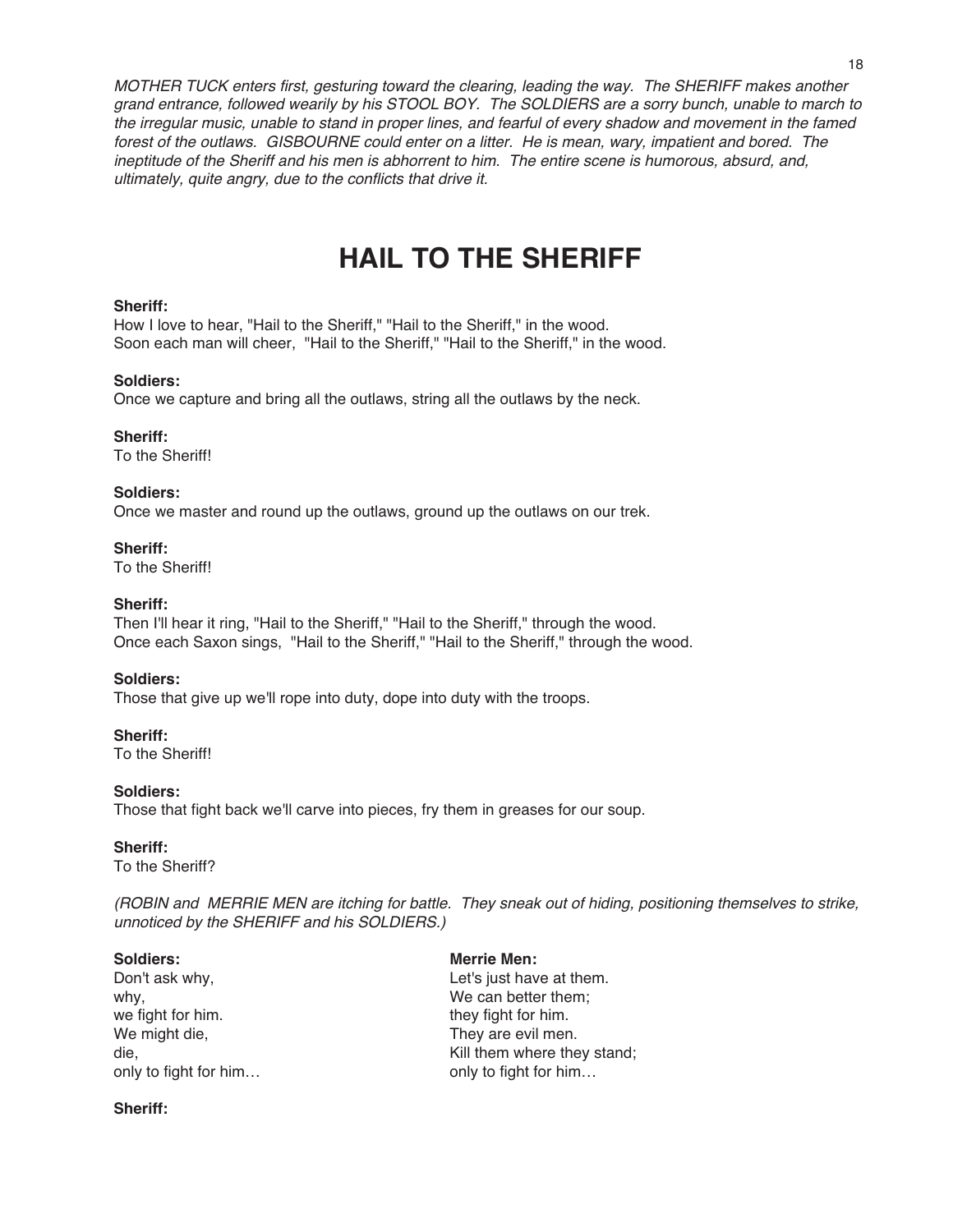Moments like this, on the Threshold of bliss, Give me a thrill.

With loyalty strong, What could go wrong? Bring on the kill!

#### **Soldiers:**

What if they show With arrow and bow. We're just sitting ducks!

(MERRIE MEN strike, surrounding the SOLDIERS, but stay away from MOTHER TUCK. MERRIE MEN steal the SHERIFF's hat, toss it to MUCH, and begin their parody of what they have just seen. MOTHER TUCK is paired with GISBOURNE and keeps him from disturbing the performance.)

#### **Much, the Miller's Son:** (impersonating the SHERIFF)

I love to hear, "Hail to the Sheriff," "Hail to the Sheriff," in the wood. Soon each man will jeer, "Hail to the Sheriff," "Hail to the Sheriff," in the wood.

#### **Merrie Men:** (impersonating the SOLDIERS)

Once we capture and bring all the outlaws, string all the outlaws by the neck.

**Much:** To the Sheriff!

#### **Merrie Men:**

Once we master and round up the outlaws, ground up the outlaws on our trek.

#### **Much:**

To the Sheriff!

#### **Merrie Men, Much and Soldiers:**

How we'd all love to rail our dear Sheriff, nail our dear Sheriff to the wood. With his back turned, we'd flail our dear Sheriff, mail our dear Sheriff what he deserves!

**All:** To the Sheriff!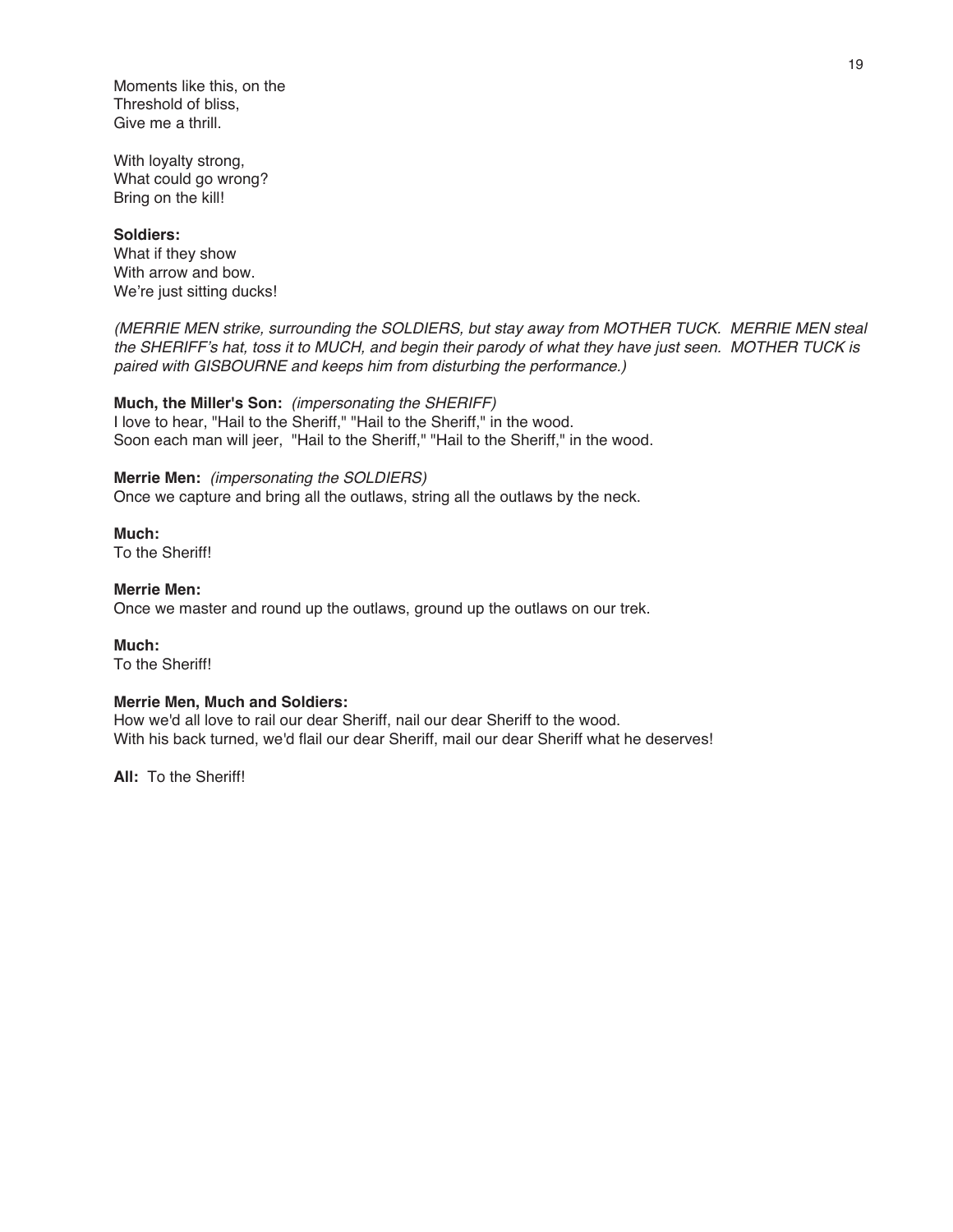### **"MORE BLESSED TO GIVE": THE HOSPITALITY OF A FREE PEOPLE Scene 6**

ROBIN takes the hat from MUCH, congratulating him on <sup>a</sup> job well done. Dusting it off, ROBIN gives the hat back to the SHERIFF, bowing.

| Sheriff:    | Uh, thank you. Most kind. Now, may I suggest                                                                                                                                                                                                                                                                                                      |
|-------------|---------------------------------------------------------------------------------------------------------------------------------------------------------------------------------------------------------------------------------------------------------------------------------------------------------------------------------------------------|
| Gisbourne:  | Nephew! Don't embarrass me like this!                                                                                                                                                                                                                                                                                                             |
| Sheriff:    | Oh, yes. Outlaw Robin Rood, I arrest you in the name of the King and God!                                                                                                                                                                                                                                                                         |
| Merrie Men: | Oooo!                                                                                                                                                                                                                                                                                                                                             |
| Robin:      | (He looks from the SHERIFF to GISBOURNE as he speaks.) "King and God". Pretty<br>impressive. Too bad you have no soldiers to back your considerable conceit.                                                                                                                                                                                      |
| Gisbourne:  | On pain of death, surrender in the name of King Richard the Lionheart!                                                                                                                                                                                                                                                                            |
| Robin:      | Why not add Prince John to your list, the scoundrel that backs your sorry band of<br>mercenaries                                                                                                                                                                                                                                                  |
| Will:       | and takes the lion's share of those taxes you collect.                                                                                                                                                                                                                                                                                            |
| Sheriff:    | In the name of the King                                                                                                                                                                                                                                                                                                                           |
| Robin:      | (Suddenly angry) Since when do you speak for the King? If Richard would but return, he<br>would put your whole nasty gang out on the street(and just as suddenly playful) and then<br>you'd be no better off than us Saxons.                                                                                                                      |
| Merrie Men: | (Hoots and hollers, cheering on Robin's verbal jousts.)                                                                                                                                                                                                                                                                                           |
| Gisbourne:  | Saxon dogs, the lot of you! Guards, seize them!                                                                                                                                                                                                                                                                                                   |
| Soldiers:   | (No response. They do not wish to go against the outlaws.)                                                                                                                                                                                                                                                                                        |
| Gisbourne:  | Seize them! Seize them! I command it! Why, you're all cowards and sinners!                                                                                                                                                                                                                                                                        |
| Merrie Men: | (Growing laughter.)                                                                                                                                                                                                                                                                                                                               |
| Robin:      | Cowards compared to the King and sinners before God. Yes, I suppose that is true enough.<br>(To GISBOURNE) But not in the way you mean, dear "Lord." (Suddenly angry) It is your<br>law that sins, not ours. (To the SHERIFF) It is your hand that murders; we seek only to<br>defend (and, again, playful) and have a little fun while doing it. |
| Merrie Men: | ad lib. "Hear, hear!" "You tell him, Rob."                                                                                                                                                                                                                                                                                                        |
| Sheriff:    | Hold your tongue, parasite! That is a Norman Nobleman you are addressing!                                                                                                                                                                                                                                                                         |
| Gisbourne:  | (To the SHERIFF) Oh, stop ranting, nephew. (To ROBIN) You know, I would normally have<br>sent our Sheriff out alone, having complete confidence in his ability to quell the common<br>rabble. But a recent escape by one of my newladies in waitingpricked my interest in this<br>little excursion                                                |
| Will:       | Let it not be said you were the barren baron.                                                                                                                                                                                                                                                                                                     |
|             |                                                                                                                                                                                                                                                                                                                                                   |

Gisbourne: It seems this young runaway was last seen with the Lady Marion. I would hate to think there was any connection between you and…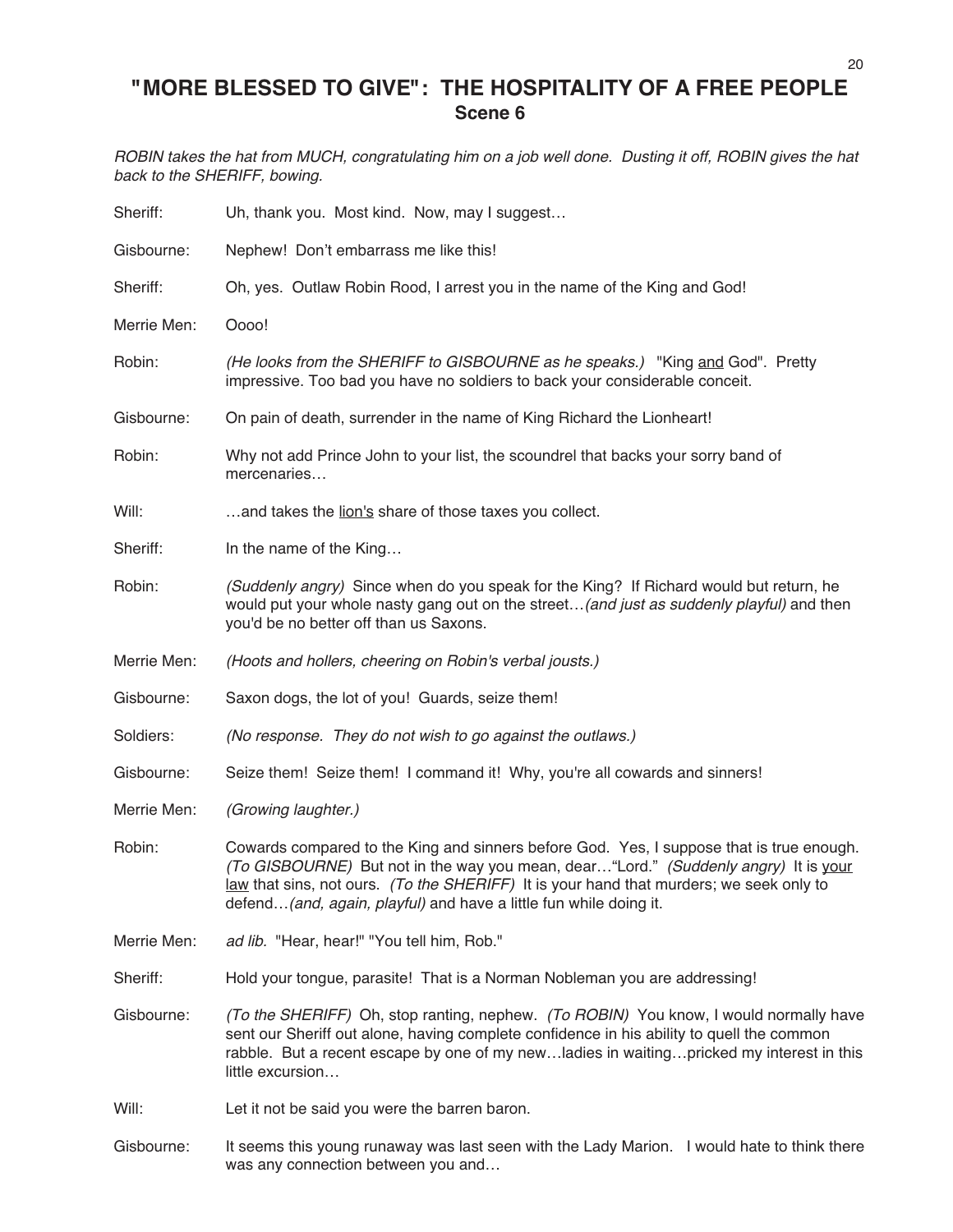Robin: Lady Who? I can't imagine...

- Dianah: (Suddenly appearing ) I escaped. Do you doubt that I'm a match for the Sheriff's soldiers? Look, I wear Lady Marion's blood on my sleeve. She had nothing to do with it.
- Gisbourne: (He inspects the blood.) Biting the hand that feeds you? How Saxon. (He grabs DIANAH's wrist.) Now return to the castle, at once!
- Will: Hold! (His sword forces GISBOURNE to loosen his grip on DIANAH.) I know the Norman reliance on clergy. You cannot ask the girl to enter into a life of sin…at your command. Let the holy woman command, instead. She has authority over matters of sin, am I right? Let her decide. (Cheers/laughs.) What say you, good friaress?
- Gisbourne: A woman friar? By what jurisdiction...?
- Mother Tuck: The jurisdiction of the soul, honey.
- Gisbourne: Preposterous…
- Mother Tuck: Now look, sonny. I know you have a big heart, what with the way you bring in all those poor, hungry girls, givin' them a roof and bed and all. (She sidles closer to him.) All those girls and your big heart…a-pumpin' away. Ba-boom, ba-boom! (She's being very bawdy now, getting increased reactions from the MERRIE MEN.) Why, I bet you have one of the biggest... hearts in Norman England. (She compares her cleavage to his chest.) We're a lot alike, you and I. I wanted to be a friar because I love bringing sinners close to the bosom of forgiveness. (She draws GISBOURNE's head into her bosom.) Praise the Lord above me! (She lets him go, roughly.) But that men's club you call "the Church" wouldn't let me in, least ways not through the front door. They don't know what they're missin', let me tell you! Someone like yourself, though, you always want what's coming to you. I just think it's about time I'm let in on the action, you know what I mean? (She looks at DIANAH and winks as she rolls up her sleeves, getting ready for <sup>a</sup> fight.) I'm talking some Old Testament payback here!
- Dianah: Amen!
- Tuck: Ah-women!
- Gisbourne: Blasphemy!
- Tuck: According to whom? The Abbot? Don't tell me you're not up to the challenge...? (She turns to the MERRIE MEN.) I also wanted to be a friar 'cuz I love givin' penance to those pot scum sinners that need a little…cleansing. Some people are the Lord's handmaiden; I'm his personal washer woman. Know what I mean? (She rolls up her sleeves) Well, how 'bout it boys? Let's rub ʻem out!
- Merrie Men: (Cheers. Charge toward Soldiers, Sheriff and Gisbourne.)
- Robin: Wait! We do not harm the travelers we rob unnecessarily. We welcome them to dine with us. We show them how hospitable a truly Free People can be!
- Tom: Then we search their saddle bags and take half of what we find.
- Gil: (Showing his hook and glove.) For half is what we pay at every turn.
- Tuck: It is more blessed to give than to receive.
- Leo: The price we charge for food is too high, but what better table can be found in this neck of the woods?
- Will: And what better sport.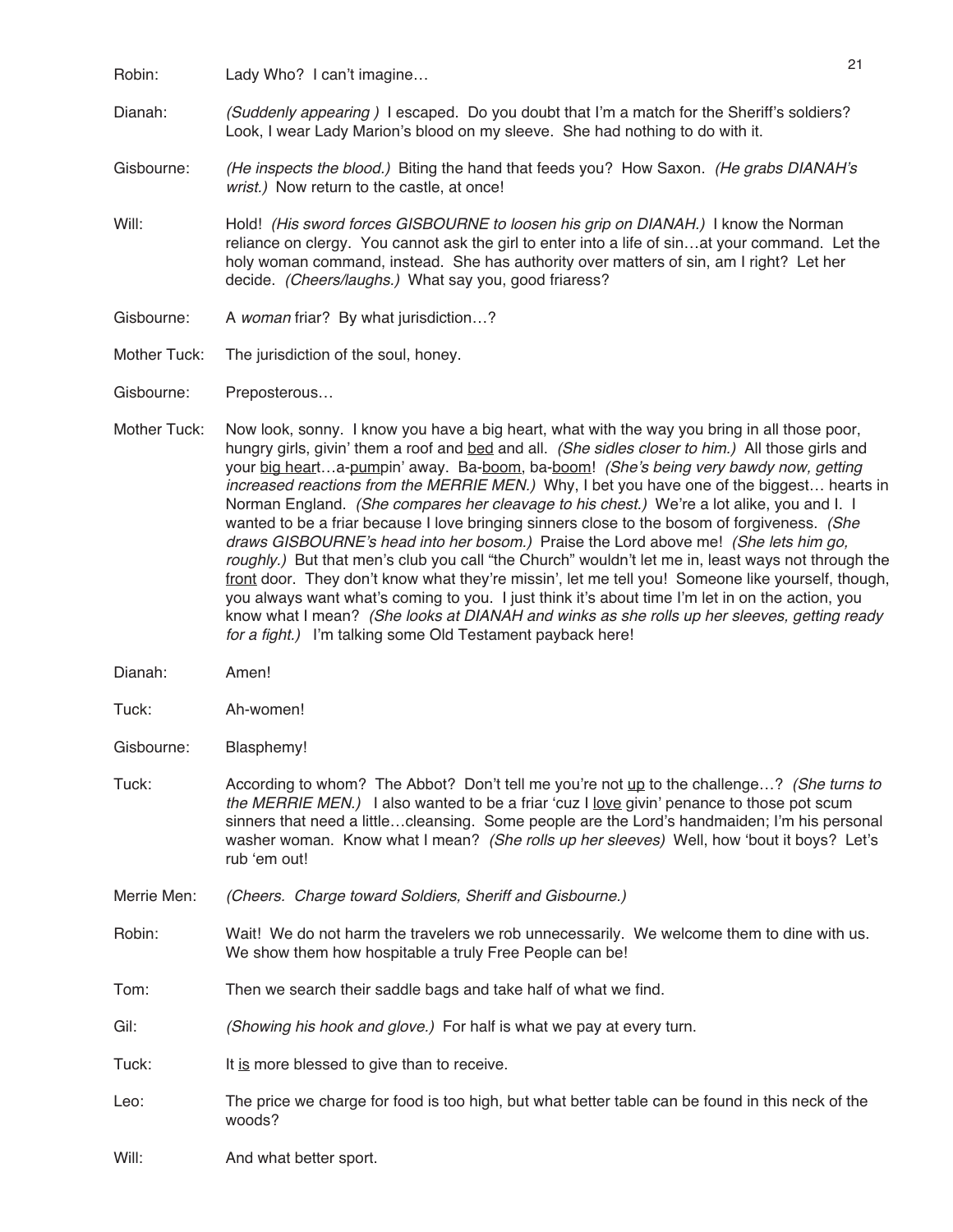Much: What better tales to tell your children?

#### Music cue: **LAY YOUR BURDENS DOWN**.

A table is moved up center and <sup>a</sup> feast is prepared. Everyone is jovial, except GISBOURNE. The SHERIFF is won over by the festivities before the song is done. The SOLDIERS join in the choreography. And MUCH, at the beginning of the last chorus, throws coins stolen from GISBOURNE's purse into the audience, getting everyone involved.

Robin: Gentlemen, welcome to our humble forest haven. May you enjoy the magnificent feast, served on the finest dinnerware…

Gisbourne: I recognize these plates! These are my dishes! When did you steal my dishes?!

Robin: New Friar...do you have a special blessing you can share with our...unequaled guests?

Tuck: Sure, honey. Just give me some room…

## **LAY YOUR BURDENS DOWN**

#### **Mother Tuck:**

Sometimes in this world, There are troubles you cannot master. When you loose control, Lay your burdens down… at my feet.

Sometimes in this world, Worries build up faster and faster. You may loose control. Lay your burdens down.

#### **Tuck and Merrie Men:**

Come on and lay your heavy burdens down. Give up your life to save your soul. Come on and open up your pocket book. Just let me free you from your gold.

#### **All:**

Ha-lay-loo-ee. Ha-lay-loo-eye. Ha-lay-loo-ee. Hallelujah! Ha-lay-loo-ee. Ha-lay-loo-eye. Ha-lay-loo-ee. Hallelujah!

#### **Friar Tuck:**

Sometimes in this life, You can't bare the weight on your shoulders. Time to struggle free. Lay your burdens down… at my feet.

Sometimes in this life, You start feeling older and older. Set your spirit free! Lay your burdens down.

(The MERRIE MEN begin the process of taking everything the SHERIFF and GISBOURNE own, including articles of clothing. MUCH gets GISBOURNE's purse; the rest of the booty is divided up.)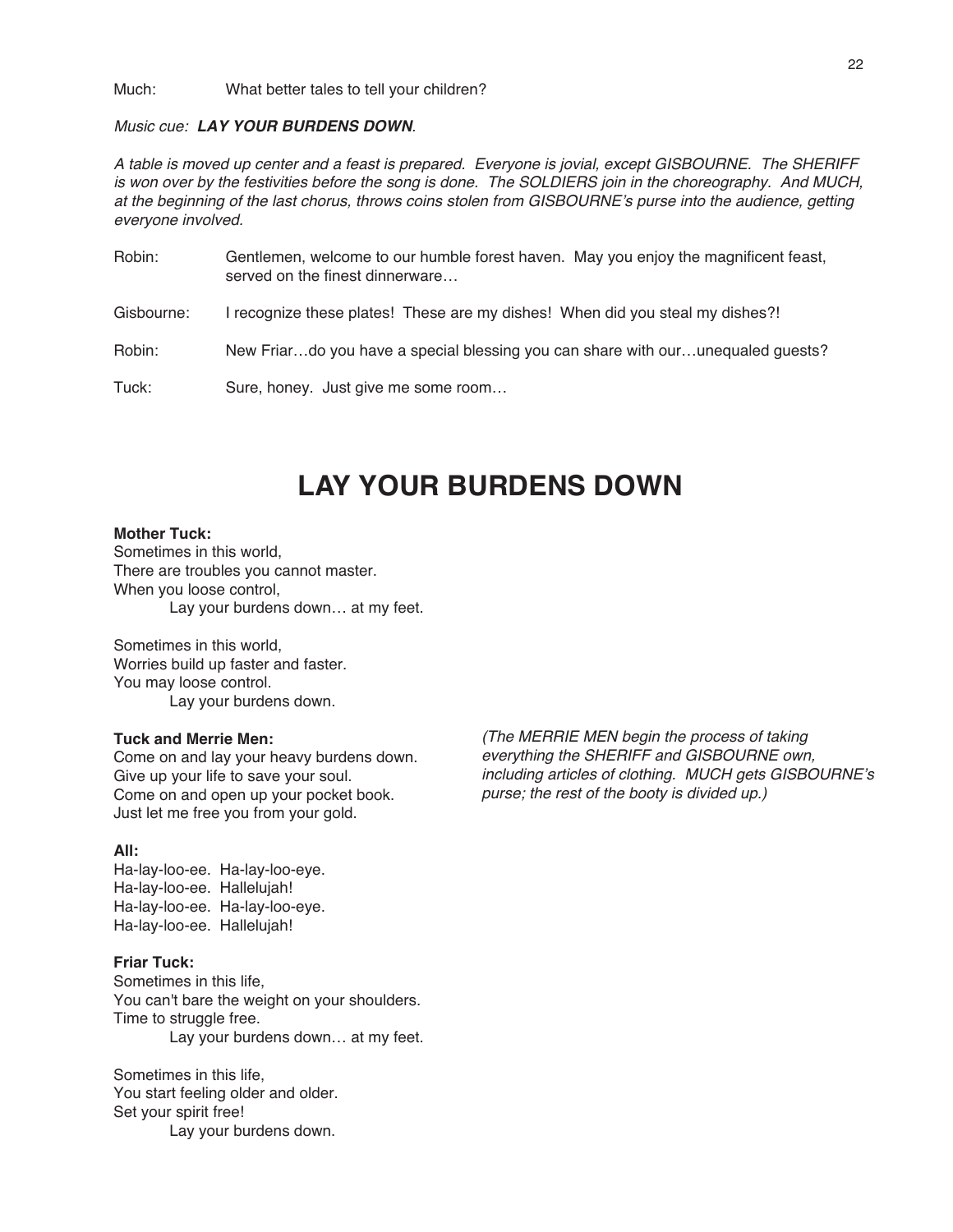Come on and lay your heavy burdens down. Give up your life to save your soul. Come on and open up your pocket book. Just let me free you from your gold.

Just let me free you from your gold.

Ha-lay-loo-ee. Hallelujah!

Ha-lay-loo-ee. Hallelujah!

Ha-lay-loo-ee. Ow! Ha-lay-loo-eye. Hoouh! Ha-lay-loo-ee. Hallelujah! Ha-lay-loo-ee. Ow! Ha-lay-loo-eye. Hoouh! **Tuck:** Ha-lay-loo-ee. Hallelujah! Hey! Hey! Hey! Hey! (MUCH throws GISBOURNE's coins into the audience.)

Ha-lay-loo-ee. Ow! Ha-lay-loo-eye. Hoouh! Sing hallelujah. Sing hallelujah. Yeah! Ha-lay-loo-ee. Hallelujah! Hey! Hey! Hey! Hey! Ha-lay-loo-ee. Ow! Ha-lay-loo-eye. Hoouh! C'mon, sing it with me. Sing hallelujah! Yeah! Ha-lay-loo-ee. Hallelujah! Ho! Ho! Ho! Ho! Ho!

Come on and lay your heavy burdens down. Come on and lay 'em at my feet.<br>Give up your life to save your soul. Come on, it's time to save your sould Come on, it's time to save your soul. Come on and open up your pocket book. Come on and open up that purse of yours. Just let me free you from your gold.<br>
Just let me set you free.<br>
Just let me set you free, yeah. Just let me free you from your gold. Just let me set you free!

Ha-lay-loo-ee. Ow! Ha-lay-loo-eye. Hoouh! (Start the Audience clapping.)

Ha-lay-loo-ee. Ow! Ha-lay-loo-eye. Hoouh! **Tuck:**

Ha-lay-loo-ee. Ow! Ha-lay-loo-eye. Hoouh! Sing hallelujah. Sing hallelujah. Yeah! Ha-lay-loo-ee. Hallelujah! Hey! Hey! Hey! Hey! Ha-lay-loo-ee. Ow! Ha-lay-loo-eye. Hoouh! C'mon, sing it with me. Sing hallelujah! Ha-lay-loo-ee. Hallelujah! Hallelujah! Hallelujah!

### **"AMNESTY": STRIKING A BARGAIN WITH THE SHERIFF Scene 7**

- Much: (MUCH runs around the front of the SHERIFF and picks <sup>a</sup> hidden purse from his boot. He looks inside and it is empty.) Hey, there's nothing in this one.
- Little John: Then how's he gonna pay for our new friar's song?
- Dianah: He could always pay in blood.

Gil: (To the SHERIFF) That's what you'd ask of a Saxon.

Leo: Cut off his ear!

Tom: Flog him, like he did Nathan.

Tuck: First, let me administer a proper penance. (He takes up a staff.) Fear of the Lord must be impressed upon soft brains of hard heads!

Sheriff: We'll give you everything! Just don't hurt me!

**All:**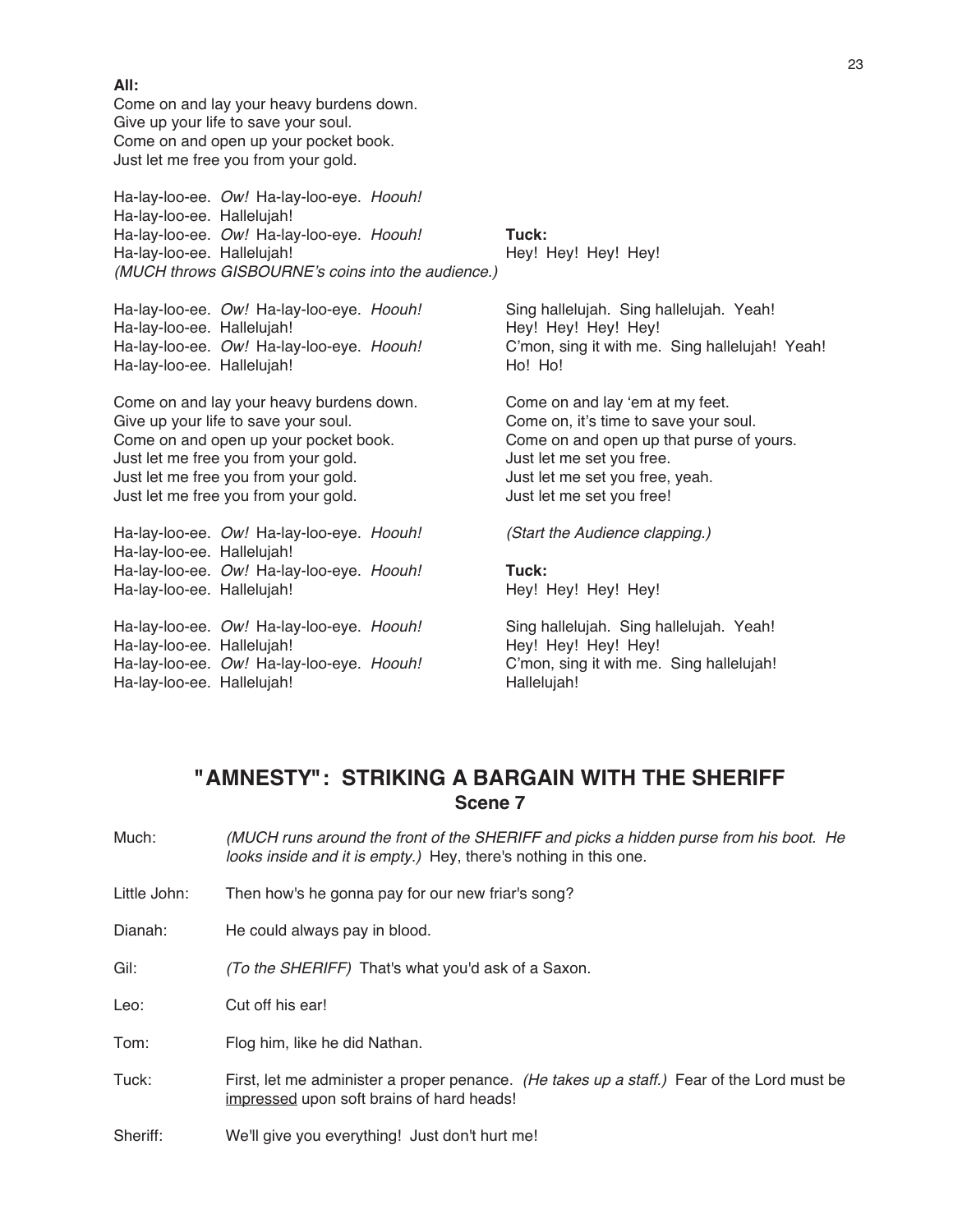| Robin:      | Hold on, lads. It seems our Norman Protectorate is in the mood to bargain.                                                                                                                                                                                        | 24 |
|-------------|-------------------------------------------------------------------------------------------------------------------------------------------------------------------------------------------------------------------------------------------------------------------|----|
| Sheriff:    | Anything! Gold! Horses! It all belongs to my Uncle anyway!                                                                                                                                                                                                        |    |
| Robin:      | We don't need the wealth of an old fool                                                                                                                                                                                                                           |    |
| Merrie Men: | We don't?                                                                                                                                                                                                                                                         |    |
| Robin:      | We have wealth enough, already. What we want is greater (To GISBOURNE)<br>Relinguish your hold on this maiden. Set her free, and we will do the same for you.                                                                                                     |    |
|             | Sheriff & Merrie Men: No gold?                                                                                                                                                                                                                                    |    |
| Robin:      | Only freedomfor Dianah.                                                                                                                                                                                                                                           |    |
| Dianah:     | (To GISBOURNE) My freedom is not his to grant. (To ROBIN) Robin, think what they're<br>offering us!                                                                                                                                                               |    |
| Robin:      | Your freedom is his to take awayunder Norman law. Am I right, Will? I'm asking him to<br>return it to you.                                                                                                                                                        |    |
| Sheriff:    | (Trying to cut in before ROBIN changes his mind) Done! It's a deal.                                                                                                                                                                                               |    |
| Merrie Men: | Ad lib disappointed. "Aw, come on, Robin. Can't we at least knock him around a bit?"                                                                                                                                                                              |    |
| Gisbourne:  | I will not bargain with outlaws.                                                                                                                                                                                                                                  |    |
| Robin:      | You bargain with Prince John, don't you? And now it is your life that hangs in the balance.<br>(Draws sword.) Look around. Every man here has reason enough to want you both dead.<br>What can you offer that will persuade them to spare you? Be quick about it. |    |
| Will:       | You have till the count of all the fingers left on Gil Smith's right hand. Gil?                                                                                                                                                                                   |    |
| Gil:        | (Looking at his right hand, he comically tries to locate a finger, of which he has only two.)<br>One. Two. (He sighs and shrugs, giving up the search.) Time's up. Have at him, boys!                                                                             |    |
| Gisbourne:  | (Deliberately and intense, directed into Robin's face.) Amnesty.                                                                                                                                                                                                  |    |
| Merrie Men: | (Dumbstruck, they ad lib their confusion. "What?" "Amnesty?" "Huh?")                                                                                                                                                                                              |    |
| Robin:      | Swear it.                                                                                                                                                                                                                                                         |    |
| Gisbourne:  | By the KingI swear, damn it. I grant you amnesty. You and your "men." I give you all your<br>precious freedom.                                                                                                                                                    |    |
| Robin:      | (Amused) You dare to swear by the King? The same King you've been stealing from all<br>these years? (Suddenly angry) Swear by the Blessed Virgin. Swear!                                                                                                          |    |
| Gisbourne:  | I swear by the Holy Mother, our Blessed Virgin. (Without looking away from ROBIN, he<br>directs the SHERIFF to speak.) Nephew, you swear it, as well.                                                                                                             |    |
| Sheriff:    | I swear.                                                                                                                                                                                                                                                          |    |
| Robin:      | (He looks between the two men, measuring them. He seems satisfied, yet distant, pensive.)<br>Then live (ROBIN withdraws his sword) and let live. (To his men) Let them go. We are<br>all now free to go. They have made their promise.                            |    |
| Merrie Men: | (ad lib: "Let him go?" "Just like that?" "What, you believe him?" "You can't be serious!"<br>"Now, wait a minute, Robin.")                                                                                                                                        |    |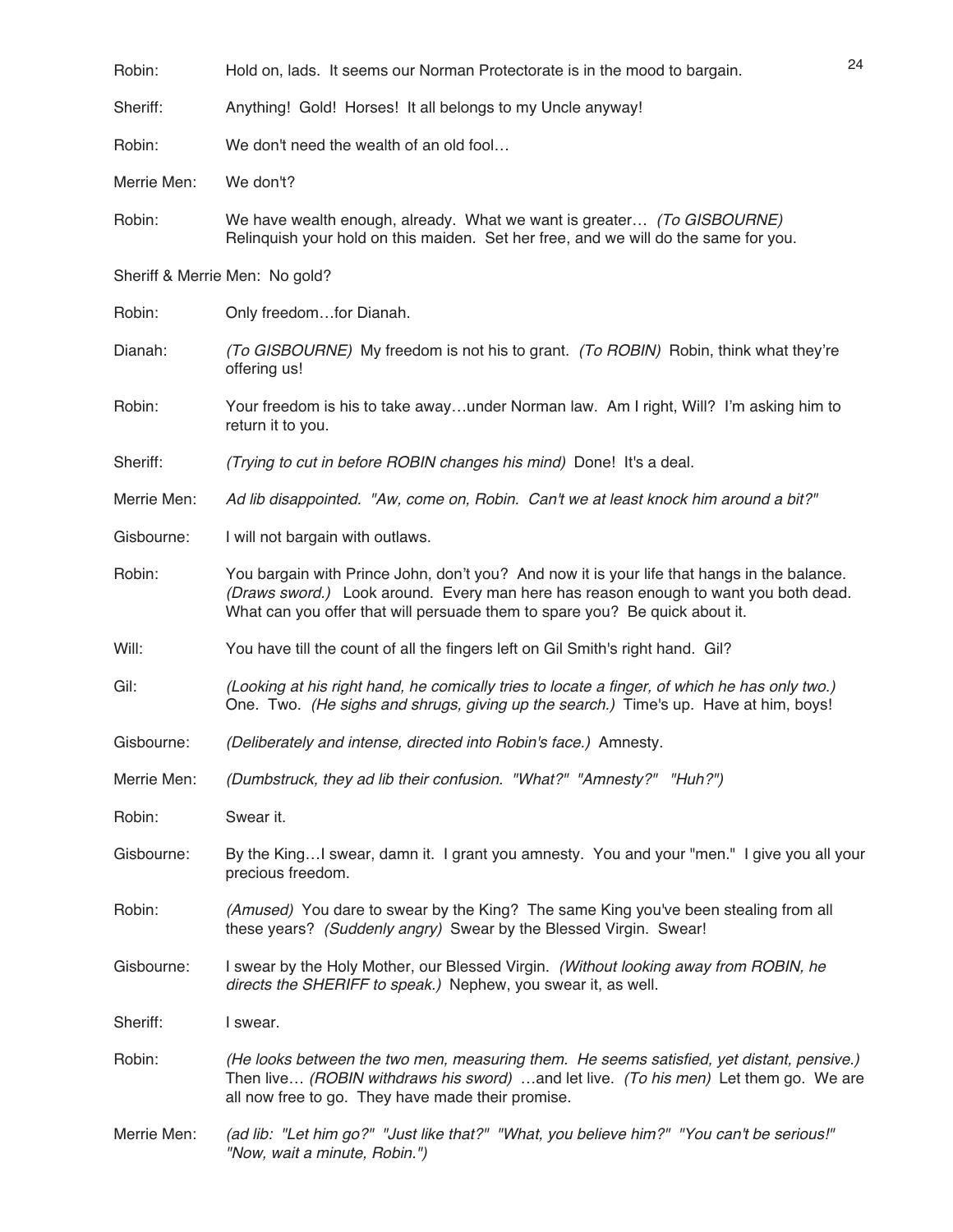Robin: He swore by the Blessed Virgin; no man would break such an oath.

ROBIN walks passed his men, not hearing them as they ad lib their chagrin, their bewilderment. He gathers his meager belongings, preparing to leave. He hears only WILL speak, as if the rest have become <sup>a</sup> dream. GISBOURNE, the SHERIFF and his SOLDIERS exit.

- Will: Robin. What...is happening? (WILL senses that the tide has changed, that something has altered, fundamentally. He is deeply concerned, confused.)
- Robin: Sherwood has always been a fortress to me, a sanctuary. No doubt it is their presence, *(he* nods toward the SHERIFF and GISBOURNE) but it now seems more like a prison. (He turns to Will.) I can't really explain it...
- Will: You're leaving.

The MERRIE MEN are stunned at the revelation. ROBIN tries to explain, but is holding something back.

- Robin: I've never been able to enter Nottingham without being in a disguise. For once I'll be able to go to the Abbey and kneel before the Holy Mother…as me. No hiding. No deceptions.
- Tuck: You don't need to go to an abbey to pray, my son. You already dwell in the forest, the Lord's most gracious cathedral. You'll put us all at risk, Robin.

ROBIN doesn't really listen. He has made up his mind. He is preparing to leave.

- Robin: The Abbey is where the image of Our Lady rests. That is where I go when I need to pray.
- Tuck: What is an abbey but four walls that a bunch of mumbling old men use to hide behind, shutting out real religion as they shut in the wealth they horde. Was this the example they were shown? We should not erect walls; we should tear them down. We should not hide; we should sing out! (She is completely carried away with her speech, much to the MERRIE MEN's entertainment.) The church is a place to appease the conscience of the rich as they pass out alms and buy absolutions. A place to parade their peacock conceits and selfinsulating morals…!
- Robin: Enough of us and them and theirs and ours. My mother was a Norman and my father was a Saxon. What does that make me? What has blood made of any of us? What have we made of ourselves? Peace stares us in the face. Are we to run from what it sees?
- Dianah: This amnesty is no peace, Robin. It is Norman trickery...
- Robin: So be it!

(ROBIN exits, leaving everyone stunned.)

| Dianah: | (To WILL) Go with him.                                                                                                                  |
|---------|-----------------------------------------------------------------------------------------------------------------------------------------|
| Will:   | (No response. He looks after ROBIN.)                                                                                                    |
| Dianah: | <i>(Desperately)</i> Will, this is foolishness. Stop him!                                                                               |
| Will:   | (Shaking off his daze) You misunderstand me, m' lady. Foolishness is at the very heart of<br>manhood. I would never counsel against it. |
| Dianah: | Then at least go with him?                                                                                                              |
| Will:   | He does not wish it, m' lady.                                                                                                           |
| Dianah: | Does not "wish" it? He's going to get himself killed!                                                                                   |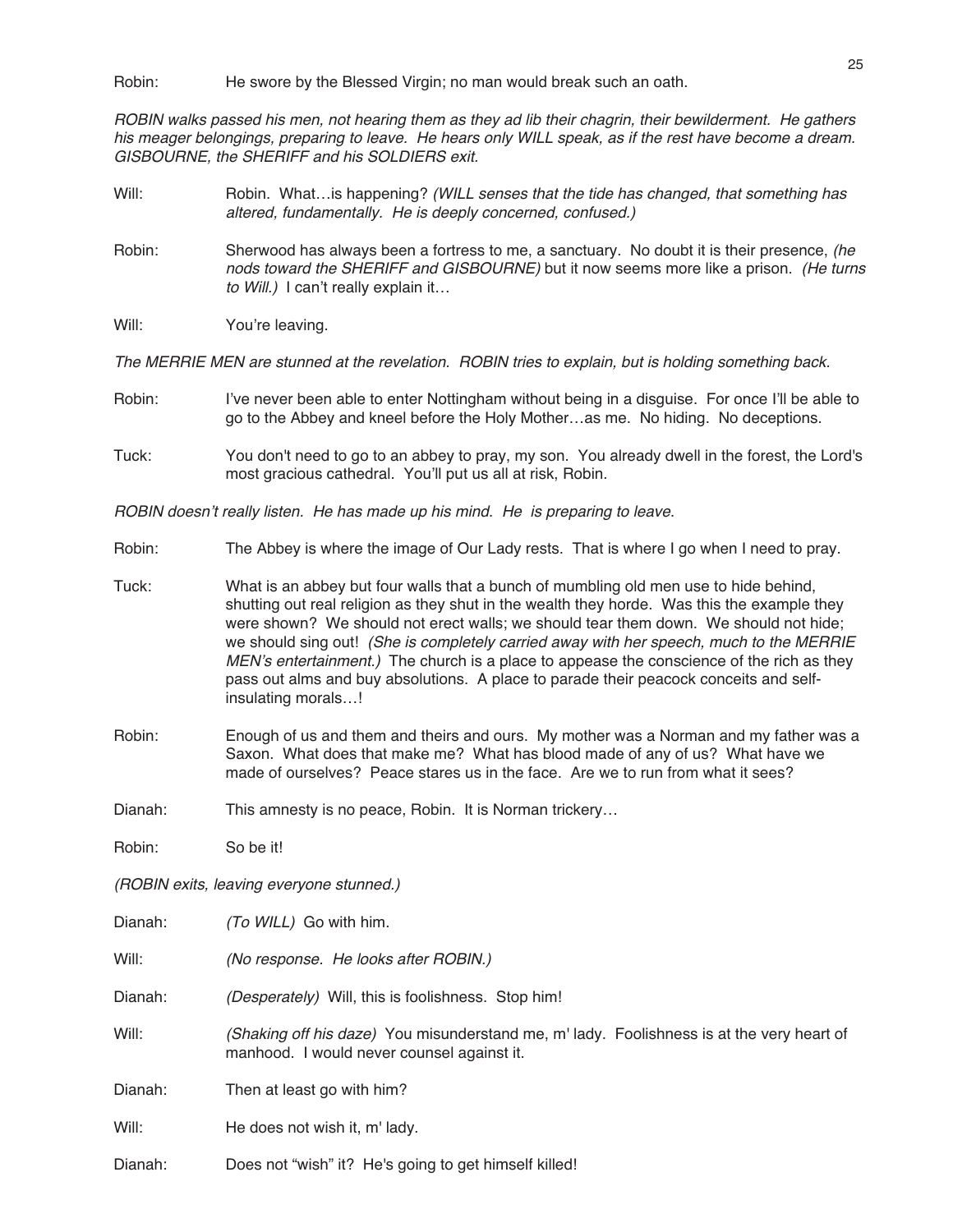| Will:        | Freemen grant each other the right to come and go as they choose.                                                                                                                                                                                                                                                                                                     |
|--------------|-----------------------------------------------------------------------------------------------------------------------------------------------------------------------------------------------------------------------------------------------------------------------------------------------------------------------------------------------------------------------|
| Little John: | And the Sheriff did "swear" to his safety.                                                                                                                                                                                                                                                                                                                            |
| Dianah:      | (To LITTLE JOHN) What good is the oath of a Norman? (To the others) How can any of<br>you believe it? (Her anger is aimed at WILL, the ex-Norman.)                                                                                                                                                                                                                    |
| Little John: | If the oath is true, it speaks to our greatest hope.                                                                                                                                                                                                                                                                                                                  |
| Dianah:      | Hope of what?                                                                                                                                                                                                                                                                                                                                                         |
| Little John: | Of peace, m' lady. Of an end to running. (He shakes his head, unable to explain any better.)                                                                                                                                                                                                                                                                          |
| Will:        | What outlaws do above all else is run. "Run, before the soldiers arrive!" "Run, before the<br>Sheriff sees you!" Maybe he's tired.                                                                                                                                                                                                                                    |
| Dianah:      | If Robin dies, we'll never stop running! We'll never own our own lands; our own lives! We<br>must protect him!                                                                                                                                                                                                                                                        |
| Will:        | What, from himself? Robin never told me what to do. I won't try to tell him.                                                                                                                                                                                                                                                                                          |
| Dianah:      | (To WILL) You don't care about Robin. You don't care about anything. You've never<br>stopped running because you've nothing worth stopping for. But the rest of us have found<br>something we don't want to lose. (To the others) I'm not about to fall for Norman lies. With<br>every step he takes, the danger to Robin grows. He should not go alone. (She exits.) |
| Tuck:        | (She looks them up and down, thinking "Dianah's right, you know." Then turns to join<br>DIANAH.) Men! (She exits, following DIANAH.)                                                                                                                                                                                                                                  |

The MERRIE MEN filter out as WILL turns to the audience to narrate the bridge into the next scene.

Will: (To ROBIN) I thought you'd given up. It didn't make sense, but there was Gisbourne staring you in the face, swearing on the goodness of the Holy Mother, and every one of us knew he was lying through his teeth without so much as a flinch, lying to you like that was his right, like that was what one *does* as a ruler of men. How could it not shake a man's faith. Yet, I never thought anything could shake your faith, Robin. Not yours.

> How could I stop you? What was I supposed to do, pretend that I could protect you from, what…the future? I was too driven by the past. If there was anything I hated, it was unwanted protection. That was why I came to Sherwood. A young Norman lord, protected from poverty, protected from prejudice. Protected from everything but my own selfindulgence. I owned everything as far as the eye could see, a hundred lands, a hundred hundred slave, but owning things didn't make me free. So I ran. My freedom was flight…for the recklessness of it. I threw it all away because that's what I wanted to do. It was different for the rest of you. None of you knew the freedom of true choices. How was I supposed to keep you from choosing for yourself?

Maybe I was just protecting myself from being responsible for you. Stopping myself from doing what a friend is supposed to do. Like you said, Peace makes you look yourself in the face. No excuse to run any more. I'm sorry, Robin. (Exit.)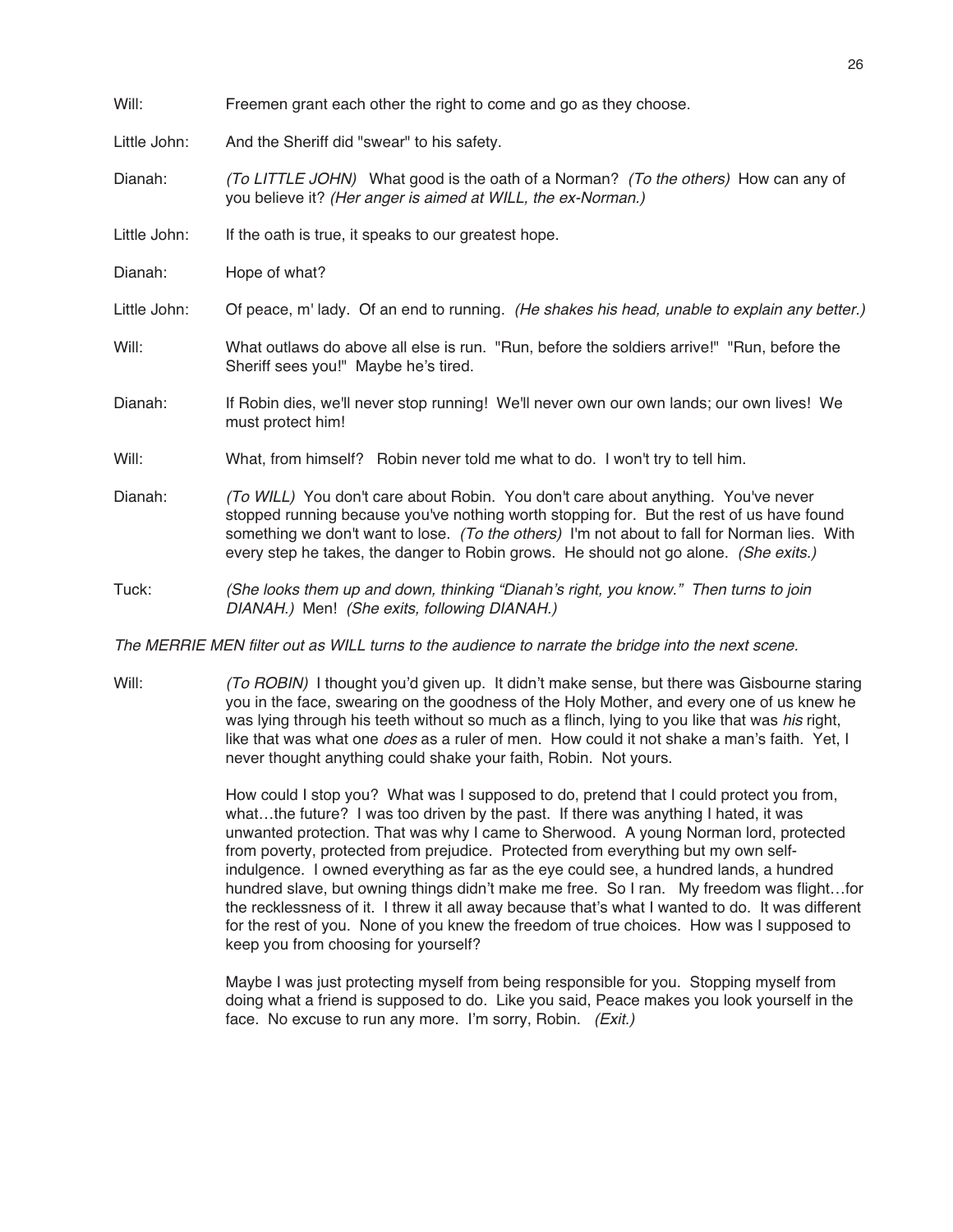### **"FOR A MOMENT": IN THE ABBEY Scene 8**

ROBIN enters the Abbey. MARION is waiting for him, furtively, and runs to him.

| Marion: | Robin! Where is your disguise?                                                                                                                                                                                                                                               |
|---------|------------------------------------------------------------------------------------------------------------------------------------------------------------------------------------------------------------------------------------------------------------------------------|
| Robin:  | Marion! (They embrace.) Amnesty has been granted (He tests this idea on her.)                                                                                                                                                                                                |
| Marion: | (She pulls away.) It is dangerous for you here.                                                                                                                                                                                                                              |
| Robin:  | They swore by the Blessed Mother. (He pulls her back.) She will protect me.                                                                                                                                                                                                  |
| Marion: | Amnesty? It must be a trick                                                                                                                                                                                                                                                  |
| Robin:  | (Still testing) Both Gisbourne and the Sheriff have given their oath                                                                                                                                                                                                         |
| Marion: | You have always outwitted the Sheriff, but this is too careless.                                                                                                                                                                                                             |
| Robin:  | (Sarcastically) Outwitted the Sheriff of Nottingham! (Now he pulls away.) Is it so clever to<br>be a thief?                                                                                                                                                                  |
| Marion: | You are not a thief. You are all these people have. Return to Sherwood and keep you safe.<br>Too many depend on you.                                                                                                                                                         |
| Robin:  | These people are hungry for more than food, m' lady.                                                                                                                                                                                                                         |
| Marion: | You are food for more than an empty belly                                                                                                                                                                                                                                    |
| Robin:  | Do you know what they're asking of us now? It's no longer stealing for the poor or finding<br>food for the hungry. They want a revolution.                                                                                                                                   |
| Marion: | What do you mean?                                                                                                                                                                                                                                                            |
| Robin:  | That girl you sent. Dianah.                                                                                                                                                                                                                                                  |
| Marion: | She brought you my message                                                                                                                                                                                                                                                   |
| Robin:  | And one of her own. She thinks we're selfish to keep Sherwood to ourselves. She wants to<br>export the freedom we've made to all of England. To fight Gisbourne out in the open                                                                                              |
| Marion: | (She doesn't know what to say. She knows what a disaster it would be for simple farmers to<br>try to fight Gisbourne out in the open.)                                                                                                                                       |
| Robin:  | Maybe this amnesty can avert a disaster bigger than any of us imagines.                                                                                                                                                                                                      |
| Marion: | But this amnesty can't be real                                                                                                                                                                                                                                               |
| Robin:  | Of course it's not real. He had his back against the wall; he'd say anything to save himself.<br>Gisbourne could never pardon anyone. But maybe it can buy us time. He won't strike right<br>away. He'll wait until my men have dispersed, till everyone has gone back home. |
| Marion: | Where he'll round you up, one by one.                                                                                                                                                                                                                                        |
| Robin:  | In the meantime, I'll bewith you. (He smiles and tries to hug her, joking.)                                                                                                                                                                                                  |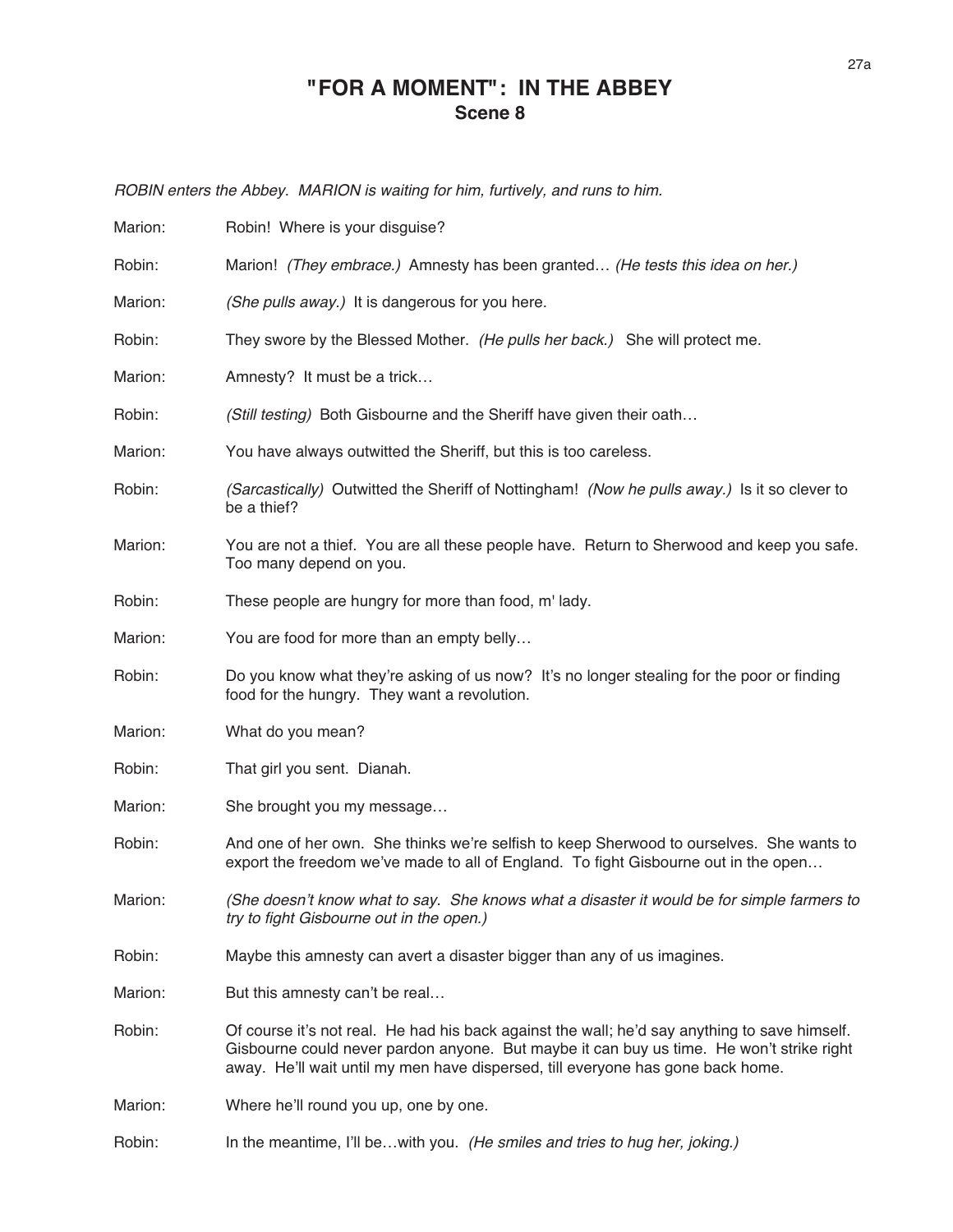| Marion: | Even with real amnesty, that would not be safe.                                                                                                                                                                                                                                                                                           | 27 <sub>b</sub> |
|---------|-------------------------------------------------------------------------------------------------------------------------------------------------------------------------------------------------------------------------------------------------------------------------------------------------------------------------------------------|-----------------|
| Robin:  | (He realizes he is being selfish, not thinking about Marion) No. Not for you. Not with<br>Gisbourne's men                                                                                                                                                                                                                                 |                 |
| Marion: | It would not be safe for you, either!                                                                                                                                                                                                                                                                                                     |                 |
| Robin:  | What good is being safe if I am not free to leave Sherwood?  I just want a normal life                                                                                                                                                                                                                                                    |                 |
| Marion: | You're not a normal man, Robin.                                                                                                                                                                                                                                                                                                           |                 |
| Robin:  | Yes, I am. I'm tired of hiding, especially from you.                                                                                                                                                                                                                                                                                      |                 |
| Marion: | There is no hiding between us, no secrets, no disguises. But that doesn't mean you can't<br>continue tricking the Sheriff.                                                                                                                                                                                                                |                 |
| Robin:  | What, and start a revolution behind his back? These are farmers and tradesmen, with<br>families. They aren't soldiers. A few of us pop out of shadows and steal some gold here and<br>there. But march us onto the battlefield and we'd be slaughtered.                                                                                   |                 |
| Marion: | I know.                                                                                                                                                                                                                                                                                                                                   |                 |
| Robin:  | What else is there to do? That's what "Robin Hood" has become, the leader of a revolution.<br>I can't do that. I can't lead these men to their deaths.                                                                                                                                                                                    |                 |
| Marion: | So you accept Gisbourne's lies and leave Sherwood                                                                                                                                                                                                                                                                                         |                 |
| Robin:  | To come here. To find you. Because I don't know what to do. Because I don't want to be<br>Robin Hood anymore.                                                                                                                                                                                                                             |                 |
| Marion: | Then redefine him. Make him into something you can embrace, that I can embrace. (She<br>embraces him.) But never stop being Robin Hood.                                                                                                                                                                                                   |                 |
| Robin:  | (He hugs her back, but is still unsure, not knowing what to do, who to be. He hugs her as he<br>speaks, almost to himself.) Whose Robin? Yours? Theirs? Dianah's? I don't have control<br>anymore. Everything's decided for me. What I've become isn't who I am. I don't even know<br>which is the better one, which is the one to chose? |                 |

She answers him with <sup>a</sup> kiss, then looks him right in the face. Music cue: **HERE, FOR A MOMENT**.

## **HERE, FOR A MOMENT**

#### **Robin Hood:**

Who? Why? Can you guess what is here, deep inside? Who am I? Who defines? Who decides? Who am I, but a common thief in disguise, when Here, at this moment, Here, all my life's concealed. Playing the hero. Praying the world would heal. Seal all its wounds. Feel the force of the words written here on the altar, On my heart, Here, in your eyes.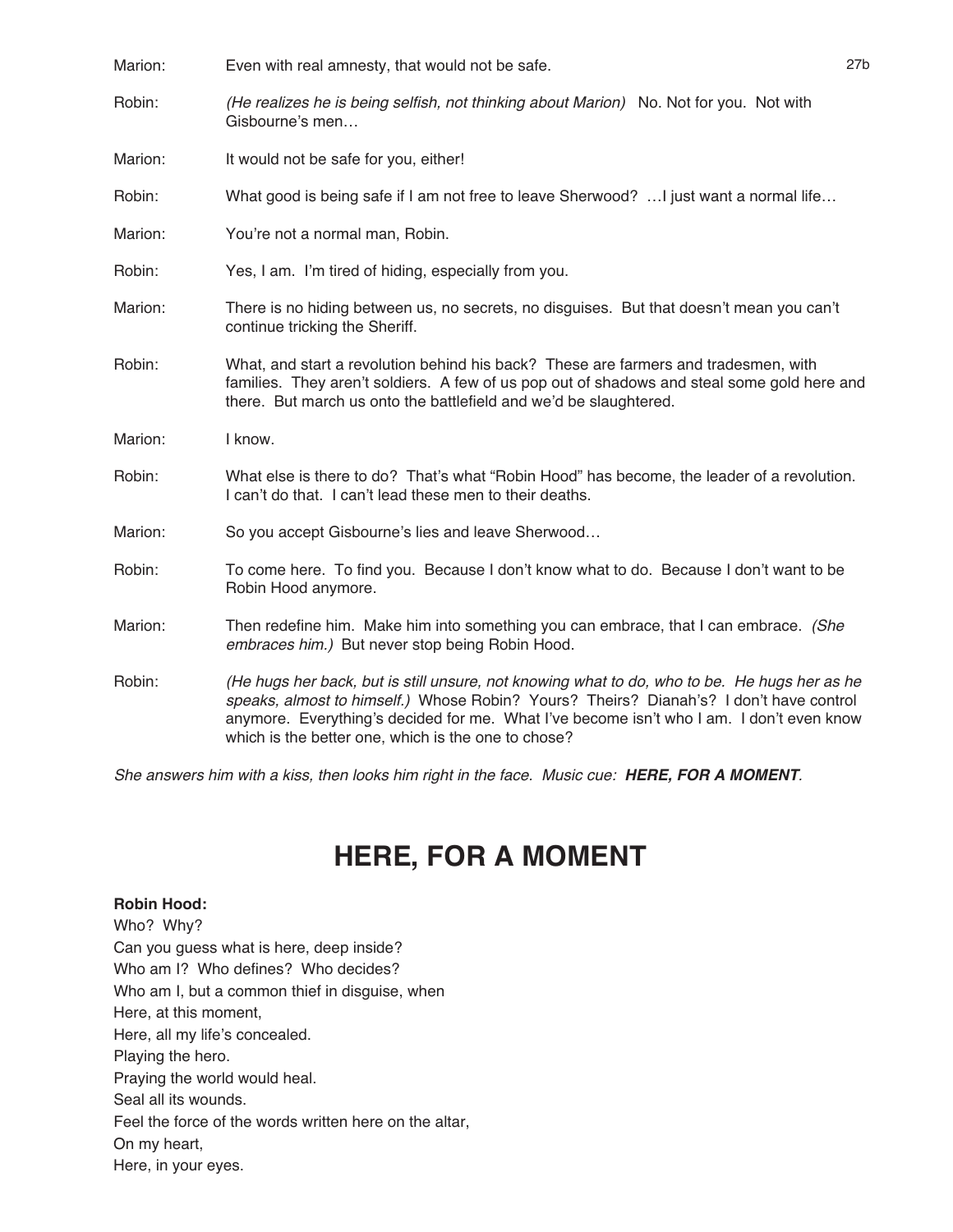#### **Marion:**

Know who you are. Know all the joy and hope you hold in your hands. You are the one who can change their days. Change their nights. Let them carry on.

Know what you do. Know all the dreams you bring to people afraid. Uncommon dreams of what's right and good, more than food, Growing every day. Know who you are. You are the only one that they believe in. You are the one who can make their lives Free of fear, Free to find a way.

Here, for a moment, Here, where my life is real. Here, for a moment, Here, as I stand… Stand for all men. Oh, Robin. Don't you see?

Everything I love, you hold in your strong, gentle hands. Everything I long for, here, in your arms, all around me. Everything I love is yours. You bring with you all I wish for, All I feel…deep within me.

Everything I love, I see in your strong, gentle eyes. Everything I long for, here, in the light all around me. Everything I love is yours. You bring with you all I wish for, All I feel…deep within me.

Everything I love comes true when you're here, holding me. Everything I love comes true when you're here, holding me. Everything I long for, here, in the dreams all around me. Everything I love is yours. You bring with you all I wish for, All I feel…

> Here, for a moment, Here, as I stand with you. Here, for a moment, Here, where my life comes true. With you.

#### **Robin Hood:**

What has changed? What is better now? No. Nothing's changed…and never will. Who am I but a common man. Common dreamer. Just a man in love. Wanting more than time allows.

Just a man With a common dream Of a life lived Free of fear, Free to love you…

Who decides? Who defines? Who am I? Can I be what they want me to be? Can I find just a moment's need? Can I find you…

Here, for a moment, Here, where my life is real. Here, for a moment, Here, as I stand revealed.

Everything I love I see in you, Marion. Everything I long for, here, in your arms. Everything I love is yours. You are all I wish for, All I feel.

Everything I long for, here, in your arms. Everything I love is yours. You are all I wish for, All I feel.

Here, for a moment, Here, as I stand with you. Here, for a moment, Here, where my life comes true. With you.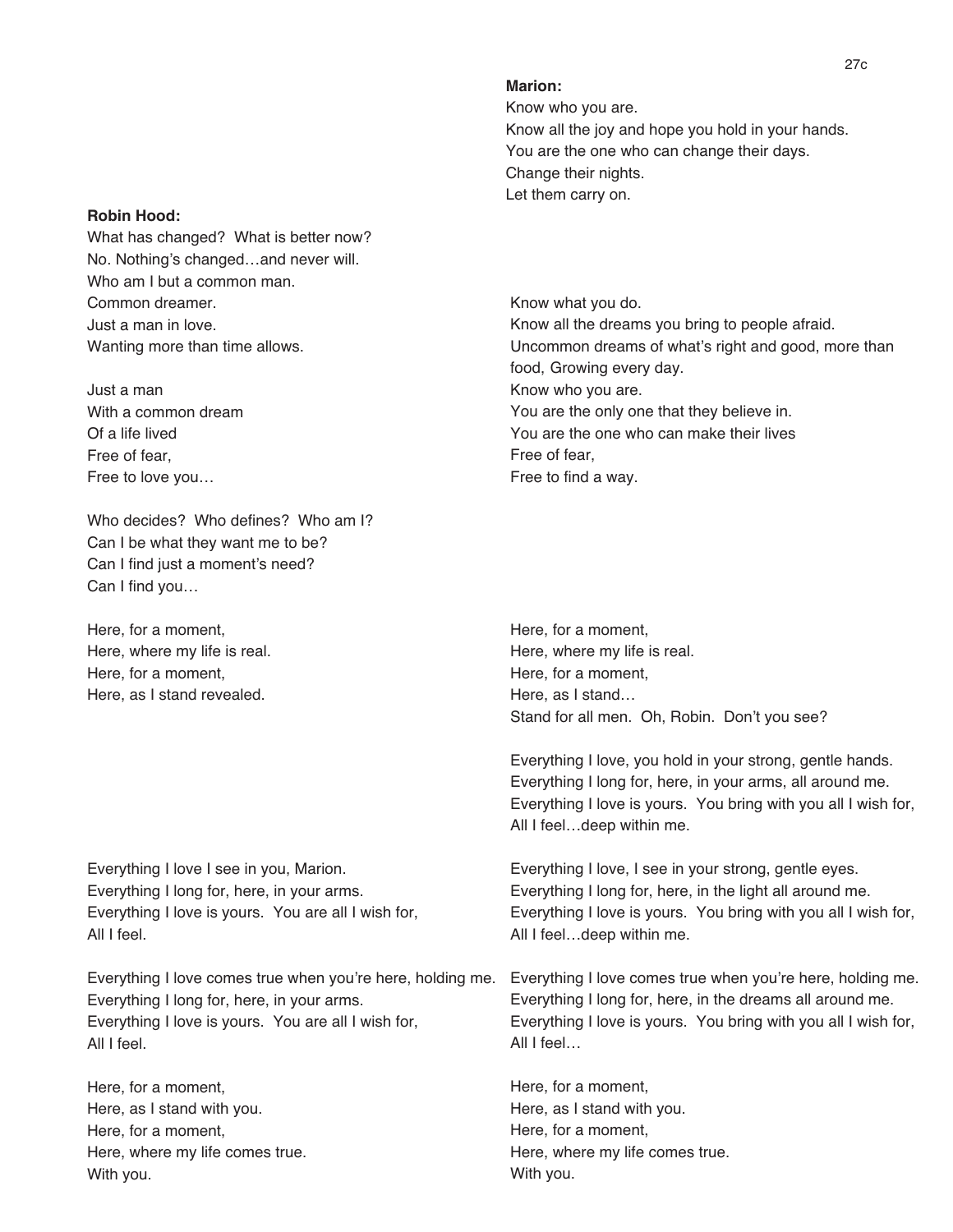The SHERIFF and his SOLDIERS enter and grab ROBIN. ROBIN is dragged from the stage, well guarded.

Sheriff: There he is. Arrest him! (To MARION) Did he harm you, m' lady? The scoundrel will pay for what he has done, of that I am sure. (With added irony that worries MARION) Your part in this shall not be forgotten. (To SOLDIERS) Take him to the castle!

Music cue: **END BURST**. All exit. End of ACT ONE.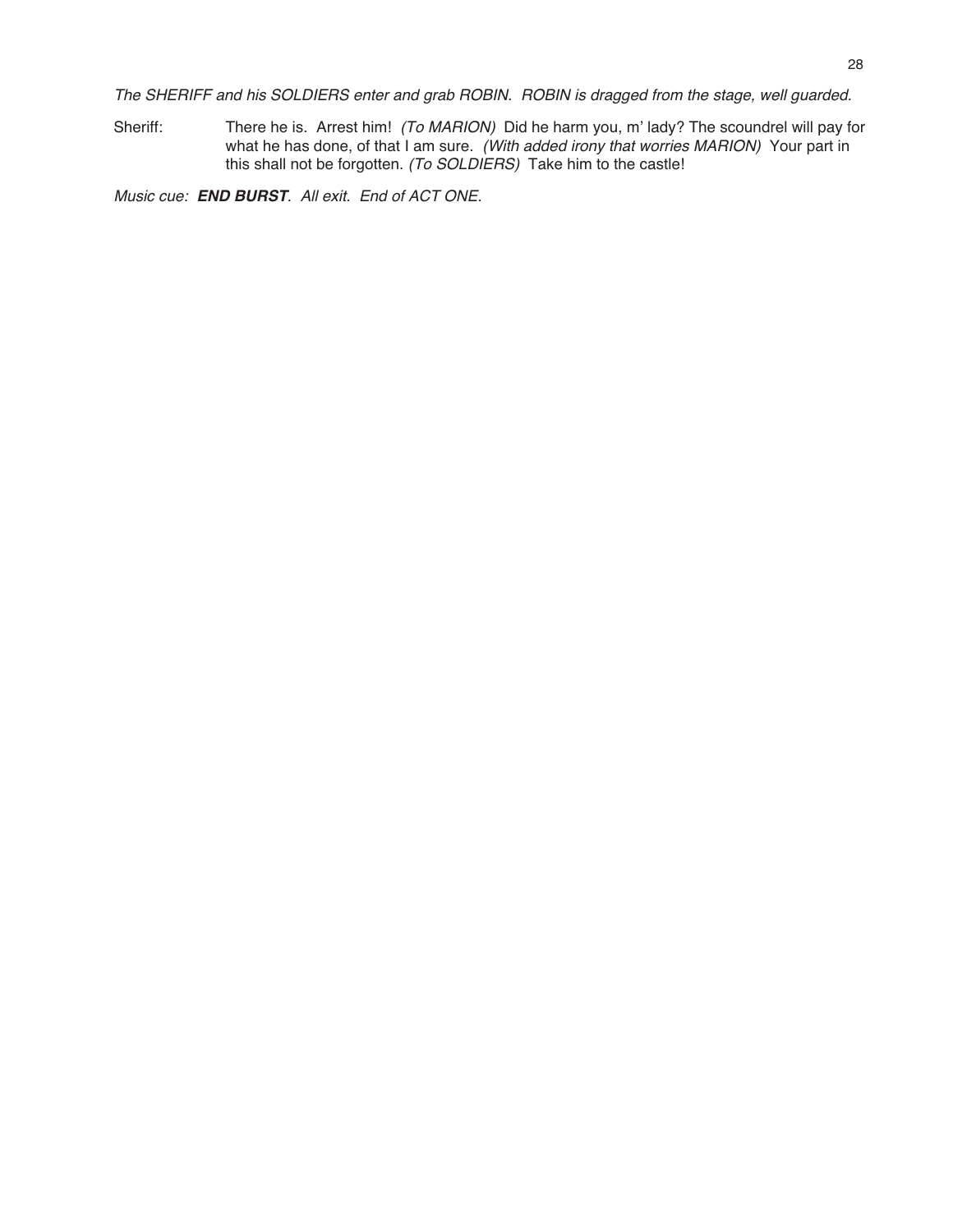### **ACT TWO**

### **"KINGMAKER": GISBOURNE'S AMBITION Scene 9**

The curtain opens half way through the S**ECOND ACT OVERTURE**. GISBOURNE and the SHERIFF are playing King's Corners, <sup>a</sup> Medieval board game similar to chess, played with one white king, many white pawns, and twice as many dark pawns (no dark king). The object is for the white king to reach one of the four corners of the board, or for the dark pawns to capture him first. GISBOURNE is seated on <sup>a</sup> thronelike chair, playing the white pieces. He is concentrating, for he doesn't like to loose. The SHERIFF is standing, more concerned about his nails and is rather bored. After the **MUSIC** is finished, <sup>a</sup> period of silence commences, highlighting the boredom. GISBOURNE makes <sup>a</sup> move; the SHERIFF counters with little thought, then lifts the white king from the board absentmindedly. He stands with one foot on his stool. The whole while WILL stands between them, an unseen ghost, commenting on the nonaction with his expressions. Finally, he speaks, then moves to <sup>a</sup> position on stage from where he can watch the action without becoming involved.

- Will: I'd almost forgotten how exciting the life of a Nobleman can be. At least neither of them are expecting children any time soon. As if it would change anything for them. Hardly seems possible, though, does it? They'd have to grow up first, themselves.
- Sheriff: I love the detail. Don't you? (He turns the carved piece in his hands admiringly.)
- Gisbourne: Put my king back on the board.
- Sheriff: (Ignoring him) Just look at this robe. The use of jewels and fur. (He stands on his stool with both feet.) The design is stunning. The artisan who carved this piece...
- Gisbourne: Put my king back on the board. And get off that stupid stool.
- Sheriff: (As if it was the STOOL BOY's fault, the SHERIFF steps off the stool and motions for the BOY to remove it and himself, then puts the playing piece back.) I think you ought to make that woodcarver of yours into a tailor. He has quite a flair for fashion.
- Gisbourne: I think you ought to shut trap. (He speaks without looking up from the board.)
- Sheriff: You should bring out your pawns as quickly as your puns, Uncle. Now your king will never escape.

Gisbourne: I hate playing games.

Sheriff: You always wait for me to make a mistake. Now you're entirely...boxed...in. (His last move insures <sup>a</sup> win.)

Gisbourne: I hate…losing.

Sheriff: (He pauses <sup>a</sup> moment, making sure GISBOURNE is not about to begin <sup>a</sup> tantrum, then continues his prattle.) Really, (he takes up the king again) you should talk to your carpenter.

Gisbourne: The only tailoring my carpenters will be doing is fitting a noose around Robin Hood's neck. (Suddenly standing, brushing away the game) When will the gallows be finished?

Sheriff: (Remaining calm) Not till midday, at least.

Gisbourne: I've waited too long already. (To GUARDS) Bring him before me, now!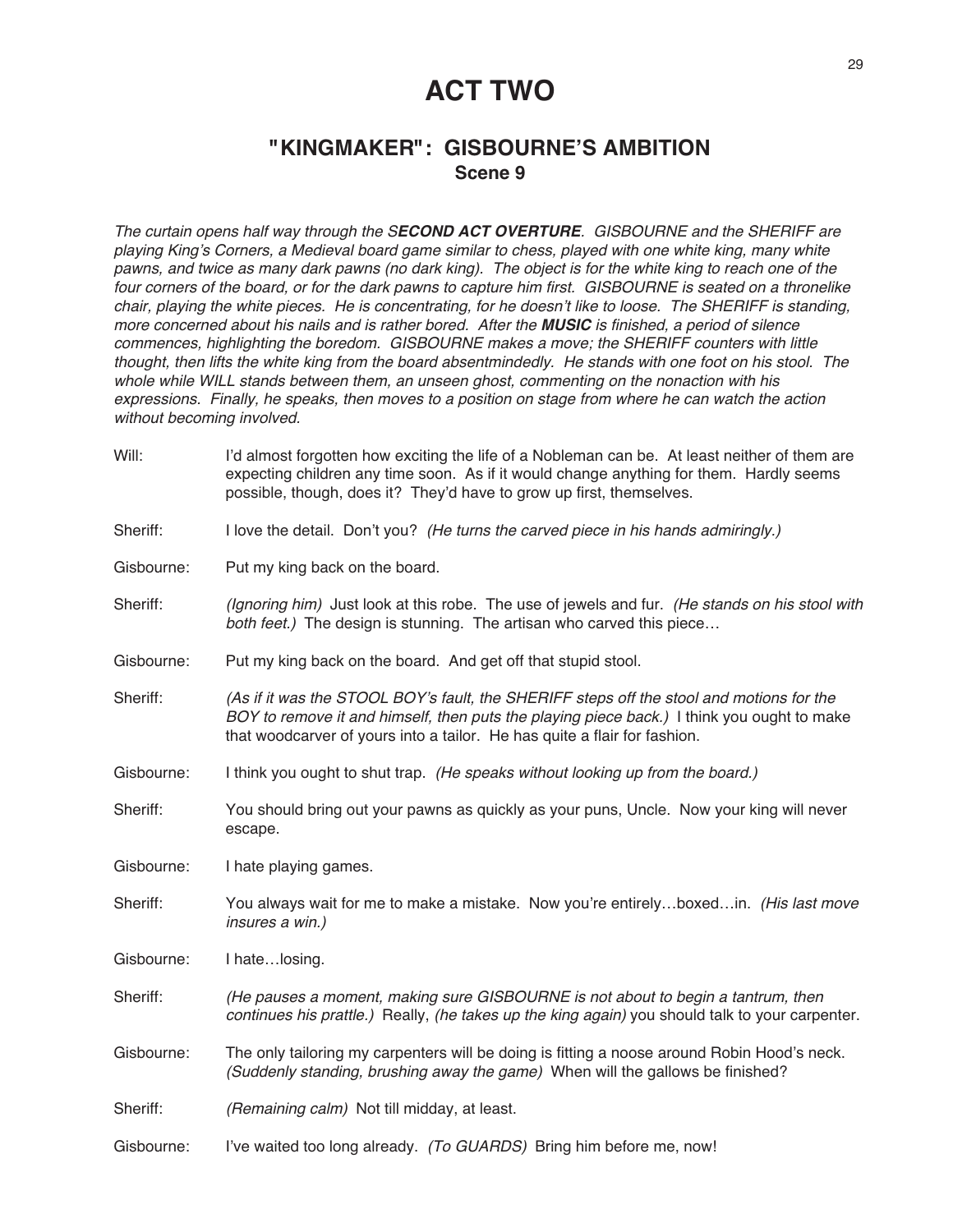|            | 30                                                                                                                                                                                                                                                                                                                                                              |
|------------|-----------------------------------------------------------------------------------------------------------------------------------------------------------------------------------------------------------------------------------------------------------------------------------------------------------------------------------------------------------------|
| Sheriff:   | The carpenter?                                                                                                                                                                                                                                                                                                                                                  |
| Gisbourne: | No, you imbecile. Robin Hood!                                                                                                                                                                                                                                                                                                                                   |
| Sheriff:   | Tsk. Tsk. Tsk. Killing your opponents pawns too early is not good strategy, Uncle. Let him<br>trip over them a bit first. Besides, I've taken the liberty to plan a small feast around Robin<br>Hood's execution. A kind of pay-back, you might say.                                                                                                            |
| Gisbourne: | I hate it when people take liberties. That word annoys me.                                                                                                                                                                                                                                                                                                      |
| Sheriff:   | Ah, but in this case, we may be able to celebrate more than the death of the Sherwood fox.<br>Perhaps a Nottingham mole will be thrown into the bargain.                                                                                                                                                                                                        |
| Gisbourne: | I hate riddles. Don't give me riddles. Guards, bring me the prisoner.                                                                                                                                                                                                                                                                                           |
| Stool Boy: | Oh, can I go fetch him for you? Please?                                                                                                                                                                                                                                                                                                                         |
| Gisbourne: | Now!                                                                                                                                                                                                                                                                                                                                                            |
|            | The SHERIFF waves off the STOOL BOY who exits with at leased two GUARDS to fetch ROBIN.                                                                                                                                                                                                                                                                         |
| Gisbourne: | It seems the outlaw has fans under every rock. Is this the "mole" you riddle me with?                                                                                                                                                                                                                                                                           |
| Sheriff:   | The Stool Boy? Oh, he hardly counts, even as a rodent. No, this is a much bigger catch.<br>Think, Uncle. It was you who first alerted me to her. My plan is to bind her and her captive<br>love togetherif we give them enough rope                                                                                                                             |
| Gisbourne: | Marion? Then I was right                                                                                                                                                                                                                                                                                                                                        |
| Sheriff:   | She is the King's niece. Until Richard falls in battle, or dies of some dreadful Moorish<br>disease, we must act with caution. But tonight's celebration may provide a perfect<br>opportunityfor treason.                                                                                                                                                       |
| Gisbourne: | You better be right. A mistake with the King's niece could ruin me. The prestige of<br>Nottingham Castle rides on this.                                                                                                                                                                                                                                         |
| Sheriff:   | If everything goes as planned, we will be toasting the deaths of the whole lot of them. Did I<br>tell you it involves a special troupe of actors                                                                                                                                                                                                                |
| Gisbourne: | I hate actors!                                                                                                                                                                                                                                                                                                                                                  |
| Sheriff:   | These are more qualified than most to commemorate the passing of our local woodland hero,<br>I think. This feast will go a long way in feeding your ambitions, Uncle.                                                                                                                                                                                           |
| Gisbourne: | Nothing short of the Palace, Nephew!                                                                                                                                                                                                                                                                                                                            |
| Sheriff:   | And the Throne, itself!                                                                                                                                                                                                                                                                                                                                         |
| Gisbourne: | Not the kingship, you idiot! Kings are betrayed! Kings get beheaded! (He grabs the wooded<br>piece from the SHERIFF.) Kings get their escape routes cut off behind them by traitors,<br>remember? I will be the power behind the throne. The one who manipulates. (He slams the<br>king piece onto the game board, scattering the pawns.) The one who survives! |
| Sheriff:   | Of course! You can trust me to                                                                                                                                                                                                                                                                                                                                  |
| Gisbourne: | (With a flick of the hand, he silences the SHERIFF.) I hatetrust.                                                                                                                                                                                                                                                                                               |

Music cue: **KINGMAKER.**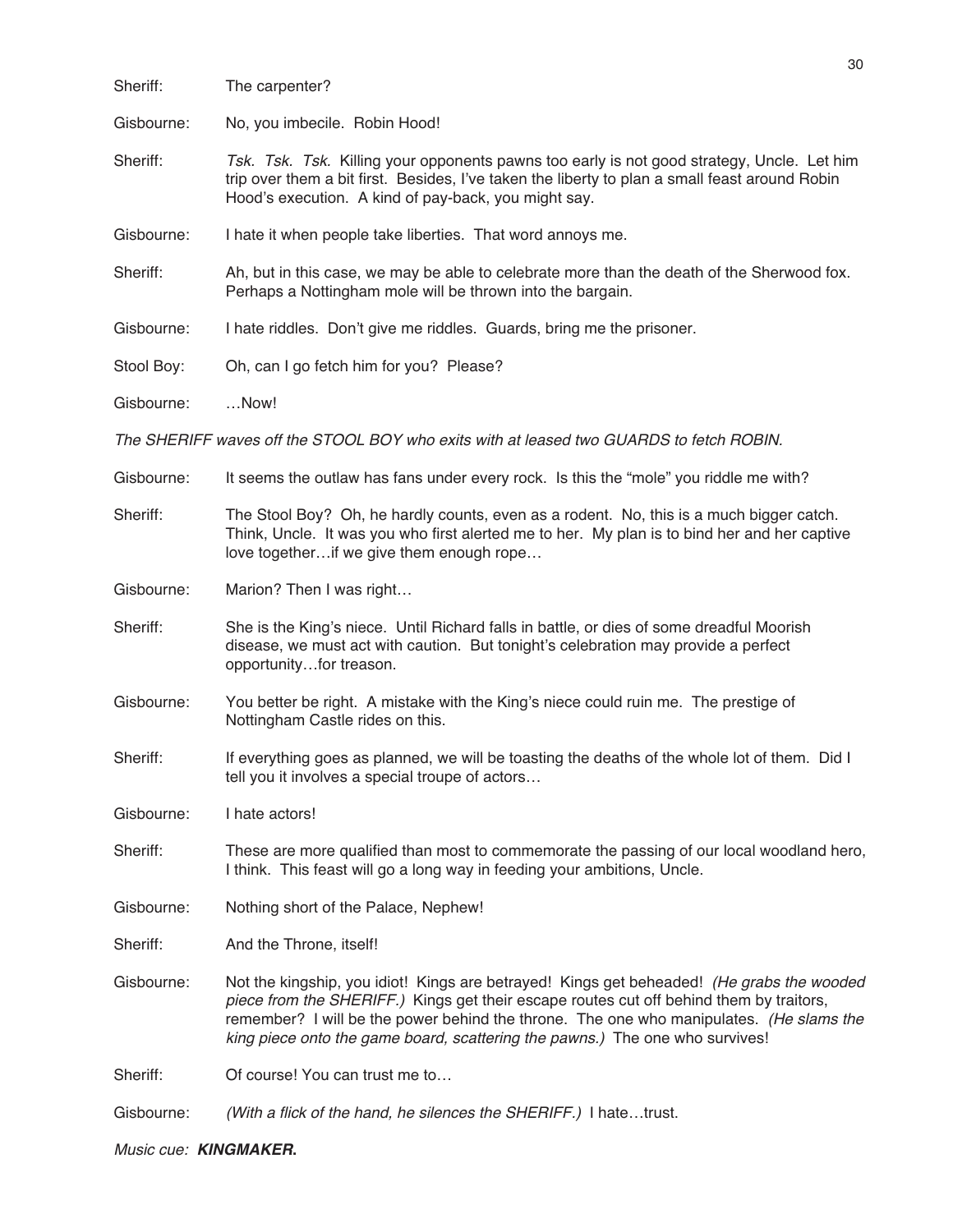## **KINGMAKER**

#### **Gisbourne:**

Some men will flinch when challenged. In a pinch, they turn tail, missing chances. No advancement goes to the sloppy sop weighed down by conscience.

#### **Sheriff:**

Some men will stray when fortune comes their way. But not dear Uncle (specially if the fortune belongs to others).

#### **Gisbourne:**

Some men are fools and some men become martyrs. One man who is smarter pulls the strings behind puppet kings… That one who really holds the reigns.

#### **Sheriff:**

Will reign supreme.

#### **Gisbourne:**

That will be me. The royal brain.

#### **Sheriff:**

The new Maker…

#### **Gisbourne & Sheriff:**

of Kings! Kings!

| Gisbourne: | It is within reach. I can taste it.            |
|------------|------------------------------------------------|
| Sheriff:   | I love feasts.                                 |
| Gisbourne: | I'll finally get out of this backward rathole. |
| Sheriff:   | I know what you mean. I'm with you every step  |
| Gisbourne: | What makes you think I will take you with me?  |
| Sheriff:   | But, I thought                                 |
| Gisbourne: | Oh, you are such a fool.                       |

#### **Gisbourne:**

Some men's ambition stops when someone gives in. That's when the fun should begin! Heads should roll! (Using the SHERIFF as an example, GISBOURNE If you want to control, got to dole out more blood and gore. throws him to the floor, making him kneel.)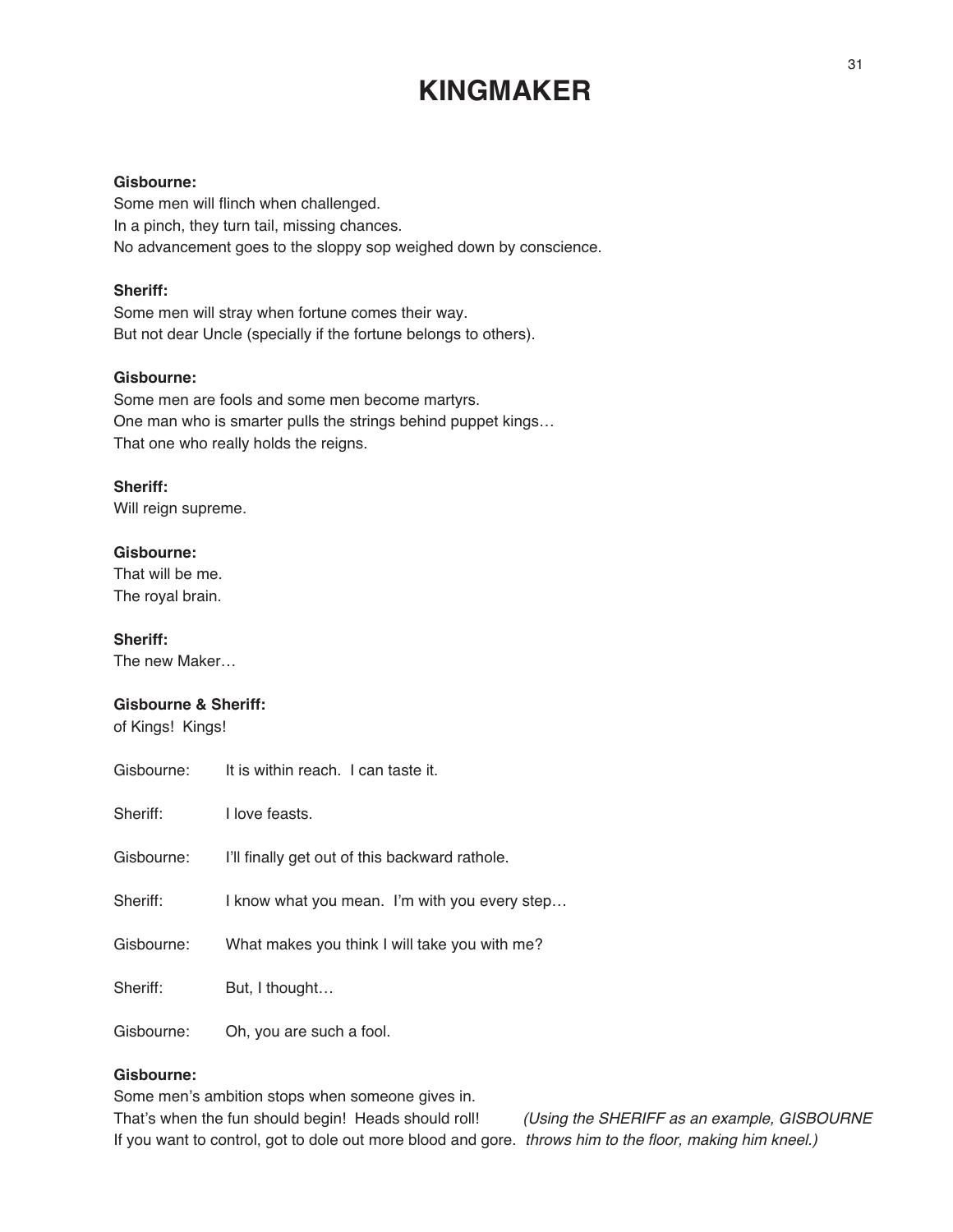**Sheriff:** Some men just stand by. Some men fear for their lives, Crying, "Uncle!" (GISBOURNE twists his arm, making say "Uncle.")

#### **Gisbourne:**

Dying to impress...They're the ones I like the best. (He let's the SHERIFF, but remains over him.) Like little pets.

**Sheriff:** The ones that fear.

**Gisbourne:** The ones that sweat.  $(He \, finally \, lets \, the \, SHERIFF \, up.)$ 

**Sheriff:**

The ones who cheer…

### **Gisbourne & Sheriff:**

the Maker...of Kings! Kings! (GISBOURNE brushes him off, as if it was all a joke.)

**Sheriff:**

Oh! Can you imagine me then? Oh! Dripping with power and friends! Standing alone as the Counsel Supreme…oh, my! Wouldn't you, oh, couldn't you just cry. Dressed like a queen!

When I'm Kingmaker.

**Gisbourne:** Creator Prime!

Kingmaker!

**Gisbourne:** Kingmaker! Libera nos.

Salva nos.

**Gisbourne:** Justifica-ha-ha-ha nos.

Wouldn't you, oh, couldn't you just die! (The SHERIFF has secured a knife and wields it.)

**Gisbourne:** (GISBOURNE grabs his wrist, stopping the blow.)

**Sheriff:**  $(The$  knife falls to the ground; Kingmaker. the SHERIFF echoes the inevitable, defeated.)

**Sheriff:** (He concedes GISBOURNE's prowess.)

**Sheriff:** (He asks for forgiveness.)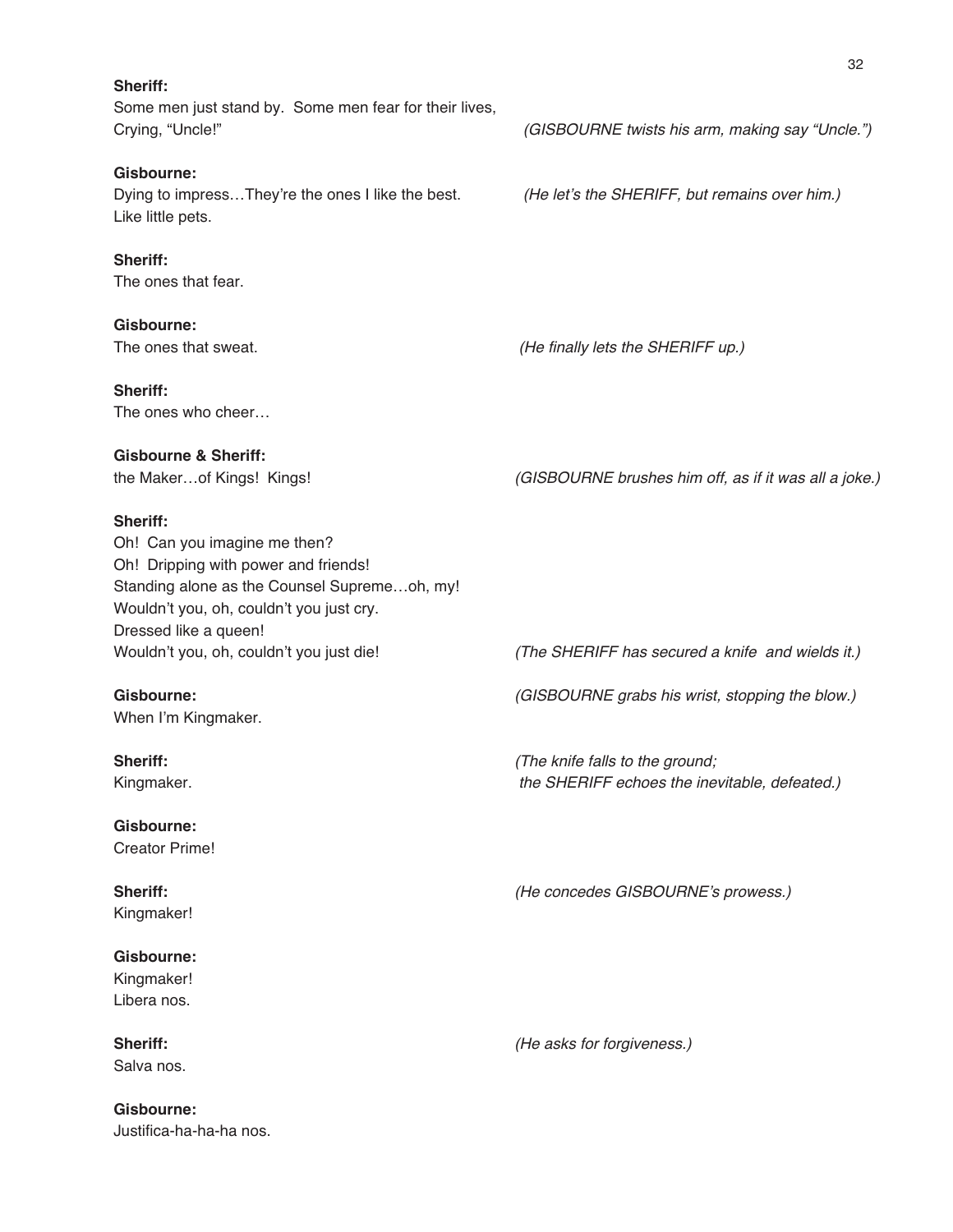#### **Gisbourne & Sheriff:**

Miserere, Maker of Kings!

### **Sheriff:**

Gloria, imperium!

#### **Gisbourne & Sheriff:**

Miserere, Maker of Kings.

#### **Gisbourne:**

Some men's ambition stops when they think that they've won. Playing simple games, they follow rules, like little fools. Don't they know it's no longer play?

#### **Sheriff:**

Some men are martyrs. Some men should be smarter. (He is singing about himself.)

#### **Gisbourne:**

Some men make kings! Holding all the power… Waiting for the perfect hour! The time to strike!

**Sheriff:** To win the ring!

**Gisbourne:**

To be a king!

**Sheriff:** To be the great, new Maker…

#### **Gisbourne & Sheriff:**

of Kings! Kings!

Sheriff: Can't you just see it now: Sir Guy of Gisbourne...

Gisbourne: The First!

**Gisbourne & Sheriff:** The Kingmaker!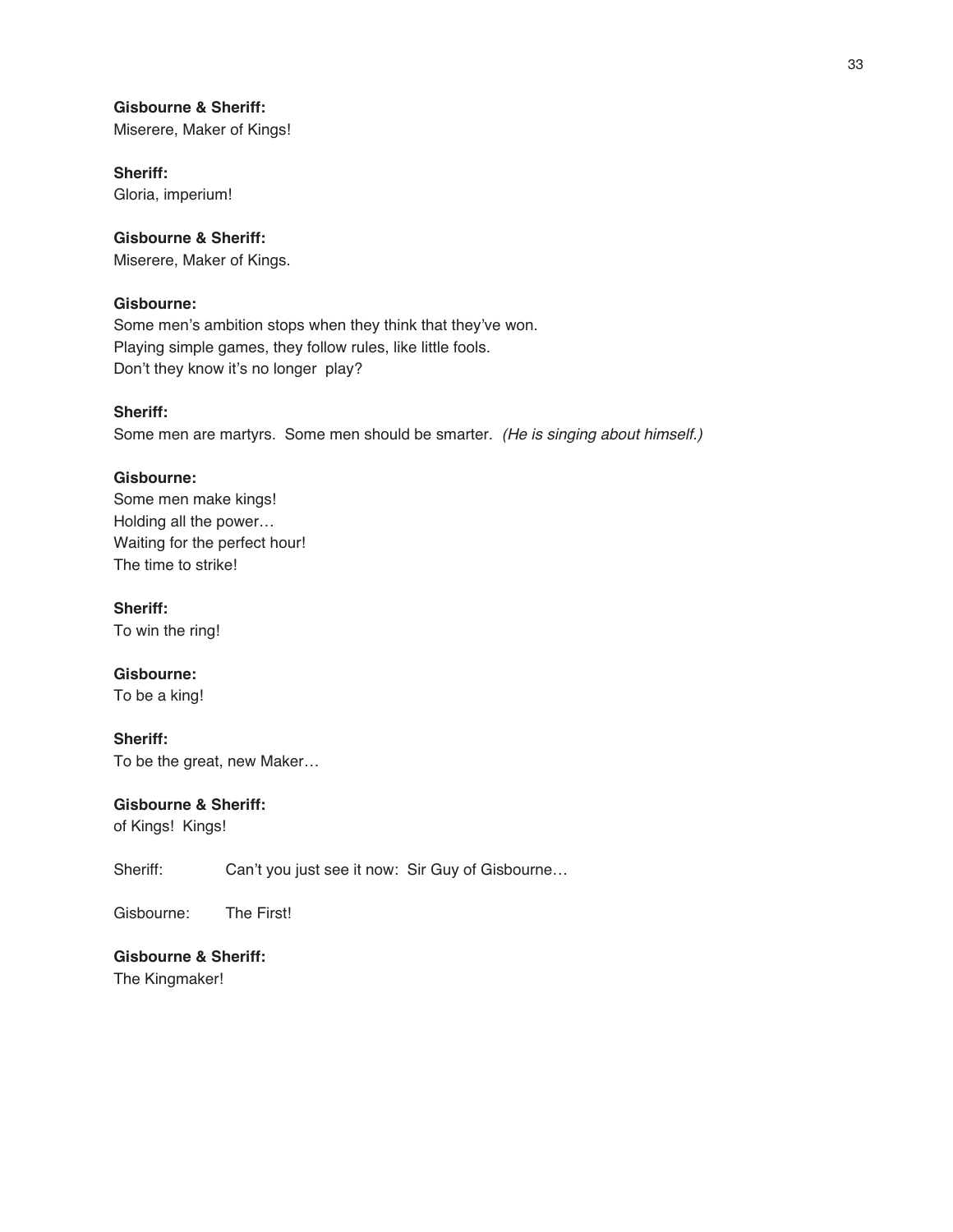### **"NO MORE GAMES": ROBIN IS BROUGHT BEFORE GISBOURNE Scene 10**

The STOOL BOY gymnastically enters and announces the prisoner. ROBIN is brought in chains by the GUARDS. GISBOURNE seats himself on his throne.

Stool Boy: I present to you... Robin Hood!

Gisbourne: I will be so glad when that name is finally buried and forgotten.

The SHERIFF cuffs the STOOL BOY and makes him bring the stool to his side, showing his displeasure at the BOY's sudden glee and gregariousness. SHERIFF leans on the stool with one foot.

Sheriff: Leave the theatrics up to the professionals, boy.

Gisbourne: Bring the prisoner to me.

The GUARDS drag ROBIN into position. ROBIN looks at the ground, not GISBOURNE.

Gisbourne: Rest your weary bones, Robin. (With a wave if his hand, the GUARDS force ROBIN to kneel.) You're my guest now. I'm sure you'll find me as delightful a host as you. (After smiling and gloating <sup>a</sup> moment, GISBOURNE suddenly lunges toward ROBIN and grabs him by the hair, forcing him to look up.) Enjoying your stay? Oh, I almost forgot. (He throws ROBIN's head back downward.) You've been granted "amnesty." Well, (he returns to his throne and sits.) pardon me. Ha ha ha!

Robin: A man of his word.

Gisbourne: Of my word? You have it backwards, Robin Hood. It was you who broke our little… arrangement.

Robin: What are you talking about…

Gisbourne: Oh, come now. Don't be so naive. Do you think I would have let you survive this long if you did not serve some purpose for me? We had a deal, you and I, and it was lining both our pockets. I ordered taxes collected, you stole the taxes, redistributed them, gave me an excuse to up the ante, all the while skimming off the top and blaming you for the difference. It made it much easier to take from my brother barons while you played the middle man.

Robin: That's not what…

With the wave of GISBOURNE's hand, the GUARDS silence ROBIN as GISBOURNE continues his speech.

Gisbourne: Spare me your tortured rationalizations. They are a thing of the past. Everything has changed. No more games. Your band of outlaws seems to be taking themselves too seriously lately, fancying themselves as…insurgents. Revolutionaries. You've broken your end of the bargain. You will no longer be tolerated.

With another wave of GISBOURNE's hand, ROBIN is dragged to another location, from where he will be a witness to the commemorative performance by the disguised MERRIE MEN. WILL steps forward and narrates the transition.

[NOTE: If "STRETCH UP" is staged to incorporate MUCH stealing the keys and other action included or implied in WILL's first two paragraphs of narration, and if no time is needed for changing scenes, the following three paragraphs could be cut. Then the SHERIFF's announcement would come here, followed by the FANFARE and the entrance of the PLAYERS.]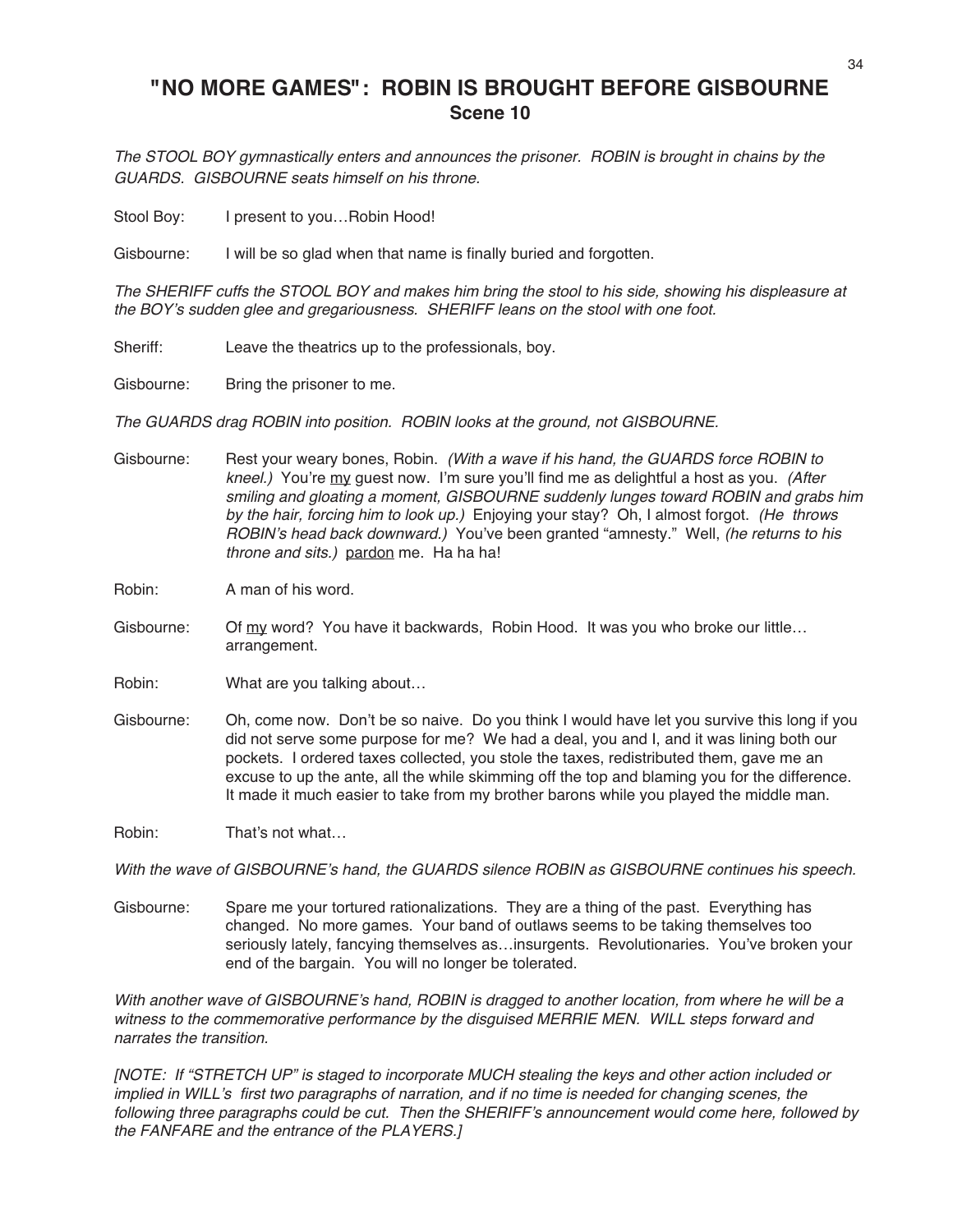### **"STRETCH UP": A MINI-OPERA ABOUT THREE MARTYRS Scene 11**

As WILL speaks, COURTIERS enter, setting the stage for the big production number to follow, creating <sup>a</sup> festival atmosphere, complete with jugglers, acrobats, etc. When WILL gets to the part that mentions MUCH, the orphan enters, milling through the courtiers, weaving his way toward the STOOL BOY. They exchange significant glances and MUCH positions himself, with the STOOL BOY's covert help, to eventually unlock the chains binding ROBIN later during the upcoming song.

Will: How we scrambled to come up with something to pry you free! I hate to say how much fun it was, with you in chains and all. The whole thing ended up being Mother Tuck's idea…she was really beginning to throw her weight around. Get through the gates by posing as a performing troupe, then use the confusion of the celebrations to set you free. I figured the disguise would work, until they heard some of us sing… We sent Much in first, through a narrow window in the kitchen, to spy and pick up any gossip that might help get you out. He ran into the Sheriff's Stool Boy and, well, one thing led to another. The little pick pocket outdid himself, lifting the key that would unlock your chains. I'm not sure I ever told you the whole story, what with the rush of events that happened after.

> Isn't it amazing how we can hope beyond hope, how we can even celebrate in the face of sure defeat? With the world crashing down around us? By the look on your face that night, I'd've thought you had the front row seat at the greatest show on earth!

WILL turns and puts on his mask, becoming one of the MERRIE MEN PLAYERS.

Will: Then again, maybe you were right.

WILL joins the festivities. The SHERIFF steps forward to announce the group.

Sheriff: It is time. Bring on the traveling players.

Music cue: **STRETCH UP FANFARE**. WILL is the troupe's MC. He speaks after the brass fanfare stops.

Will: We are here to commemorate a great occasion: The imminent execution of that infamous outlaw, Robin Hood. To this end (and to his own particular end), we present our humble performance…

Music cue: **STRETCH UP TO HEAVEN**.

WIII: Attention, ladies and gentlemen! We have before us a woodman of ill repute, Caught in a political dispute And condemned to death (or so says the rumor). We hope he faces his public hanging with good humor, And to remember that hanging's not so bad. It brings you closer to heaven. …So, be glad!

The MERRIE MEN enter, disguised by masks. (For example: WILL=Cardinal; TUCK=Foliage/Mother Earth motif; LITTLE JOHN=Bear; DIANAH=Snow Owl; ROBIN=Fox.) They fill the court with color and energy. But the real intent is not merely entertainment; they wish to distract the guards and noblemen by incorporating them into their performance, eventually setting ROBIN free and escaping, maybe even without them knowing, thus avoiding <sup>a</sup> fight altogether. The performers are listed as CHORUS or split into vocal parts, unless specific characters are to sing. Splitting parts is up to direction. The WOMEN'S CHORUS may be added where needed and, by the end, the COURTIERS may also be participating. This is <sup>a</sup> large production number…have fun.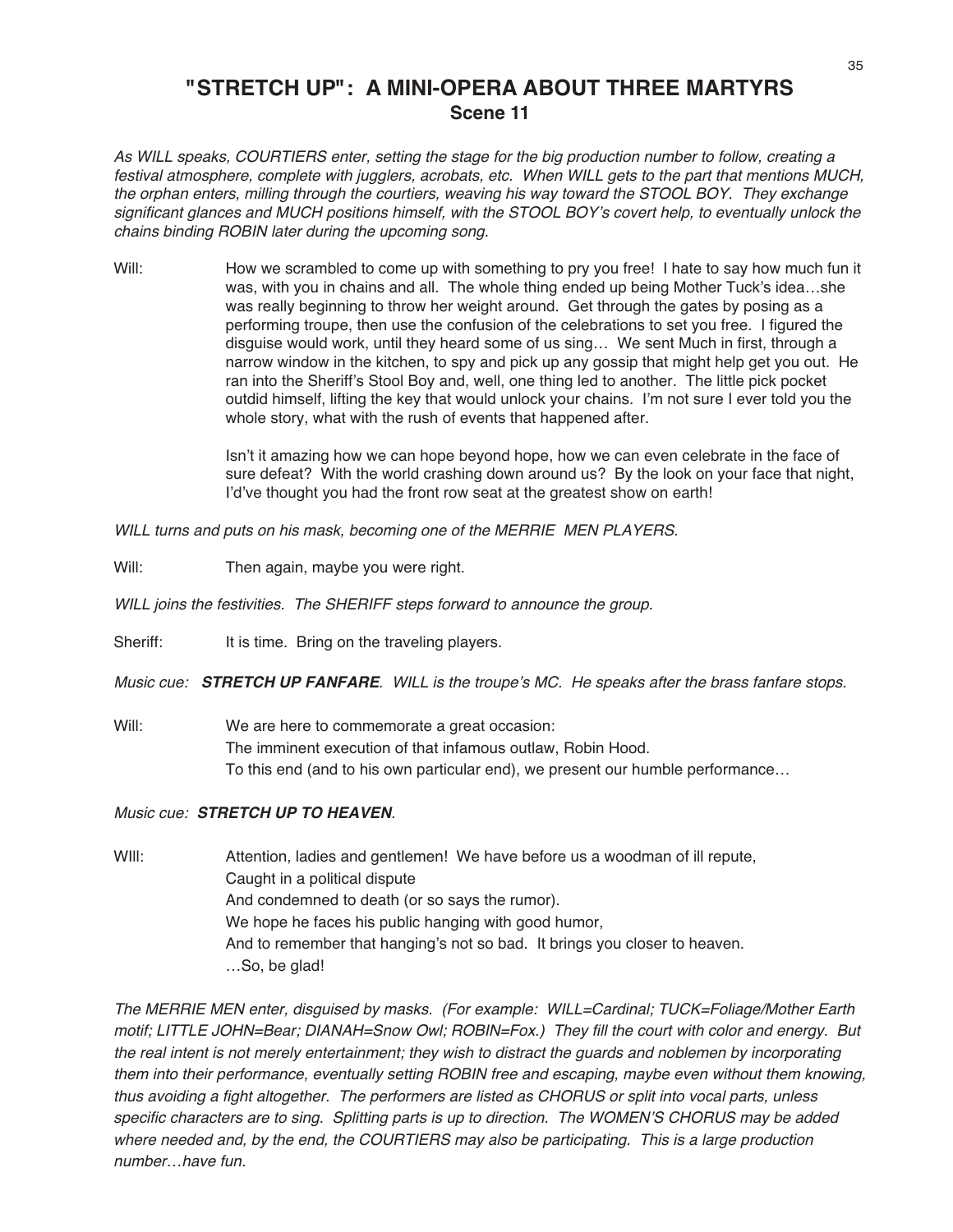| <b>Mother Tuck:</b>                            |                                                                           | <b>Chorus:</b>                                                          |  |
|------------------------------------------------|---------------------------------------------------------------------------|-------------------------------------------------------------------------|--|
| Stretch up.                                    |                                                                           | Stretch up.                                                             |  |
| Stretch up to heaven.                          |                                                                           |                                                                         |  |
| Stretch up.                                    |                                                                           | Stretch up.                                                             |  |
| Stretch up to heaven.                          |                                                                           |                                                                         |  |
| Closer to the sky,                             |                                                                           |                                                                         |  |
| Hold your chin up high                         |                                                                           |                                                                         |  |
| Keep tryin'.                                   |                                                                           | Stretch up.                                                             |  |
| Have no doubts.                                |                                                                           |                                                                         |  |
| Yes, you do.                                   |                                                                           | You've got second thoughts;                                             |  |
| Yes, it's true.                                |                                                                           | Think you have lost,                                                    |  |
| You've got so many troubles.<br>Don't be down. |                                                                           | Cuz life is fraught with so many troubles.<br>So don't be weighed down; |  |
| Get off the ground.                            |                                                                           | Get off the ground,                                                     |  |
| It's time to be immortal!                      |                                                                           | Cuz we have found ways to be immortalized.                              |  |
|                                                |                                                                           |                                                                         |  |
| Stretch up.                                    |                                                                           | Stretch up.                                                             |  |
| Stretch up to heaven.                          |                                                                           |                                                                         |  |
| Stretch up.                                    |                                                                           | Stretch up.                                                             |  |
| Stretch up to heaven.                          |                                                                           |                                                                         |  |
| Feel it in your bones                          |                                                                           |                                                                         |  |
| (As they creek and groan).                     |                                                                           |                                                                         |  |
| You're swingin',                               |                                                                           | Stretch up.                                                             |  |
| Hangin' there                                  |                                                                           | Don't just feel ensnared.                                               |  |
| Don't just feel ensnared.<br>Be free of care.  |                                                                           | Be free of care.                                                        |  |
|                                                | You're light as air as you dangle to and fro.                             | You're light as air as you dangle to and fro.                           |  |
| Too late for prayer.                           |                                                                           | Too late for prayer.                                                    |  |
| Life isn't fair.                               |                                                                           | Life isn't fair.                                                        |  |
|                                                | You've got a rare chance to be immortalized.                              | You've got a rare chance to be immortalized.                            |  |
| Will:                                          | "To be immortalized." Ah, yes. To be truly blest.                         |                                                                         |  |
|                                                | Take Saint Blaise, for example, and sample martyr among the ample saints, |                                                                         |  |
|                                                | And patron of those suffering throat complaints.                          |                                                                         |  |
|                                                | Born wealthy, of high birth,                                              |                                                                         |  |
|                                                |                                                                           |                                                                         |  |
|                                                | He gave it all up for the life of a hermit.                               |                                                                         |  |
|                                                | Wild beasts became tame in his presence.                                  |                                                                         |  |
|                                                | The sick and wounded were healed by his beneficence.                      |                                                                         |  |
|                                                | His blessings were sought far and wide.                                   |                                                                         |  |
|                                                | But all this attention hurt the Governor's pride.                         |                                                                         |  |
|                                                | The Powers that Be ordered him tortured and beheaded.                     |                                                                         |  |
|                                                | Yet the Powers that Will Be brought great miracles that fed               |                                                                         |  |

36

His fame, and his name grew in a blaze of glory, till this day!

The enthusiasm of this vignette spills right into the singing of VERSE 2 by the ensemble. NOTE: Both these first two VERSES are sung more or less to ROBIN the Captive. But the second interlude coming up shifts attention to the SHERIFF (and the GUARDS), including them in the second vignette so that they do not notice how ROBIN is being freed by MUCH behind everyone's back.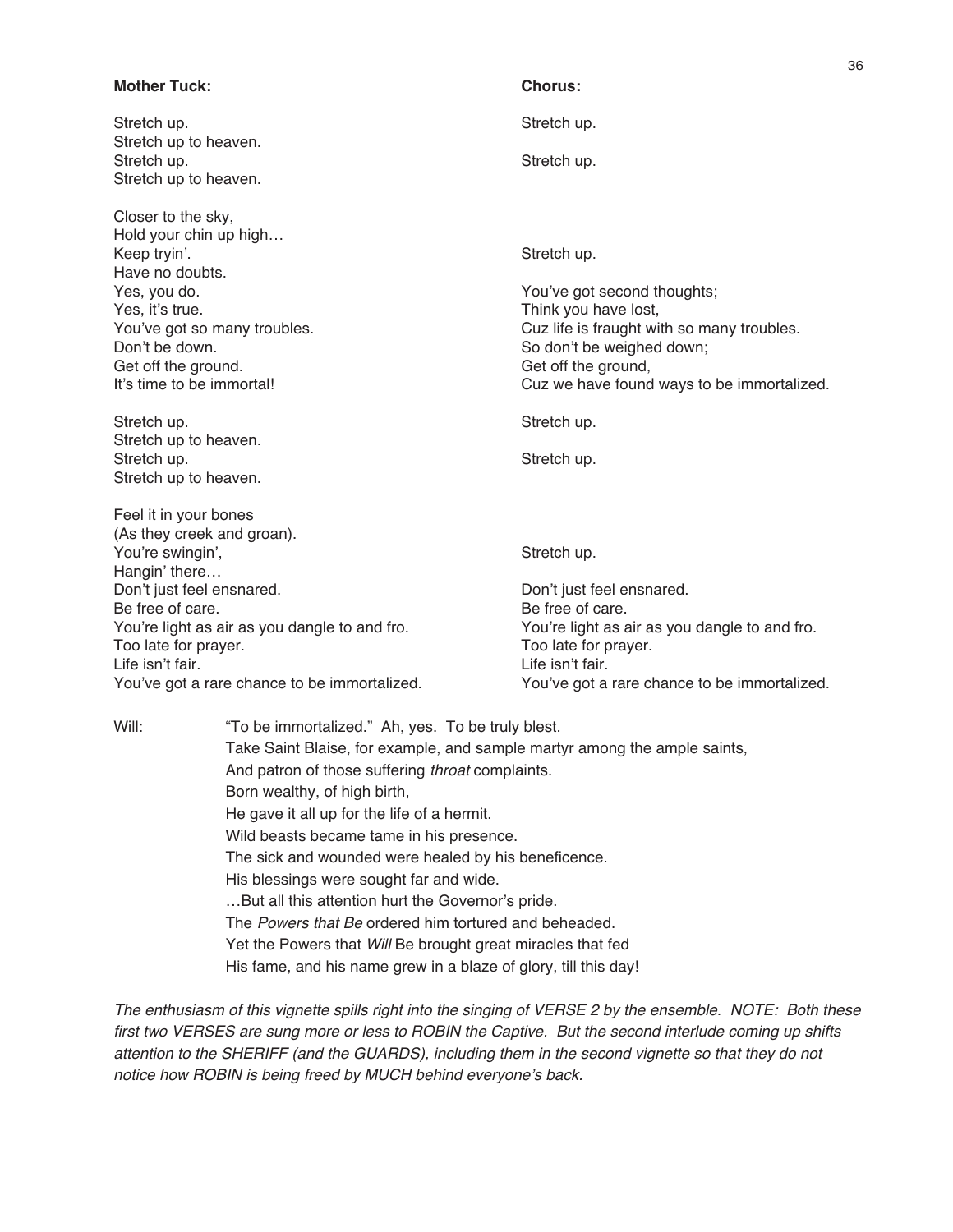| <b>Women's Voices:</b>                                            | Tenors:                                    | <b>Basses:</b>                 |
|-------------------------------------------------------------------|--------------------------------------------|--------------------------------|
| A new will be done.<br>A new kingdom come.<br>A new will be done. |                                            |                                |
| A new kingdom come.                                               | A new kingdom come.                        | Kingdom come.                  |
| A new will be done.                                               | A new will be done.                        | Will be done.                  |
| A new kingdom come.                                               | A new kingdom come.                        | Kingdom come.<br>Will be done. |
| A new will be done.<br>A new kingdom come.                        | A new will be done.<br>A new kingdom come. | Kingdom come.                  |
| A new will be done.                                               | A new will be done.                        | Will be done.                  |
|                                                                   |                                            |                                |
| <b>Mother Tuck:</b>                                               | <b>Chorus:</b>                             |                                |
| Stretch up to heaven.                                             | Stretch it up.                             |                                |
| Stretch up to heaven.                                             | Stretch it up.                             |                                |
| Make it into fun.                                                 |                                            |                                |
| Make one final glory run.                                         | Fun.<br>Glory.                             |                                |
| Give your death panache,                                          | Stretch it up.                             |                                |
| Dramatic flash;                                                   | Stretch it.                                |                                |
| Don't make a hash                                                 | Stretch it.                                |                                |
| when your soul is riding on it.<br>Make a splash.                 | Stretch up to heaven.<br>Stretch it.       |                                |
| You'll be a smash                                                 | Stretch it.                                |                                |
| Cuz it's your last chance to be immortal!                         | Stretch up to heaven.                      |                                |
| Stretch up.                                                       | Stretch up.                                |                                |
| Stretch up to heaven.                                             |                                            |                                |
| Stretch up.                                                       | Stretch up.                                |                                |
| Stretch up to heaven.                                             |                                            |                                |
|                                                                   | Stretch up to<br>Oo                        |                                |
| Closer to the sky,<br>Hold your chin up high                      |                                            |                                |
| You're flyin'.                                                    | $\cdots$<br>flyin'                         |                                |
| Don't close your eyes. Remember:                                  | Come on.                                   |                                |
| As you're hangin' there,                                          | As you're hangin' there,                   |                                |
| Don't have a care.                                                | Don't have a care.                         |                                |
| Light as air,                                                     | Light as air.                              |                                |
| Like an arrow flying                                              | Strike one final blow.                     |                                |
| Don't try to struggle free;                                       |                                            |                                |
| Sway with the breeze.                                             | Sway with the breeze.                      |                                |
| If your credo's got credentials,                                  | If your credo's got credentials,           |                                |
| You'll join the immortals!                                        | You'll join the immortals!                 |                                |
|                                                                   |                                            |                                |

After VERSE 2 is completed and the haunting electric guitar introduces <sup>a</sup> change of mood, WILL speaks over the plaintive singing, urging the SHERIFF to play the part of St. Adrian.

Will: "To join the Immortals." Yes, Sheriff, would you be so kind as portraying the immortal martyr, Adrian of Nicomedia? Over here, please.

The clarinet begins playing <sup>a</sup> rearranged reprise of **HAIL TO THE SHERIFF**. The lyrics following WILL's speech are sung underneath, as background.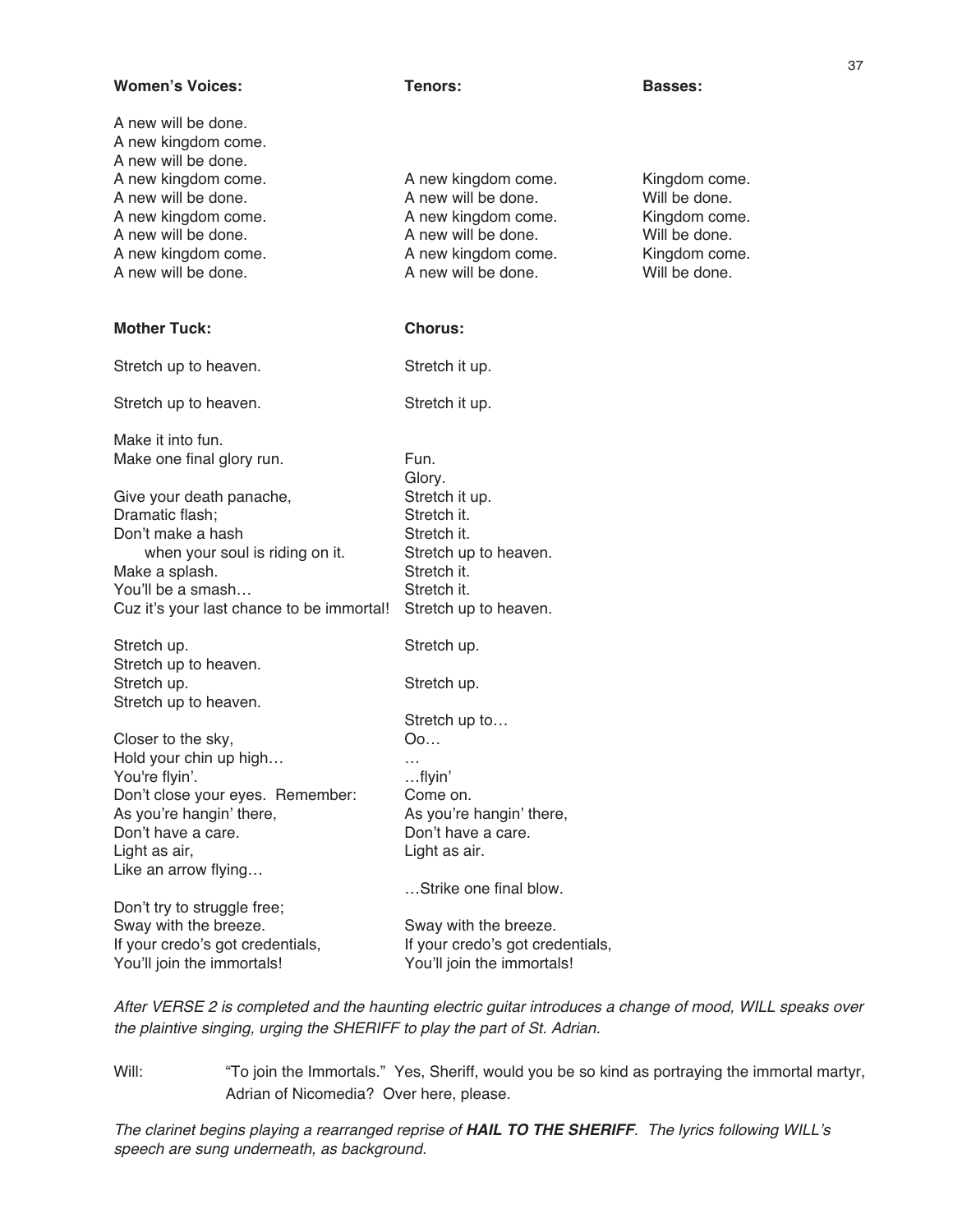Will: A soldier in service of the Emperor, He was put in charge of Christian prisoners. (Played by Robin's GUARDS.) So moved was he by their courage and faith, His own beliefs he soon replaced. But bold conversion has its price… He was condemned to death, not once, but twice. They pulled him apart, limb by limb, Over an anvil, grey and grim. The parton saint of prison guards (to Sheriff's SOLDIERS) and arms dealers (to SHERIFF) Adrian's name is invoked by many a plague healer. …Too bad, is it not, that one must be tortured so cruelly to be counted, To stand up and be counted, A martyr?

#### **Men:**

Hear the wind singing, "Hail to the martyr. Hail to the martyr," through the wood. Hear the wind ringing, "Hail to the martyr. Hail to the martyr," through the wood.

#### **Women:**

There are souls crying tears for their martyr, fears for their martyr, ʻneath the hood.

#### **Men:**

Hear the wind singing, "Hail to the martyr. Hail to the martyr," through the wood.

Music brightens, with organ solo, as WILL makes everyone happy again.

Will: But in your case, dear Sheriff, I'm sure the Almighty will make an exception. You are already held in such high esteem, you don't need the gallows to raise you up any further. To reach immortality, you need only stretch…all credibility!

VERSE 3 is sung to the SHERIFF. Half way through, ROBIN is secretly freed and given <sup>a</sup> mask. He joins the players. The SHERIFF is pushed around and is eventually gagged, stuffed in the chair that had held ROBIN (on "knock ʻem dead"), and chained. No one notices.

| <b>Chorus:</b>                                |
|-----------------------------------------------|
| Stretch up.                                   |
|                                               |
| Stretch up.                                   |
|                                               |
|                                               |
|                                               |
| Stretch up.                                   |
|                                               |
| Don't you fear, hangman,                      |
| You've washed your hands.                     |
| You can't touch fans of a bloody martyr.      |
| Set his poor soul free                        |
| To run through the trees                      |
| And haunt all the pages of all the histories. |
|                                               |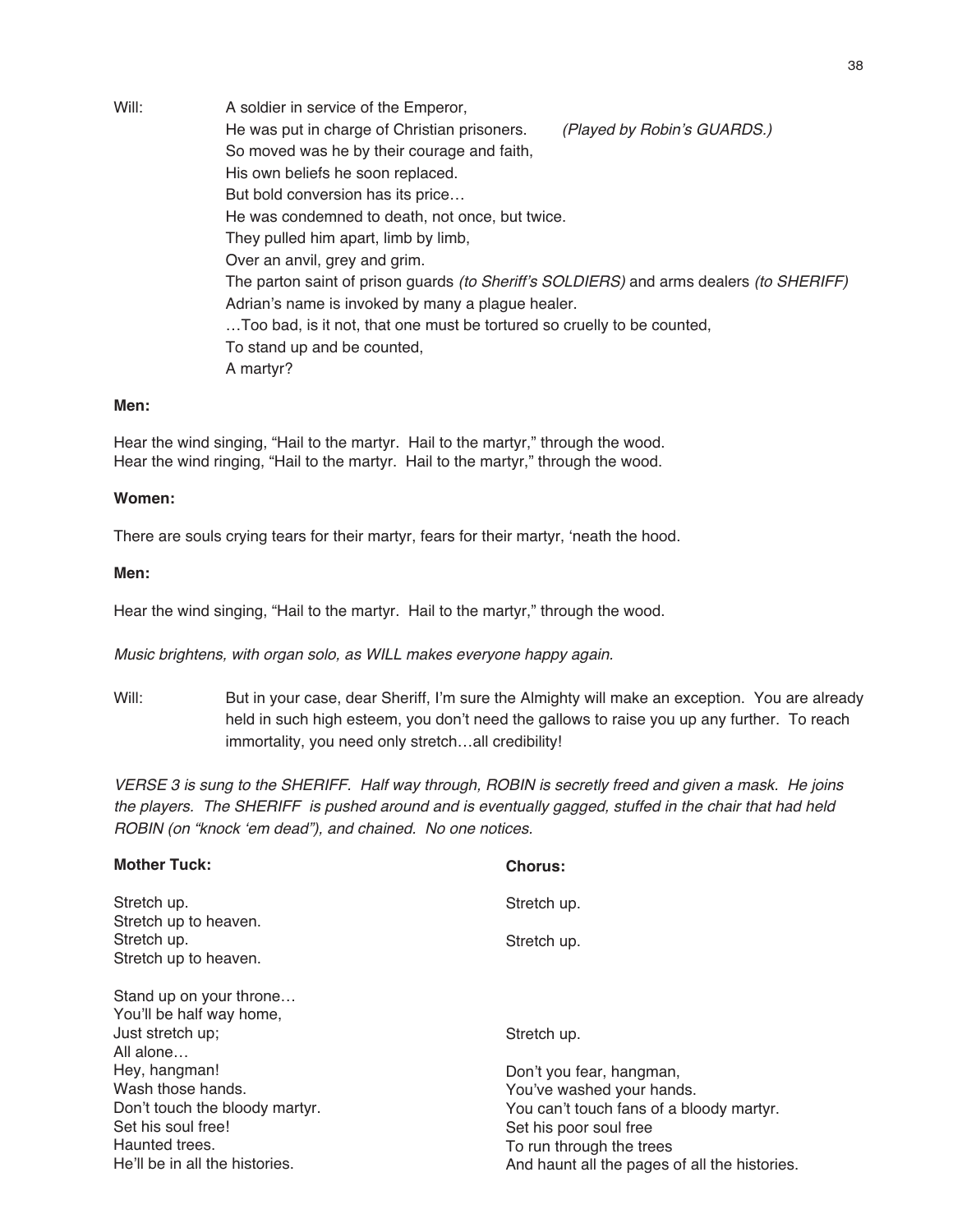| Stretch up.                                       | Stretch.                                          |
|---------------------------------------------------|---------------------------------------------------|
| Stretch up to heaven.<br>Stretch up.              | Stretch.                                          |
| Stretch up to heaven.                             |                                                   |
| Don't be slouching so;                            |                                                   |
| Don't be grouching so;                            |                                                   |
| Go stretch up                                     | Stretch.                                          |
| To and fro!                                       |                                                   |
| Stretch your legal briefs                         | Stretch your legal briefs                         |
| Beyond all beliefs;                               | Beyond all beliefs;                               |
| Like comic relief, you will knock 'em dead.       | Like comic relief, you will knock 'em dead.       |
| So as you make your case,                         | So as you make your case,                         |
| To save some face,                                | To save some face.                                |
| Just don't debase those who've been immortalized. | Just don't debase those who've been immortalized. |

39

Now that ROBIN is freed and given his mask, attention focuses on GISBOURNE. Flaunting their success, the MERRIE MEN use ROBIN to portray the next martyr, St. Sebastian, the patron saint of archers. VERSE 3 ends abruptly. As tinkling bells fill the air, WILL announces the next vignette:

Will: Consider the martyr: Sebastian, patron saint of archers.

A new vignette is set. Once the organ-grinder waltz starts, WILL continues…

Speaking out on behalf of slaves, Sebastian set himself apart. To him, all men were equal, before God, to be treated with a respectful heart. But such a doctrine cannot coexist with the likes of tyrants and psychological misfits. So he was pierced in every limb By arrows; but death could not overcome him. He was nursed to health by a kindly widow.

**Marion:**

MUCH approaches MARION to get her to play the widow. MUCH cannot keep it secret that he knows her and whispers her name, tipping off GISBOURNE. MUCH proudly yet stealthily shows her the key, slipping it into her hand. The audience cannot tell if anyone else notices, although GISBOURNE plays very close attention. MUCH runs back into position as MARION kneels to sing.

|       |                                        | MANUL.                      |
|-------|----------------------------------------|-----------------------------|
|       |                                        | Rest, my gentle lord.       |
|       |                                        | Soon you will need          |
|       |                                        | All this, and more.         |
|       |                                        | When you can                |
| Will: | He rose again, a man beyond pain,      | Stand.                      |
|       | Beyond sorrow,                         | Stand!                      |
|       | And confronted the dumbstruck Emperor. | When you are ready to rise. |
|       |                                        |                             |

DIANAH and MARION stand hand in hand, leading the reprise of **TOO LONG**. Just as ROBIN is about to join them, GISBOURNE orders a GUARD to pull MARION back and hold her. DIANAH stands in their way, adding to the meaningfulness of the following reprise from Scene 1:

#### **DIANAH, ROBIN & ALL PERFORMERS:**

Too long! Too long, we have been giving in! Too long! Too long, treated like less than men! Too long! Too long, playing into their hands! Too long! Too long! It's time for our final stand! Stand! Stand! Stand!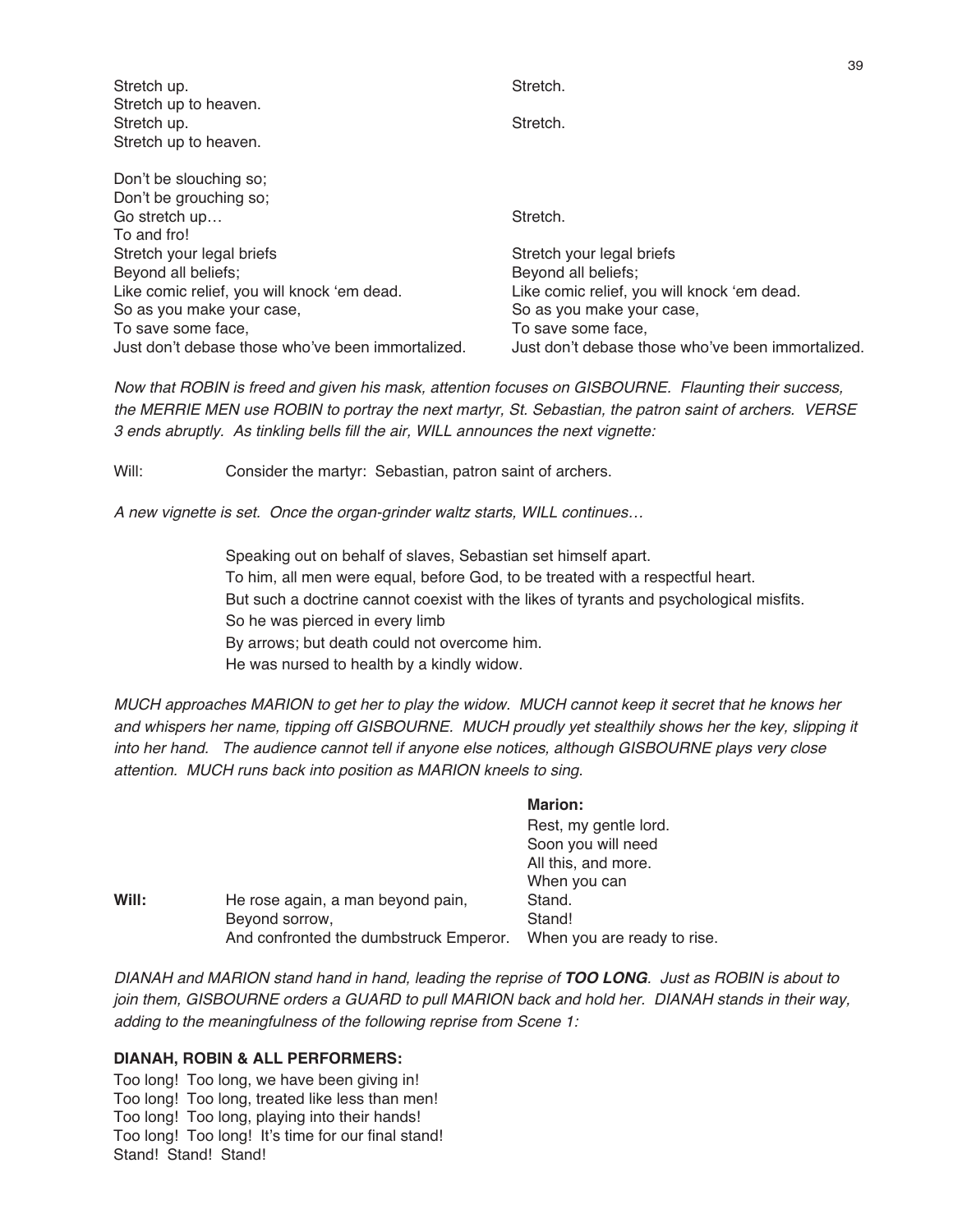On the last "Stand," the GUARDS move MARION around DIANAH and place her back in her seat, standing watch on either side. Then ROBIN, now acting as the martyr St. Sebastian, confronts GISBOURNE, delaying any further orders regarding MARION. He begins jovially, holding his anger in check. But by the end of the stanza, he is overcome with hatred for GISBOURNE and must be restrained.

#### **Will Scarlet**

He said… Yes, and he said… And he said… Yes, and he said…

#### **St. Sebastian (Robin Hood)**

You've had the throne too long. It's time that you step down. Let everyone go home. We can run things all alone. Go take the day off; Take two, three or four. Don't have to come back; Just kick yourself right out the door. Then on the way home, When you're all alone, Maybe someone with lots of nerve Will give you what you deserve!

LITTLE JOHN and WILL pick ROBIN up and carry him to safety, away from GISBOURNE.

| <b>Mother Tuck</b>                                               | <b>Chorus</b>                                     |
|------------------------------------------------------------------|---------------------------------------------------|
| Stretch up.                                                      | Stretch up.                                       |
| Stretch up to heaven.                                            |                                                   |
| Stretch up.<br>Stretch up to heaven.                             | Stretch up.                                       |
|                                                                  |                                                   |
| Make it into fun.                                                | Fun.                                              |
| Make one final glory run.                                        | Glory.                                            |
| Remember:                                                        | Stretch up.                                       |
| Give your death panache,                                         | Give your death panache,                          |
| Dramatic flash;                                                  | Dramatic flash;                                   |
| Don't make a hash when your soul is riding on it.                | Don't make a hash when your soul is riding on it. |
| Make a splash.                                                   | Make a splash.                                    |
| You'll be a smash                                                | You'll be a smash                                 |
| Cuz it's your last chance to be immortal!                        | Cuz it's your last chance to be immortalized!     |
|                                                                  |                                                   |
| Stretch up.                                                      | Stretch up.                                       |
| Stretch up to heaven.                                            |                                                   |
| Stretch up.                                                      | Stretch up.                                       |
| Stretch up to heaven.                                            |                                                   |
| Closer to the sky,                                               | High!                                             |
| Hold your chin up high                                           | You'll be                                         |
| You're flyin'.                                                   |                                                   |
| Have no doubts.                                                  | Stretched up!                                     |
| As you're hangin' there,<br>Be free of care.                     | Stretch up.<br>Stretch up.                        |
| You're light as air as you dangle to and fro.                    | Stretch up to heaven.                             |
| Too late for prayer.                                             | Stretch up.                                       |
| Life isn't fair.                                                 | Stretch up.                                       |
| You've got a rare chance to be immortalized.<br>Be immortalized! | Stretch up to heaven.<br>Heaven!                  |

40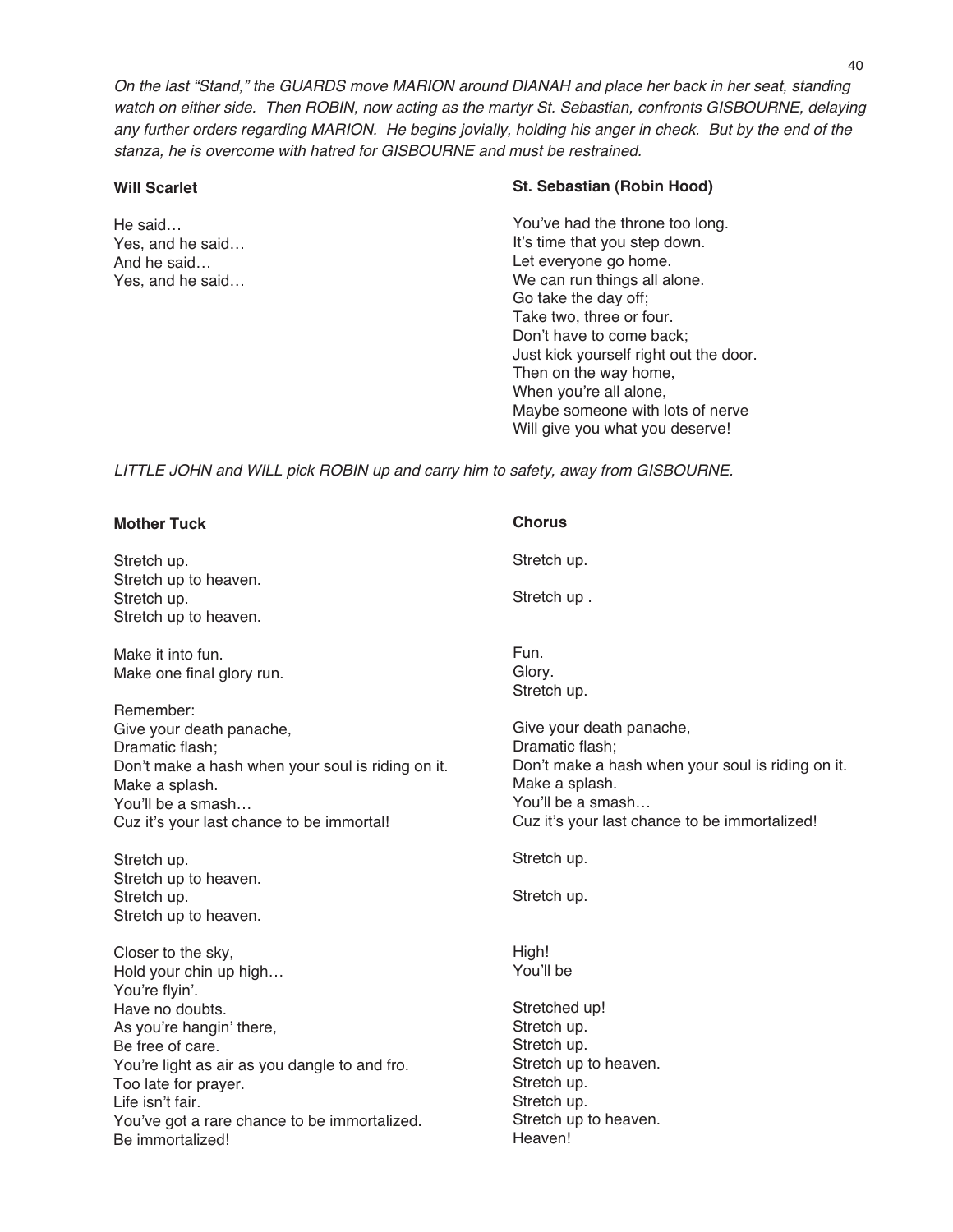#### **Mother Tuck and Lower Chorus Voices**

Don't go unheard. Reach heavenward. Find your reward with a little effort. You can lose your chains; Take hold the reigns; Stretch out your wings, Fly as high as you can master, Flying ever faster, High as you can master.

#### **Mother Tuck and Lower Chorus Voices**

Stretch it up! Stretch it up! Up to heaven!

#### **Chorus (Higher Voices)**

Stretch up. Stretch up. Stretch up to heaven. Stretch up. Stretch up. Stretch up to heaven. Heaven. Heaven!

#### **Robin Hood & Tenors**

Stretch it up…high. Stretch it up…high. To heaven!

**Dianah & Sopranos**

Stretch it high! You can fly! Up to heaven!

### **"JUMPED INTO THE NOOSE": THE TRAP IS SPRUNG, MUCH IS KILLED, THE KING RETURNS Scene 12**

Recall that after MUCH has locked the SHERIFF's chains, he makes the mistake of slipping the key to MARION. Now, at the song's end, she is holding evidence against her. As the song is ending, GISBOURNE stands and motions for GUARDS to block the exits and flank MARION, in <sup>a</sup> predetermined manner. The lead GUARD takes from MARION the key.

Will: (Worried that they will not escape) Thank you, good people of Nottingham. And now, we will take our leave.

Music cue: **STRETCH UP EXIT MUSIC**. The MERRIE MEN performers, with ROBIN, bow one more time, and make their way to an exit. But it is blocked. The courtiers continue to clap and the **EXIT MUSIC** continues to play.

Will: This way. (He motions in a different direction, everyone follows. Again the exit is blocked.) No, that way! (They all turn again. It appears to be <sup>a</sup> comical sort of ending to their presentation and the audience titters and claps.)

The **EXIT MUSIC** ends, with the <gong> crash. The lead GUARD has freed THE SHERIFF who now takes center stage.

Sheriff: (To MERRIE MEN) Hold where he are! (To GUARDS, for them to close in on the outlaws) Guards! (To DIANAH, the Owl) Oh, this is a hoot, isn't it? The prodigal daughter returned; and we thought you'd flown the coop. (To LITTLE JOHN, the Bear) I was having so much fun, I just couldn't bear interrupting your delicious performance and (To MERRIE MEN in general) naive hope that you could actually pull off this elaborate effrontery.

> (To GISBOURNE) Uncle, I present you a "merry band" of players, unrivaled in their cheek and gall and simple-minded stupidity. (Unmasking ROBIN, the Fox) Here, the Sherwood Fox bristling against the inevitable hounds. (Approaching MARION) There, the Nottingham Mole, twitching at the approach of the castle cat. (Motioning to the MERRIE MEN in general) And the rest, skunks and weasels and all the myriad dung scraped from the forest floor. (Approaching WILL, unmasking him) It is a cardinal sin to leave yourself no escape, is it not, Will Scarlet? Worse than being a traitor to your own kind, you twittering fool. (He motions to all his captives, presenting them to GISBOURNE) What a feast of fools! The forest's finest!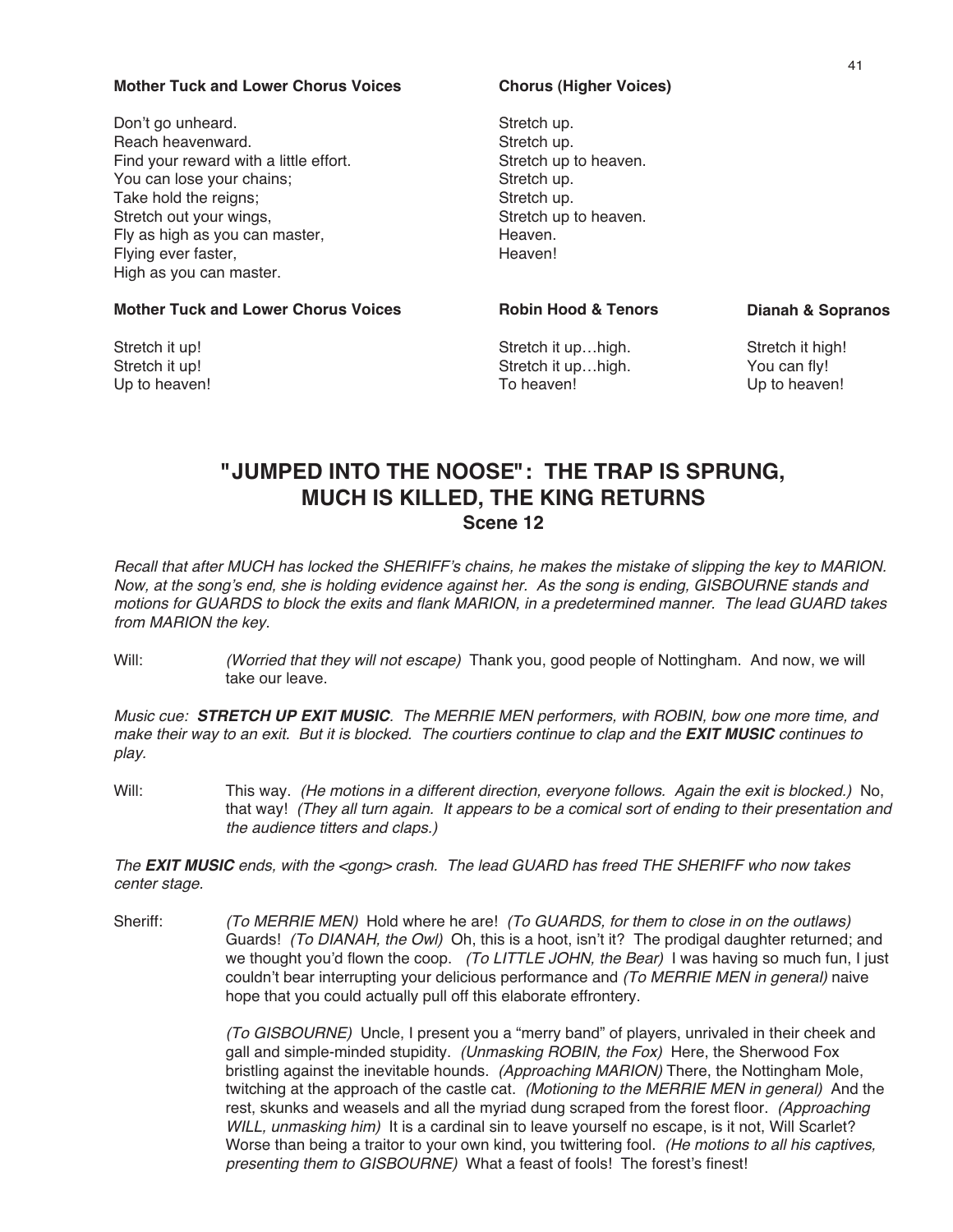Gisbourne: (Applauds the SHERIFF) If we only had ovens large enough to hold them all! (To ROBIN) Your parade of martyrs has been most inspiring. I'm sure you will find it an honor to add to their numbers. It seems you have all jumped into the noose. Arrest them all! (Pointing to MARION) Her, as well.

As the GUARDS grab MARION, MUCH runs toward her, for no one has bothered noticing him yet.

Much: Keep your hands off her!

MUCH leaps at the GUARDS. Seeing this, LITTLE JOHN cries out, "Watch out, child!" and shrugs off the GUARDS trying to restrain him. Other GUARDS hold him back, starting <sup>a</sup> riot. DIANAH takes advantage of the confusion and escapes from <sup>a</sup> GUARD, who wounds her in the shoulder. She recoils, then stabs the GUARD with her (Marion's) dagger, grabbing the guard's spear and pointing it at GISBOURNE.

Dianah: If we are to die, then I'll take you with us!

Concerned with LITTLE JOHN's struggle, MUCH cries out "Get ʻem, Little John!" and leaps toward him to help. At the same moment, DIANAH charges GISBOURNE with her spear. GISBOURNE grabs MUCH as he leaps by him and uses him as <sup>a</sup> shield.

Little John: Watch out, Dianah! No!

DIANAH accidentally pierces MUCH, killing him.

Little John: Child! (He shakes off the stunned guards, rushing for the boy. He picks the dead boy up in his arms, overcome with anguish) Child! (To himself) He's been killed! (To the world) He's been killed! Cha-ah-ah-ah-ild!

MARION breaks free from her guards, as well, and rushes over, mourning the child. Suddenly, banners and new SOLDIERS enter the stage, announcing the King. Perhaps <sup>a</sup> brass FANFARE is heard.

Herald: Announcing...King Richard! All hail the King!

Some courtiers kneel, saying "Hail the King." Others are too stunned. GISBOURNE and the now free and bewildered SHERIFF shrink back into the crowd and exit.

The KING enters, full of pomp and manly energy. The people are not responding right and he looks around for an explanation. MARION runs to him, crying. He holds her, looking around at the chaos and carnage.

Richard: What has happened, my child?

Marion: You've come to late...

Richard: Is it...the one called "Robin Hood"?

MARION shakes her head, unable to speak. KING RICHARD looks about himself, searching for answers. ROBIN walks toward him, then opens up and motions toward the fallen MUCH. KING RICHARD leaves MARION to ROBIN, walks toward MUCH, then surveys the stage. He is beginning to understand.

Richard: The lad?

Little John: He's...dead, my liege.

Reading the situation, RICHARD steps center stage and takes advantage of the tragedy.

Richard: The death of every English subject is a tragedy to the King. That this death occurred in battle, honors the memory of the... (he momentarily forgets that this is not a speech about one of his fighting men)…peasant boy. But the meaning of his death, indeed, of every death, is not in how he died; rather, it is in how his memory will change the way we live…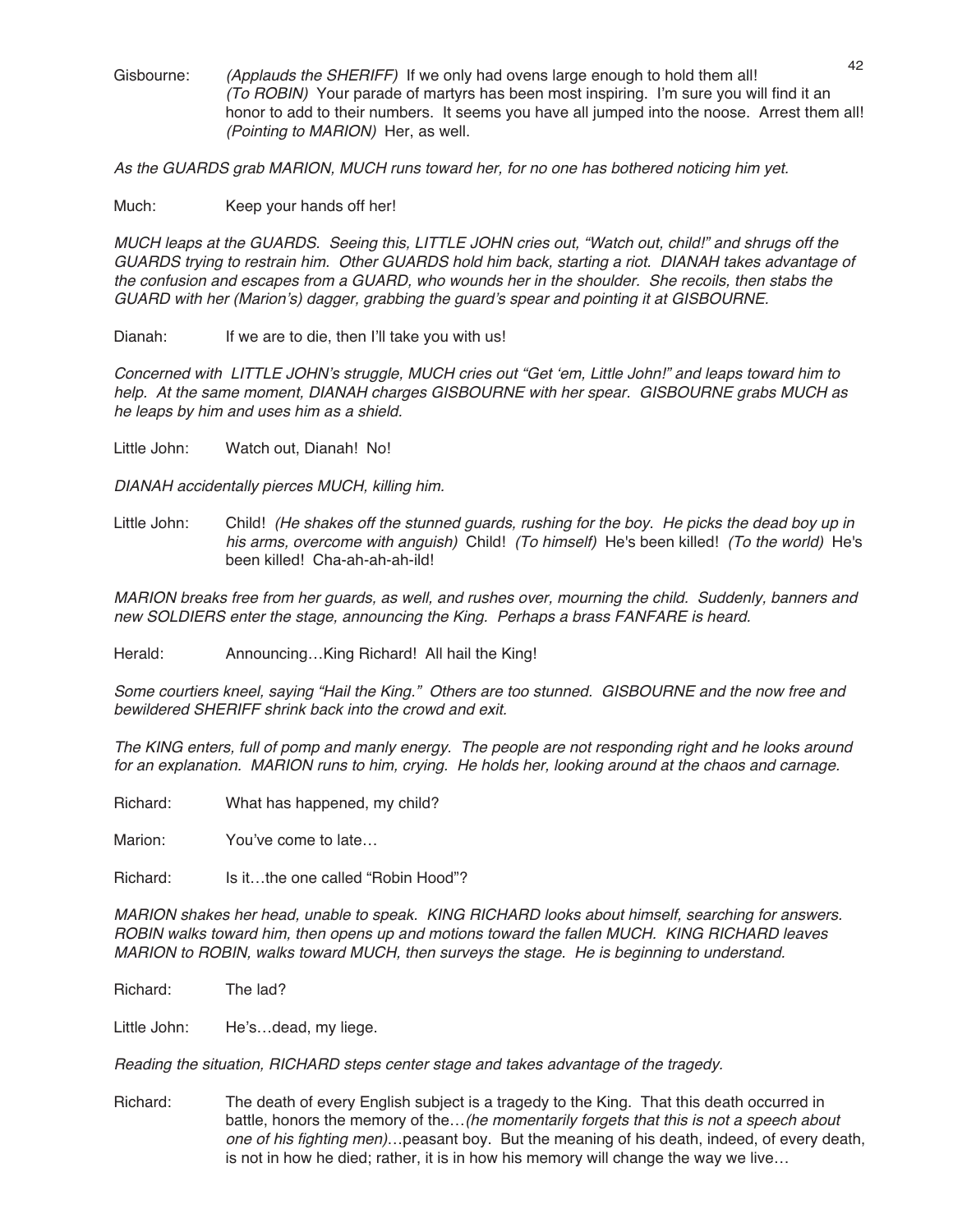Music cue: **ONE LESS CHILD**. MOTHER TUCK, ignoring the pomp and speech, moves toward the fallen boy. MARION, remembering DIANAH's wound, tends to her as the three of them form <sup>a</sup> trio of mourners around the boy. The moment is like <sup>a</sup> dream, like <sup>a</sup> thought shared by all on stage who knew MUCH. It could even be staged that the KING continues to speak in pantomime, eventually freezing, as the song becomes something shared by the SAXONS and MARION, not touching the NORMANS who are in a different place of thought. MUCH's body is placed as if at <sup>a</sup> funeral. The WOMAN tend the body. The MERRIE MEN pay their respects to MUCH, processing past or coming toward him in turn and in small groups. WILL separates himself, as if ready to narrate., outside even this dreamlike moment. For him, the "child" is not just MUCH, but his unborn child DIANAH will soon be carrying…

## **ONE LESS CHILD**

#### **Women's Chorus**: Freedom. Freedom. Freedom…

**Brigid**: Can you hear it now?

#### **Mother Tuck**:

One more life gone. One more wrong. One more lesson learned, too hard won.

One more mem'ry, One less boy. One more soul set free, one less joy.

One more sorrow, One more woe. One less healing smile, One less child.

#### **Marion**:

One more mem'ry, One less boy. One more soul set free… oh.

One more sorrow, One more woe. One less healing smile, One less child.

One day, this will happen no more… When life grows all men will see and adore. I hope one day, when we grow beyond war, One child will remain to restore.

One more life gone. One more wrong. One more lesson learned, too hard won.

One more mem'ry, One less wish. One more soul set free, one less kiss.

One more sorrow, One more woe. One less healing smile, One less child.

One more mem'ry, One less wish. One more soul set free… oh.

One more sorrow, One more woe. One less healing smile, One less child.

#### **Will**:

One less life to love. One less heart to know. One less spark. One less smile. One less child.

**Dianah**: One less life to love. One less heart to know. One less spark. One less smile. One less child.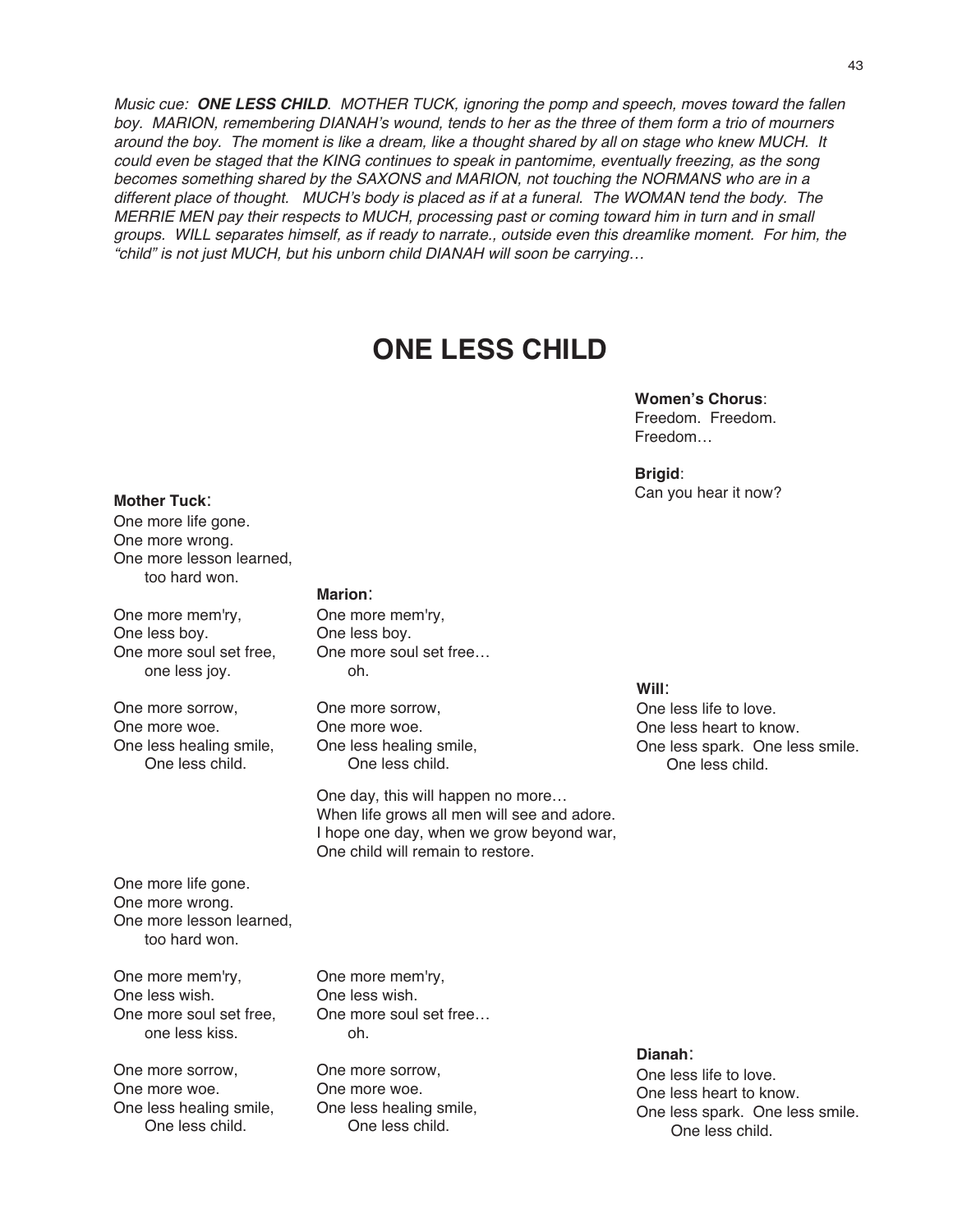### **"I AM IMPATIENT TO RETURN TO BATTLE": KING RICHARD ENLISTS THE MERRIE MEN Scene 13**

KING RICHARD continues his speech as if the song was merely <sup>a</sup> parenthetical comment.

Richard: Stand before me, Robin Hood.

ROBIN reluctantly leaves MARION's side.

Richard (To ROBIN) Had my niece, Marion, not written me concerning events here in Nottingham, they would not have warranted my attention. Of what importance are simple outlaws to the King? And make no mistake…you are an outlaw. Marion, however, has convinced me of your loyalty. A trustworthy man is a king's most prized possession, especially if he is good with a sword. But a king cannot let the breaking of the law go unpunished. So, to you, Robin Hood, and to your men, I bestow both an honor and a punishment: Upon my return to the Great Expedition, I shall be accompanied by Captain Robin Hood and his collection of former outlaws. Together we shall breech the walls of Jerusalem and set free the Holy City!

A mixture of gasps and muffled cheers come from the crowd. "True amnesty" can be heard spoken. "By the King's word," says another. MERRIE MEN look toward each other, congratulating themselves once the words sink in.

Richard: That is...all but one. To the only Norman among you, the careless renegade Will Scarlet, I return his proper title...Sir William of Castleford. (More reaction from the crowd.) And along with the administration of his estate, I place an additional burden; one that he may find to be the greatest punishment of all: I name you the new Sheriff of Nottingham. (Laughter and appreciation are heard from the crowd.) I trust your great distaste for power shall make you a perfect governor. (More laughter. The KING suddenly seems bored. He checks himself and nods, content that he has, again, saved the day.) I trust this sets matters right, again. Now, I am impatient to return to battle... (Scanning the men before him, he holds their gaze, measuring their strength, then speaks.) Let us prepare to make history!

Many cheers. DIANAH is angered and hurt and her arm still pains. MARION is chagrined yet resigned. Most MERRIE MEN are eager and filled with patriotism; some tease WILL, others congratulate themselves. NATHAN TANNER doesn't want to go, but his wife pushes him. LITTLE JOHN pays his last respects to MUCH, then goes to ROBIN's side. ROBIN makes his way to MARION, yet is intercepted by the KING, who escorts him off stage. The MEN exit with the KING, leaving the women alone. WILL steps to the side, separated from the men and apart from the women. He narrates the beginning of the next scene to the audience as the scene changes.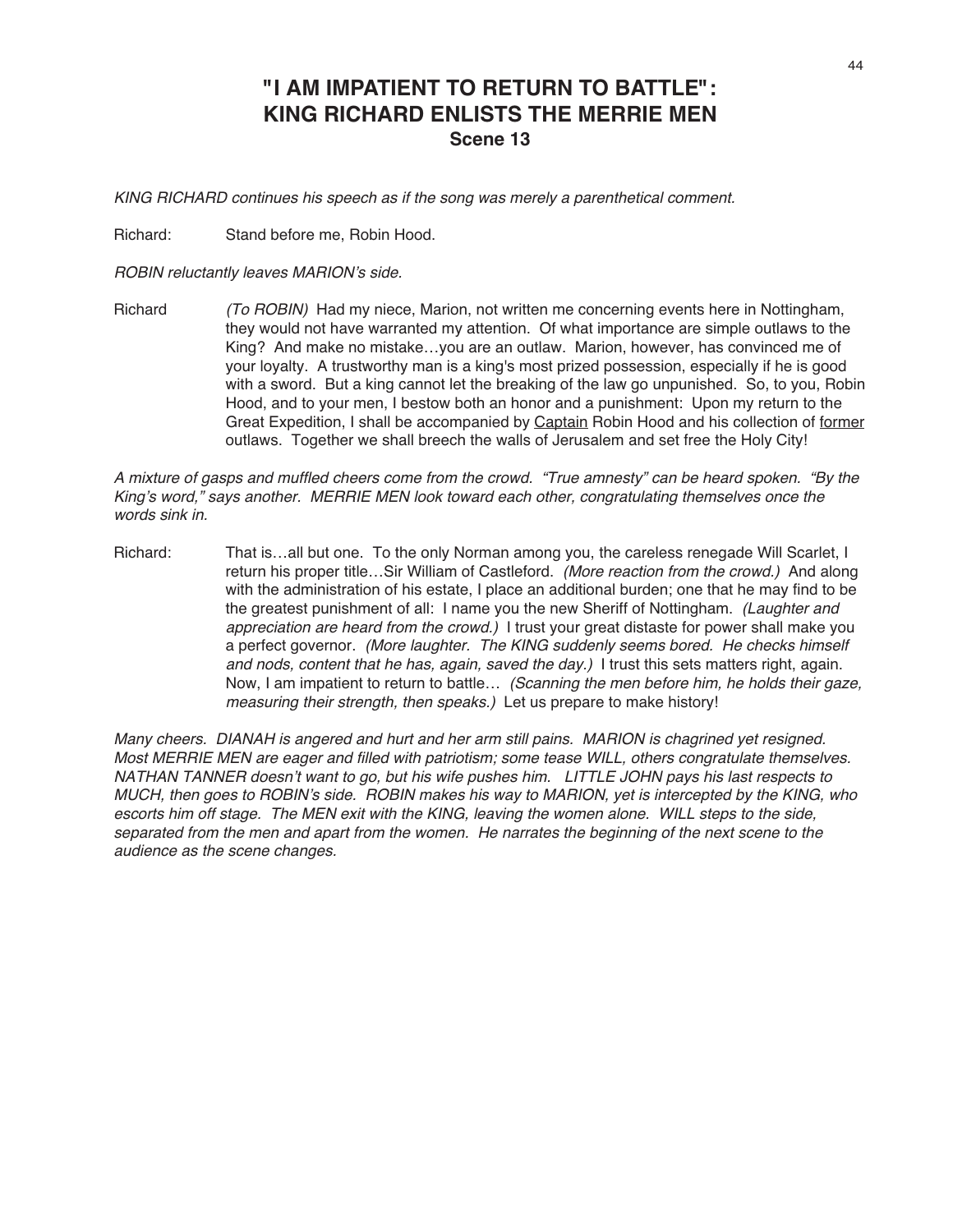### **"EDEN IS ALL AROUND US": IN THE COURTYARD Scene 14**

Will: You'd think expecting a child of my own would make it easier. Knowing that life goes on. (He shakes his head, not comforted by the philosophy.) One child died. One grew up. All the others ran off to play. We mourn deepest when we fail to protect the children. They embody all our hopes, all our dreams. (He pauses, thinking.) If we'd just've waited. Or maybe we waited too long…

The set has dissolved into Marion's courtyard. The WOMEN'S CHORUS and MOTHER TUCK work at chores as MARION goes to check on DIANAH's shoulder wound, as if this scene has been visited many times in the last months. Perhaps one of the women has just lost <sup>a</sup> loved one in the war and is comforted. Another may be exhausted in <sup>a</sup> task, or confused by <sup>a</sup> new task to which she is unaccustomed.

| Marion: | Your wounds have healed well.                                                                                                                                                                                                                                                                                                   |
|---------|---------------------------------------------------------------------------------------------------------------------------------------------------------------------------------------------------------------------------------------------------------------------------------------------------------------------------------|
| Dianah: | My wounds will never heal.                                                                                                                                                                                                                                                                                                      |
| Marion: | Of course they will.                                                                                                                                                                                                                                                                                                            |
| Dianah: | Well, maybe I don't want them to! (She pulls away from MARION's caring hand.)                                                                                                                                                                                                                                                   |
| Marion: | Dianah, I hold you no ill will.                                                                                                                                                                                                                                                                                                 |
| Dianah: | No, you wouldn't. (She is still guilt-ridden about MUCH's death and externalizing it by<br>reverting to her long-standing hatred of all Normans. In addition to the atrocities of the past,<br>she now blames them for taking both ROBIN and her revolution away from her.)                                                     |
| Marion: | There's already too much suffering. (She approaches DIANAH again, finishing up her<br>bandaging.) Stop blaming yourself for what has happened.                                                                                                                                                                                  |
| Dianah: | Sitting around licking our wounds like whipped dogs won't alleviate much suffering, will it?                                                                                                                                                                                                                                    |
| Will:   | (To the audience) You don't know what you've missed, Robin. While you were trying in vain<br>to breech the walls of Jerusalem, we were just trying to hold England together. In your vain<br>siege, you burned the countryside, leaving scars that will remain on the land forever. Here,<br>all our scars were self-inflicted. |
| Marion: | You think you've failed.                                                                                                                                                                                                                                                                                                        |
| Dianah: | I thought we were going to start a revolution. Change the world. I thought Robin could make<br>it happen. What use is he to Richard, a Norman king, in a war that serves only kings? What<br>does it have to do with England? With Saxon poor? With what we started?                                                            |
| Marion: | You and Richard aren't so different. Both of you require someone to bleed. Real revolution<br>will come when we begin seeing each other in a new light, when we change the way people<br>think, the way people fight.                                                                                                           |
| Will:   | (To the audience) Revolution will come only when we change the way we rear our children.                                                                                                                                                                                                                                        |
| Dianah: | One kind of revolution leads to another. None of it can begin without bloodshed.                                                                                                                                                                                                                                                |
| Marion: | Make the last first, the first last. Why not equal? That would be a real revolution. Blood<br>cannot wash us clean. Scars may make us wiser, but only if we learn from them how to heal.                                                                                                                                        |
| Dianah: | This scar is a badge of courage. (The scar on her shoulder)                                                                                                                                                                                                                                                                     |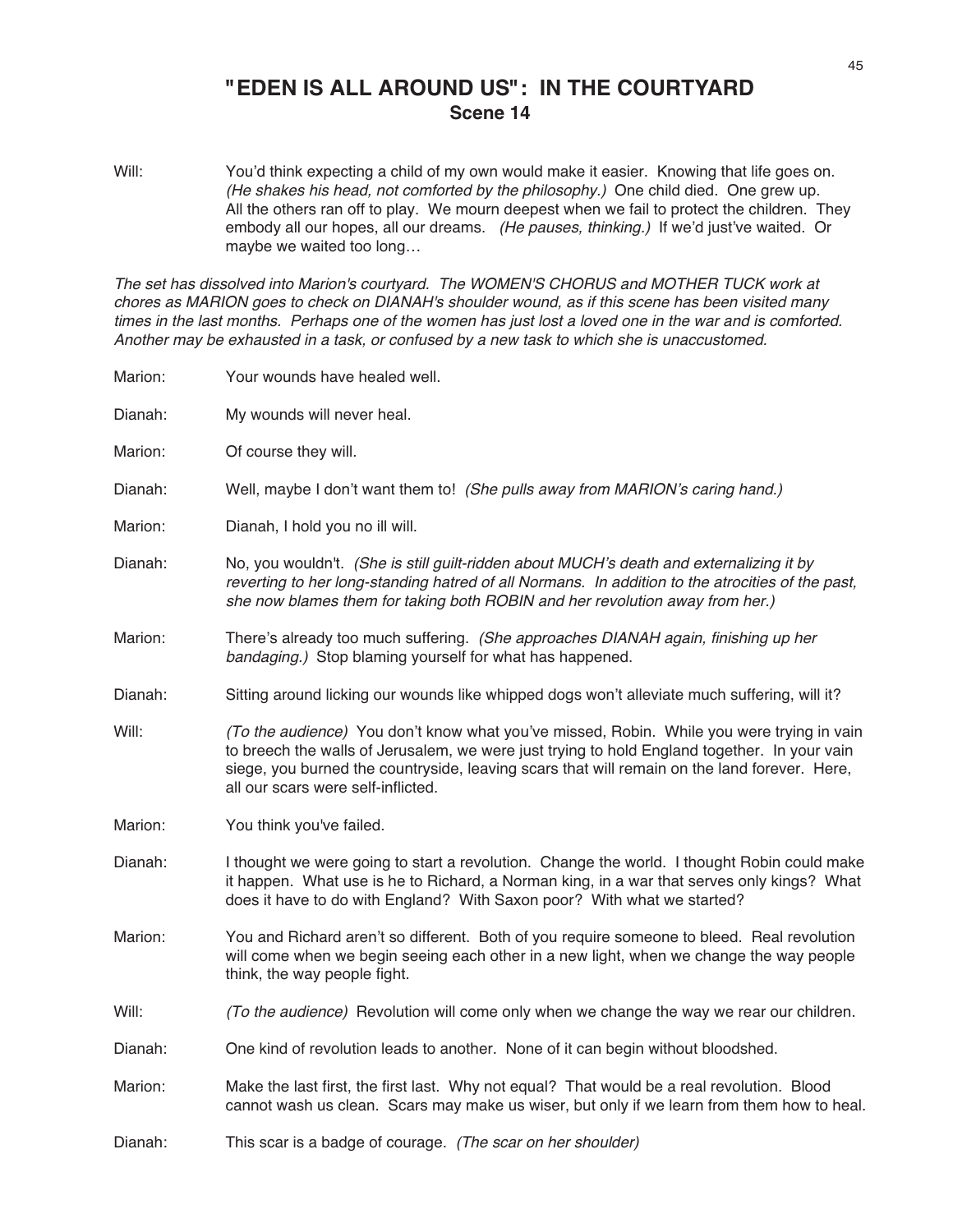| Marion:      | Or a burden of hatred.                                                                                                                                                                                                                                                                                                                                                                        |
|--------------|-----------------------------------------------------------------------------------------------------------------------------------------------------------------------------------------------------------------------------------------------------------------------------------------------------------------------------------------------------------------------------------------------|
| Dianah:      | You, a high born Norman lady. What would you know of burdens?                                                                                                                                                                                                                                                                                                                                 |
| Marion:      | Dianah, King Richard has given his pardon. You are no longer an outlaw. The need for<br>vengeance has passed.                                                                                                                                                                                                                                                                                 |
| Dianah:      | Has the land been returned to its rightful heirs? Are Saxons free to own the labor of their<br>hands? I put my trust in no king. The sword, the arrow, power in the right hands. That is<br>what I trust. That is what Robin used to trust.                                                                                                                                                   |
| Marion:      | He also trusts me, and I am none of those things. Robin loves life and fights against<br>everything that holds it down. He believes that all of life belongs to all people, the joys as<br>well as the labors. He is loyal to everyone who shares that love. But his loyalty and<br>enthusiasm sometimes blinds him.                                                                          |
| Dianah:      | So he blindly marches off to the bottom of the world and all you can do is make excuses for<br>him? He's left us. They've all left us, fighting to recapture some mythical "Jerusalem," just<br>when we were ready to rise up and make a real Promised Land right here. I feel like Eve,<br>kept out of Eden because of some accidental sin, trapped on the wrong side of the Garden<br>wall. |
| Mother Tuck: | She was punished because of some man, too, and got all the blame. The story never<br>seems to change                                                                                                                                                                                                                                                                                          |
| Dianah:      | Because it's always told by the winners.                                                                                                                                                                                                                                                                                                                                                      |
| Mother Tuck: | Well, honey, maybe it's time to write a new story. Eve bit that apple and learned the                                                                                                                                                                                                                                                                                                         |

Mother Tuck: Well, honey, maybe it's time to write a new story. Eve bit that apple and learned the difference between right and wrong. It made her human. She grew up. And after she got kicked out of the Garden, I don't recall her moanin' and groanin' about the good old days. She just planted a new one. Whose to say it didn't bear better fruit?

(Music cue: **IN THE GREAT DREAM**.)

Marion: I don't believe God ever kept Eve out of Eden. She was merely unable to see it, unable to recognize it even when it was all around her. She wandered away, never knowing what was so near. But Eden is right here, inside each of us. The "Holy Land" isn't a place. It's something people make.

> What you longed for happened. You made it happen, you and Robin…and Much…and all the others. Will is Sheriff. Everyone's been pardoned. The people have been given a Great Dream; now you must let everyone enter that dream. Make room for Normans as well as Saxons. There are no walls in Eden. Give up the sword; it's time to wage peace.

MARION sings to <sup>a</sup> reluctant yet receptive DIANAH. The WOMEN'S CHORUS dance <sup>a</sup> courtly step, using motions that convey the deeper meaning of the lyrics. By the song's end, MARION's peaceful vision has won the day; DIANAH is purged of her anger and guilt; and <sup>a</sup> bridge has been built between Norman and Saxon women. Left alone to their own devices, they have forged the foundations of democracy.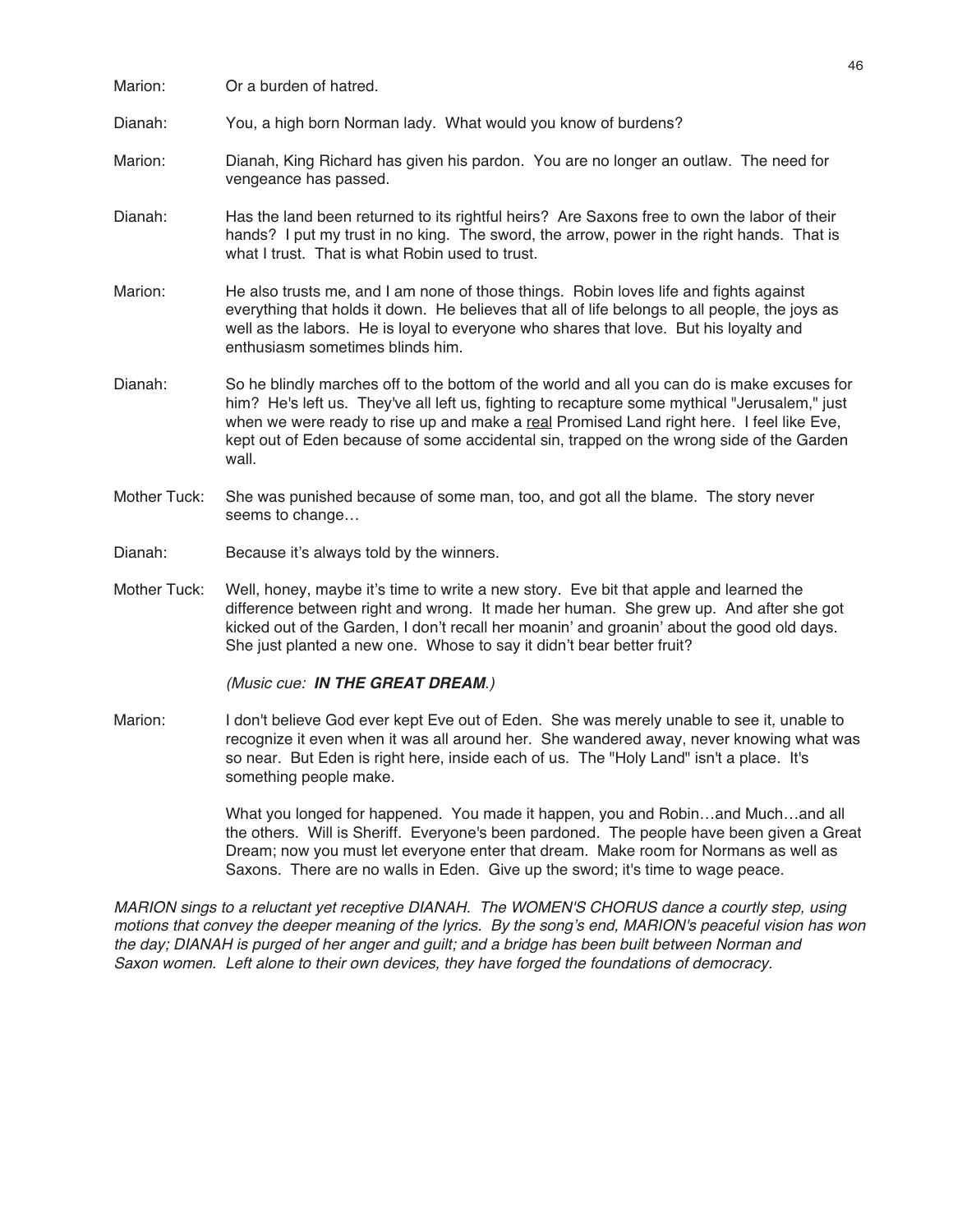## **IN THE GREAT DREAM**

#### **Women's Chorus**:

You and I and you and I and you and I In the Great Dream. You and I and you and I and you and I In the Great Dream.

Let's wage peace You and I and you and I and you and I In the Great Dream. In the Great Dream. Hate must cease You and I and you and I and you and I and you and I and you and I and you and I and you and I

Each must be, You and I and you and I and you and I In the Great Dream, In the Great Dream. Equal and free You and I and you and I and you and I and you and I and you and I and you and I and you and I and you and I and you and I and you and I and you and I and you and I and you and I and you and I and you and I a

There will be room for you; There will be room for me. If we want, we can make it happen… It's in our reach. No more killing; Show them, instead, how life should be lived. Once we're in the Great Dream All are meant to be free! Free!

Let's wage peace **Let's wage peace** In the Great Dream. In the Great Dream. Hate must cease Hate must cease In the Great Dream. In the Great Dream.

Each must be,<br>
In the Great Dream,<br>
In the Great Dream, In the Great Dream, Equal and free Equal and free Equal and free Equal and free Equal and free Equal and free Equal and free Equal and free Equal and free Equal and free Equal and free Equal and free Equal and free Equal and free Equal and fr In the Great Dream.

#### **Marion**:

**Marion**:

In the Great Dream.

In the Great Dream.

All of the hurt and fear Building from year to year; Will the grief be passed on and on, Will it never end? Break the cycle… Don't add to the pain with more of the same. Once we're in the Great Dream All are meant to be free! Free!

#### **Marion and Dianah**:

Let's wage peace <br>
In the Great Dream. The Contract of the Creat Dream.<br>
Let's wage peace and the Creat Dream. In the Great Dream. Hate must cease **Hate must cease** Hate must cease In the Great Dream. In the Great Dream.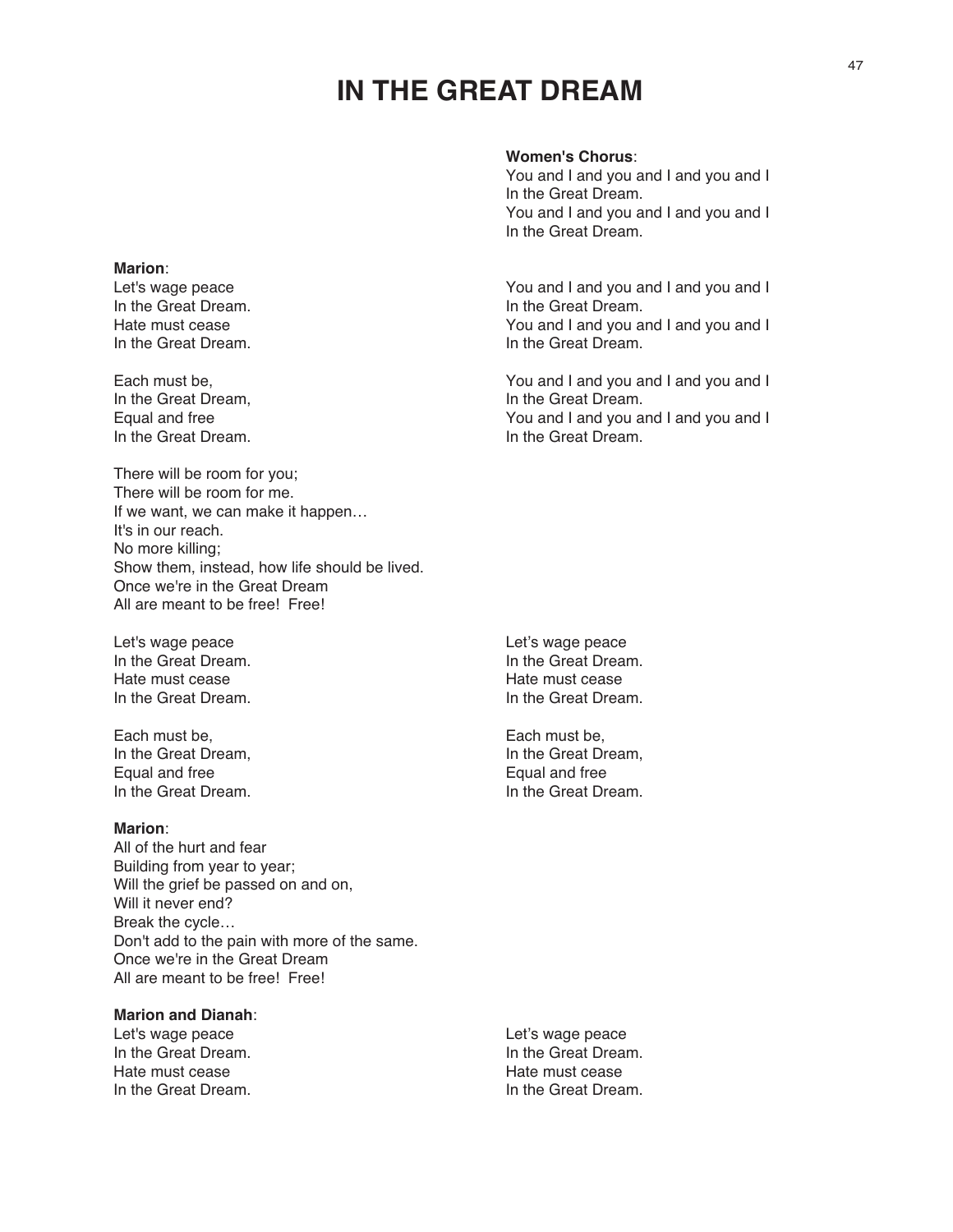Each must be, Each must be, Equal and free Equal and free

In the Great Dream, In the Great Dream, In the Great Dream. In the Great Dream.

> You and I and you and I and you and I In the Great Dream. You and I and you and I and you and I In the Great Dream.

#### **Marion and Dianah**:

You and I, now it will start, here, with us. You and I, here with us, it can begin. You and I. Let it start. You and I; of one heart.

As applause for the song dies, <sup>a</sup> female or child messenger enters, approaching MARION.

- Messenger: Lady Marion. Word has just come from London. RIchard is dead. John has claimed the throne.
- Marion: (Quietly) Oh, no...

There is <sup>a</sup> pause while the news is digested.

- Mother Tuck: Well, that means Gisbourne and company will be moving back, and, I don't know about you other girls, but I ain't stickin' ʻround to form a welcoming committee.
- Marion: (Shaking off her shock) Yes. Ladies, we must all leave. Quickly. Gather together as much as you can.
- Dianah: (Suddenly an idea hits) Will. I have to get to him before they do.

All WOMEN exit in varying degrees of panic. Except, perhaps DIANAH, who is seeking out WILL. She need not exit before re-entering the scene.

### **"WALLS": WILL CONFRONTS HIMSELF Scene 15**

WILL is left alone, just as he began the show. During the next two scenes, WILL the Narrator evolves into WILL the Actor, as he joins "real time", no longer narrating in narrative past. He is no longer talking to Robin as much as he is talking to himself.

Will: Who would've dreamt the safety of Will Scarlet would've been so important to her? I couldn't imagine… Was I important to her or to her revolution? You were too far away to help. I was the next in line. Close at hand. A ready arm to raise… When an arrow finds home, they call it true. I never saw it coming.

#### DIANAH enters.

Dianah: Will, the King has fallen. Gisbourne's men are back on the march. We must hide, return to Sherwood before they arrive.

She begins packing for him, not really noticing his sour humor.

Will: So, your war against the Normans is back on.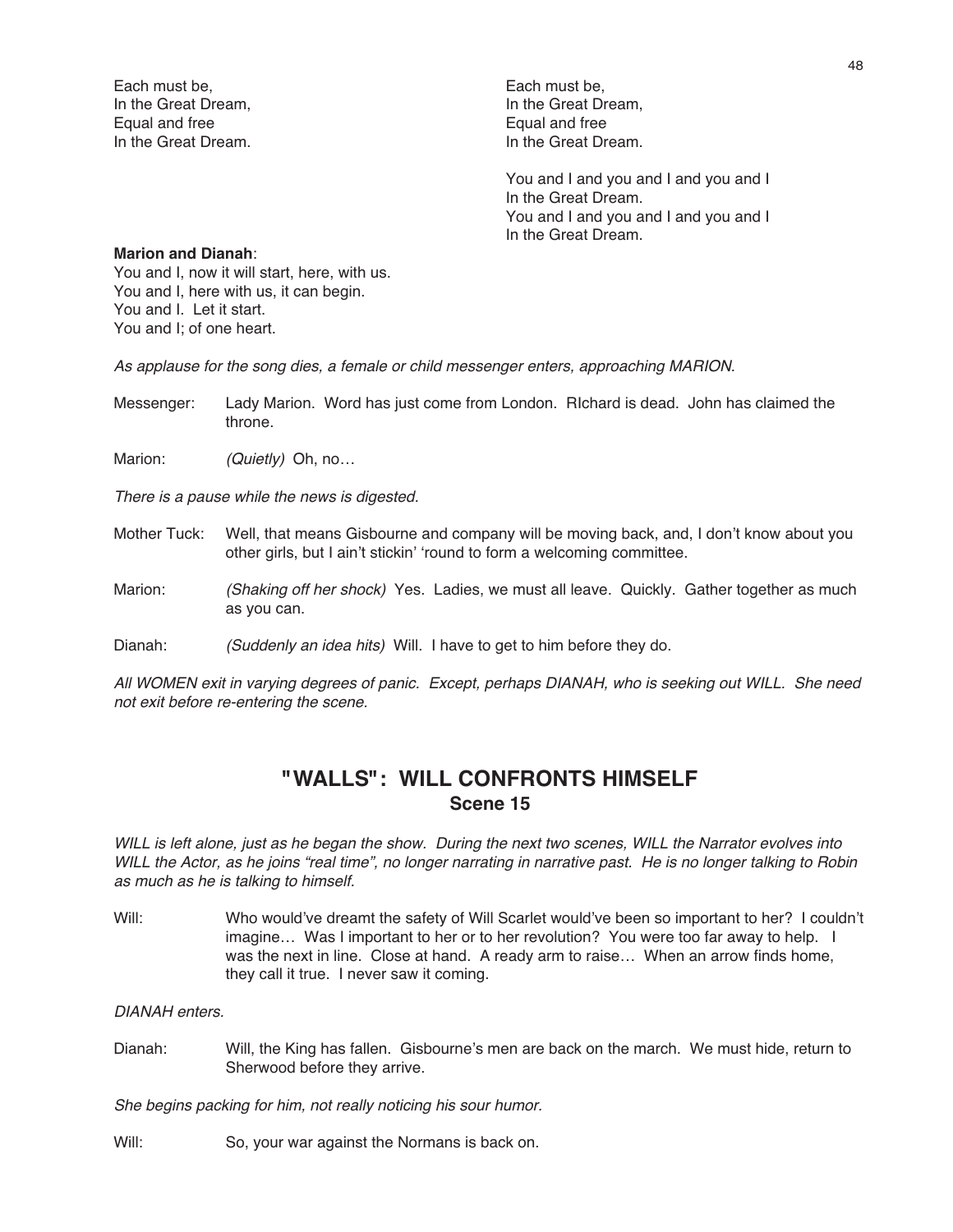| Dianah:                     | This is no time for jokes, Will. Let's get out of here.                                                                                                                                                                                                                                                                                                                                                                                                                                                                                                                                                                                                                                                                                                            |  |  |  |  |
|-----------------------------|--------------------------------------------------------------------------------------------------------------------------------------------------------------------------------------------------------------------------------------------------------------------------------------------------------------------------------------------------------------------------------------------------------------------------------------------------------------------------------------------------------------------------------------------------------------------------------------------------------------------------------------------------------------------------------------------------------------------------------------------------------------------|--|--|--|--|
| Will:                       | "To Sherwood, the magic domain of Robin Hood! To seek refuge among the Free People of<br>the Forest!" (He misquotes her speech from Scene 3.)                                                                                                                                                                                                                                                                                                                                                                                                                                                                                                                                                                                                                      |  |  |  |  |
| Dianah:                     | Will, the King's dead. They'll be coming for you first.                                                                                                                                                                                                                                                                                                                                                                                                                                                                                                                                                                                                                                                                                                            |  |  |  |  |
| Will:                       | The yoke has been lifted from us both. I don't have to be Sheriff anymore; you don't have to<br>pretend we're at peace. The King is dead! Long Live the King!                                                                                                                                                                                                                                                                                                                                                                                                                                                                                                                                                                                                      |  |  |  |  |
| She stops and looks at him. |                                                                                                                                                                                                                                                                                                                                                                                                                                                                                                                                                                                                                                                                                                                                                                    |  |  |  |  |
| Dianah:                     | What's wrong?                                                                                                                                                                                                                                                                                                                                                                                                                                                                                                                                                                                                                                                                                                                                                      |  |  |  |  |
| Will:                       | You want to go back. Go back to what? There's no one left                                                                                                                                                                                                                                                                                                                                                                                                                                                                                                                                                                                                                                                                                                          |  |  |  |  |
| Dlanah:                     | There'll be hundreds. Marion's with us this time, and other Normans who don't want to return<br>to the way things were. There were more left behind by the Crusades than you think. They<br>need a leader                                                                                                                                                                                                                                                                                                                                                                                                                                                                                                                                                          |  |  |  |  |
| Will:                       | He's on the other side of the world, probably dead, along with Richard                                                                                                                                                                                                                                                                                                                                                                                                                                                                                                                                                                                                                                                                                             |  |  |  |  |
| Dianah:                     | (She stiffens) Robin can't die. He's like Much, he's inside each of us                                                                                                                                                                                                                                                                                                                                                                                                                                                                                                                                                                                                                                                                                             |  |  |  |  |
| Will:                       | I cannot be Robin Hood                                                                                                                                                                                                                                                                                                                                                                                                                                                                                                                                                                                                                                                                                                                                             |  |  |  |  |
| Dianah:                     | Of course not. No one expects that. But we do need you                                                                                                                                                                                                                                                                                                                                                                                                                                                                                                                                                                                                                                                                                                             |  |  |  |  |
| Will:                       | Not if they have you. Not even Robin Hood can fire the troupes like you can. He never even<br>really knew what you started. None of us did                                                                                                                                                                                                                                                                                                                                                                                                                                                                                                                                                                                                                         |  |  |  |  |
| Dianah:                     | Will                                                                                                                                                                                                                                                                                                                                                                                                                                                                                                                                                                                                                                                                                                                                                               |  |  |  |  |
| Will:                       | And neither do any of the poor fools running back to Sherwood with you right now! Don't you<br>know why I came to Sherwood? Why I ran away from the life I was born to?                                                                                                                                                                                                                                                                                                                                                                                                                                                                                                                                                                                            |  |  |  |  |
| Dianah:                     | Because you couldn't stand being a Norman overlord. (Jokingly) You're too honest.<br>(Seriously) You wanted to live, and it was killing you. And if you don't run now you're dead<br>for sure!                                                                                                                                                                                                                                                                                                                                                                                                                                                                                                                                                                     |  |  |  |  |
| Will:                       | One less turncoat.                                                                                                                                                                                                                                                                                                                                                                                                                                                                                                                                                                                                                                                                                                                                                 |  |  |  |  |
| Dianah:                     | What's wrong with not wanting to live a lie? I ran away from being a Saxon, because I knew<br>I couldn't be a slave any more. If I hadn't, I never would've found out what it was to be a true<br>freeman, a true Englishman.  Something you knew from the start.                                                                                                                                                                                                                                                                                                                                                                                                                                                                                                  |  |  |  |  |
| Will:                       | Don't pin any wisdom on me. I've never known how to be a "true" anything.                                                                                                                                                                                                                                                                                                                                                                                                                                                                                                                                                                                                                                                                                          |  |  |  |  |
| Dianah:                     | (After a beat, she changes tactics) Do you remember that day in the forest when the Sheriff<br>and Gisbourne granted amnesty and Robin headed off to Nottingham in broad daylight? I<br>begged you to follow him, but you stood your ground. You refused to rob him of his right to<br>choose for himself, even if it meant making his own mistakes. Even if it meant loosing the<br>dream Sherwood stood for. You let Robin be his own man. I don't know how he did it, but<br>even Richard knew this about you. Just like he said would happen, your distaste for power<br>and hatred for corruption brought balance back to Nottingham. Look at our lives now, Will.<br>Normans and Saxons plow the fields, side by side. We're nursing England back to health. |  |  |  |  |

49

People feel like they have a chance to make their own way again. Not by owning things, but

by earning them.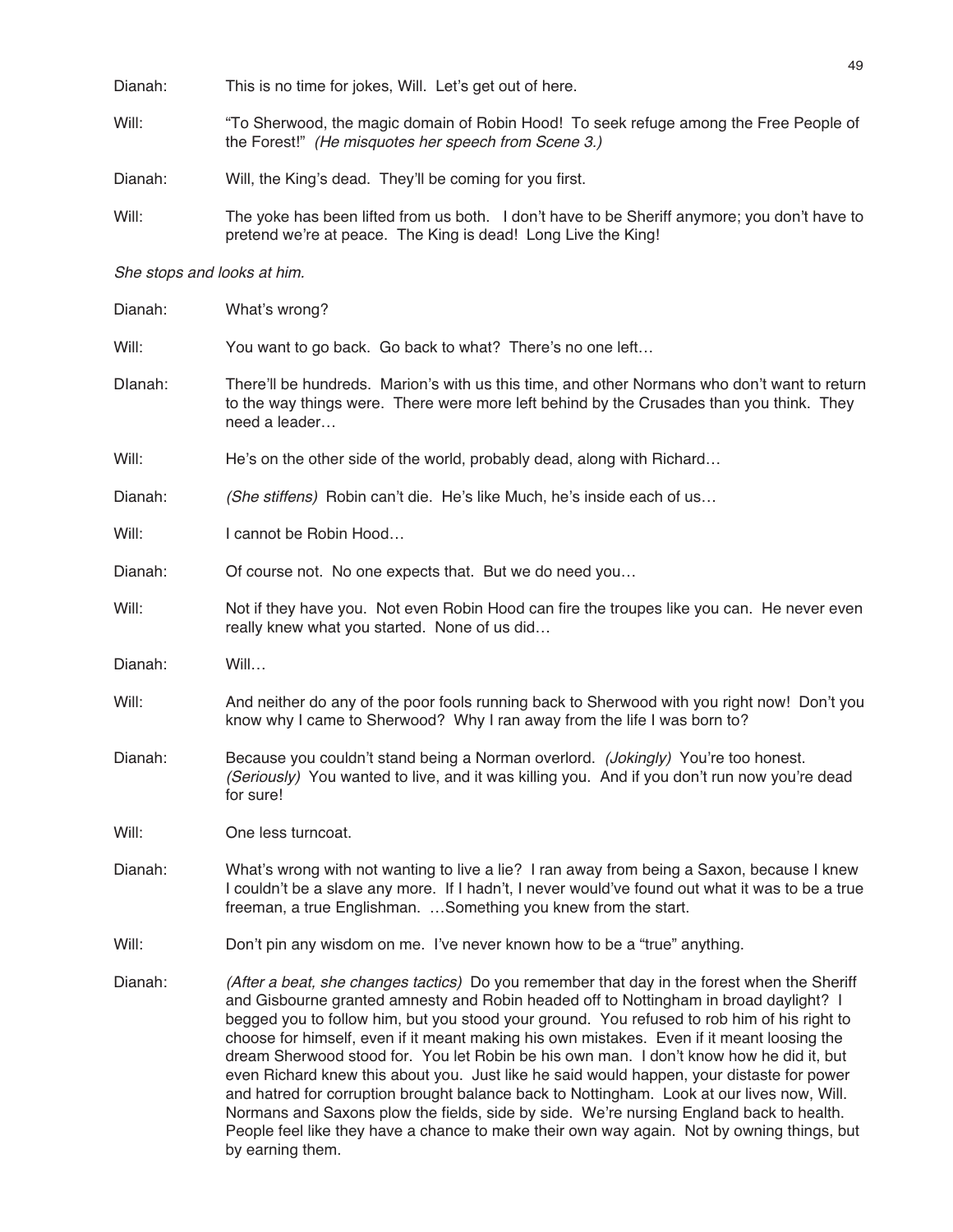Whatever I thought I wanted, whatever I believed Robin had begun, I never understood it until you put it into words. We all need those words, Will, new words to live by. Words only you can put together. We need you, alive and in Sherwood!

(She grabs his face.) Other outlaws might get tired of running, but not you! (She kisses him impulsively.) Now, get moving! (She throws him a disguising dark cloak and turns to leave, expecting him to follow.) And try not to look so…red. (She means his blushing cheeks as well as his scarlet attire. Smiling, she exits.)

WILL is left perplexed. He puts on the cloak, looking like <sup>a</sup> nobleman, and strokes the rich fabric. This begins <sup>a</sup> moment of revery. Music cue: **WALLS**.

Will: I've never stopped running because...I've never found anything worth stopping for...

WILL looks after the exiting DIANAH, repeating her words from Scene 7. But he also wonders if maybe he has found something worth stopping for. WILL sings his solo still in his Sheriff's quarters.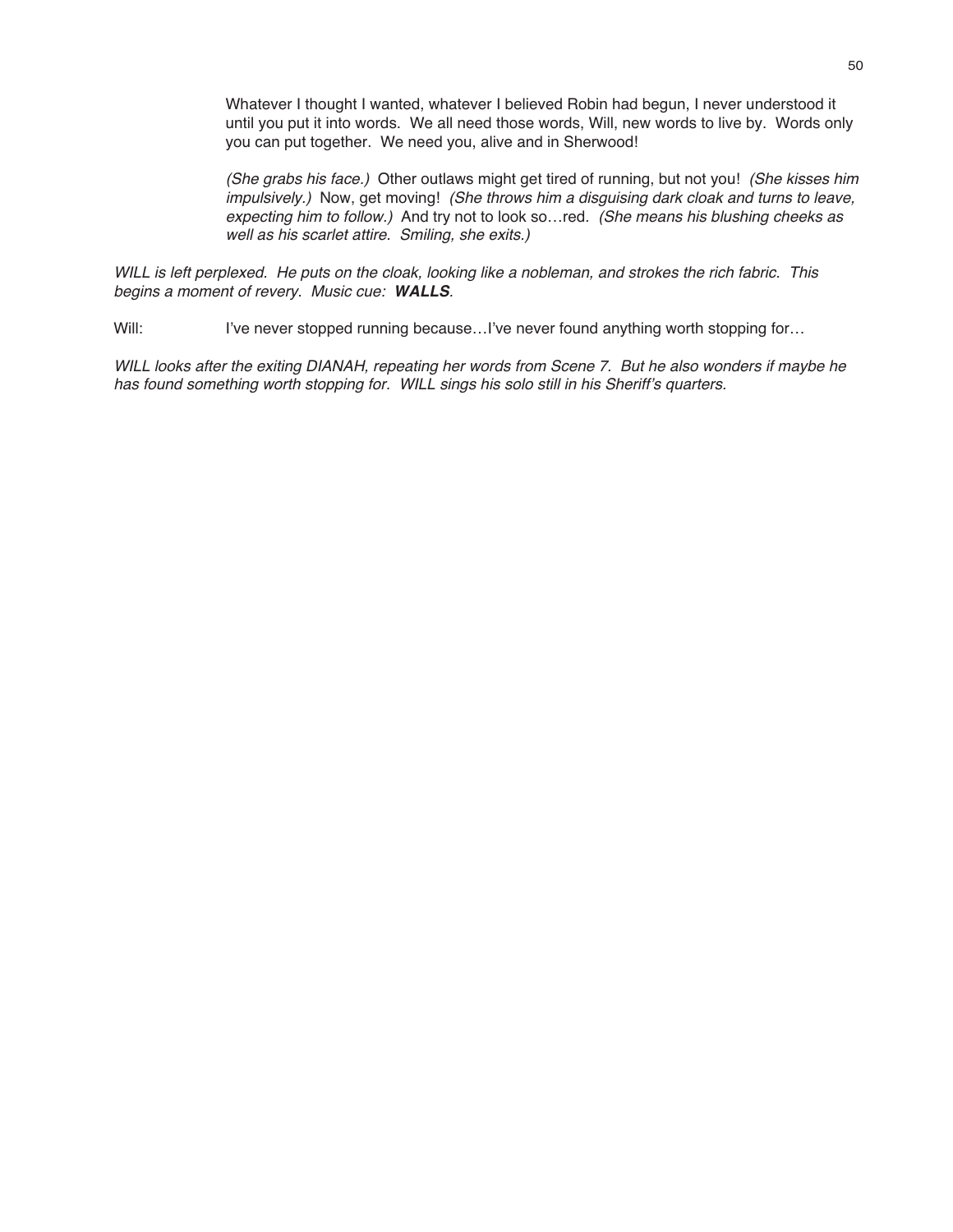### **WALLS**

#### **Will:**

I was once a ʻrespectable' man, Owning gold, owning souls, owning land; An existence so parceled and planned.

I hadn't a clue of what freedom meant. The power that I held bought its own consent. The wealth that I owned, it really owned me, Demanded my soul…I had to break free.

So I cast off all petty pretense. Turned my back on my inheritance. To be true, I've not stopped running since.

I've run from my life. I've run from the strain. I've run into walls I could not rename. I've raised up my fist. I've cried to the sky. No sound echoed back. No words in reply.

There are walls built around all our lives. Walls that guard, walls that save, walls that hide. Then someone startles you out of the shadows. And as you're standing there, gently, your hand opens. No walls can save you now. Freedom has found you. No walls can hold it back. Where will you go?

I have lived many lives. I've seen too much pain. Too much sacrifice. Too little regained. I'd stopped asking why. I'd given up hope. I never thought I'd find dreams I could hold.

Where, without walls, where will I go?

I've run from my life. I've run from the strain. I've run into walls I could not rename. I'd stopped asking why. I'd given up hope. I never thought I'd find dreams I could hold.

Like the walls, like the walls, I am broken. Like a child, like a child, I begin.

I've lived many lives. Done just as I wished. I've found many lies. It's truth I've dismissed. Now walls that I've built have all fallen in. Do I have the strength to start in again?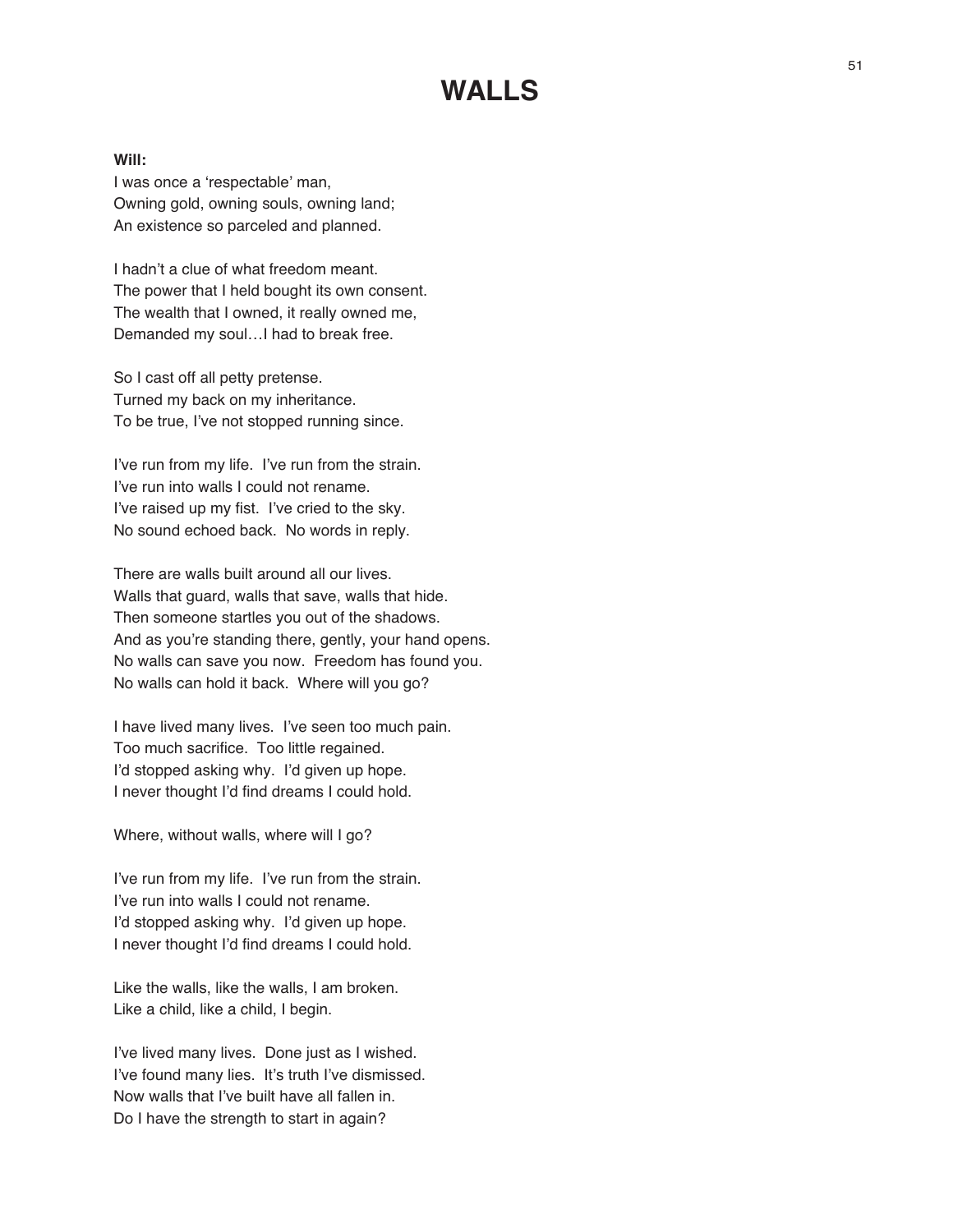### **"WE CAN CHANGE OUR LIVES": WILL EMBRACES HIMSELF Scene 16**

At the end of **WALLS**, voices are heard of approaching men. Someone shouts, "In here." Other voices join in. WILL backs away from the voices, then turns and runs to the other side of the stage, which, now, represents Sherwood Forest.

Once in Sherwood, he is met by NATHAN TANNER, the Merrie Man that always hated to fight. NATHAN has been hiding <sup>a</sup> long time and is tentative yet happy to see <sup>a</sup> familiar face.

| Nathan: | Will? Is that you? By Christ's wounds, you're alive!                                                           |  |  |  |  |
|---------|----------------------------------------------------------------------------------------------------------------|--|--|--|--|
| Will:   | Nathan? I thought you were with Robin                                                                          |  |  |  |  |
| Nathan: | (Sheepishly) Well, I didn't quite make it all the way You know me and fighting. But I been<br>keepin' the camp |  |  |  |  |
| Will:   | All this time?                                                                                                 |  |  |  |  |
| Nathan: | Don't tell no one, okay. I jus' come back early, so far as the rest of 'em thinks.                             |  |  |  |  |
|         |                                                                                                                |  |  |  |  |

They embrace and laugh.

| Nathan: | You gonna take the lead against this new King, right? Ain' none of us can readand we      |
|---------|-------------------------------------------------------------------------------------------|
|         | don't trust the new Normans here. There's Normans with us this time, you wouldn't believe |
|         | $\mathfrak{m}$                                                                            |
|         |                                                                                           |

- Will: There isn't going to be any "leading" against anyone, Nathan. If I can keep us all hidden and alive, I'll have done more than we can rightly hope for…
- Nathan: I don't know, Will. I think maybe I'm even ready to raise the bow. I'm kinda sick of runnin'.

Will: **You? Nathan Tanner?** 

Nathan: (Sheepishly again, and uncertain) Times change people, sometimes...

Dianah: (Enters from opposite side.) We've all changed, Will.

Will: …Dianah…

As WILL and DIANAH stare into each other's eyes, NATHAN gets uncomfortable and makes up an excuse to leave.

Nathan: Well, I, ah, better tell the others you're here. Sure glad to see you again, Will. (Exit.)

Dianah: (Breaking the silence) I was afraid you'd been caught.

Will: (He laughs warmly.) You? Afraid? Not likely.

They laugh together, sharing the warmth.

Will: But I'd be less afraid if all these people would just go back home and forget...

Dianah: Safe lives or free lives. People must choose for themselves.

Will: It won't work, Dianah. You might call it a dream. But it's a lie. They'll all die throwing themselves against some castle wall somewhere, and for what?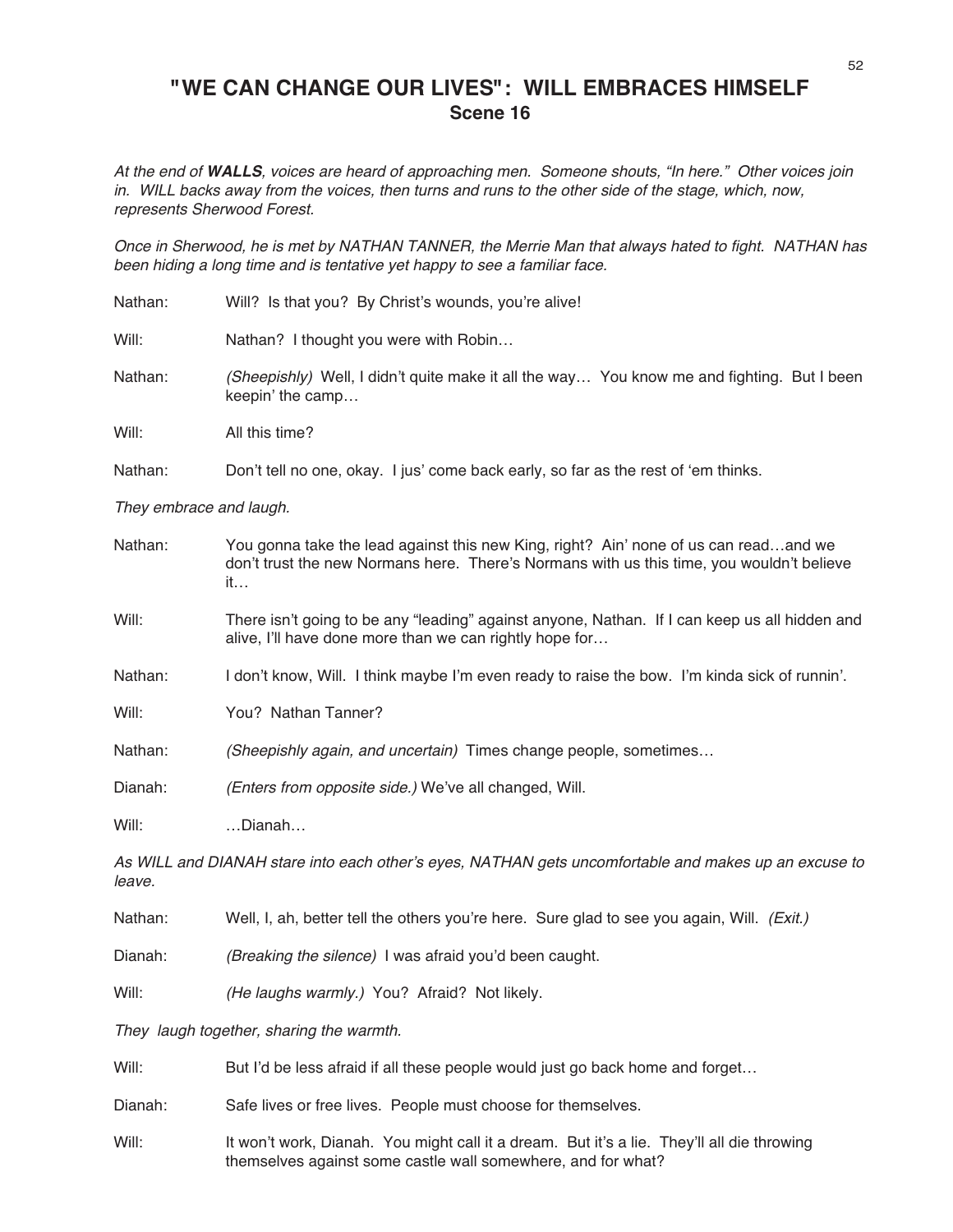Will: Then everybody loses. Dianah, I've stopped playing games...

Music cue: **WE CAN CHANGE OUR LIVES**, the instrumental introduction.

- Dianah: It's not about winning or losing anymore. It's about being free, plain and simple. Even if we're only free for one last fight, how else are we supposed to know who we are? What it's like to be a real human being? They felt it while you were Sheriff. Living at no one else's bidding but our own. Your the one that embodies the dream for them…
- Will: Me? I'm the one who snores, remember? I can't even decide who I am, what I believe. I'm nobody's dream. You're the one who…
- Dianah: I'm the one who screams and kicks. You're the one who stops to think. Between us...

After <sup>a</sup> pause, she kisses him, gently. WILL sings the short recitative.

#### **Will:**

Can we change the world? I don't know. Things have been the same for so long now. How can we be sure? No one will want to share our dream…

#### **Dianah:**

We can change our lives, that's enough, all we need. Open other's eyes with our deeds.

DIANAH speaks over the music.

Dianah: Look around you, Will. What do you think brought all these people here? Who do you think they're waiting for? They believe in you, whether you do or not. So do I.

As she speaks, MARION, NATHAN and the new recruits filter in, ready for WILL to lead.

## **WE CAN CHANGE OUR LIVES**

#### **Dianah:**

We can change our lives. You've shown us how. We have seen a way to live life now. Look what we have gained… Made a place where new life can reign.

#### **Marion:**

We can make a dream, a great dream live. That is what we bring, what we can give.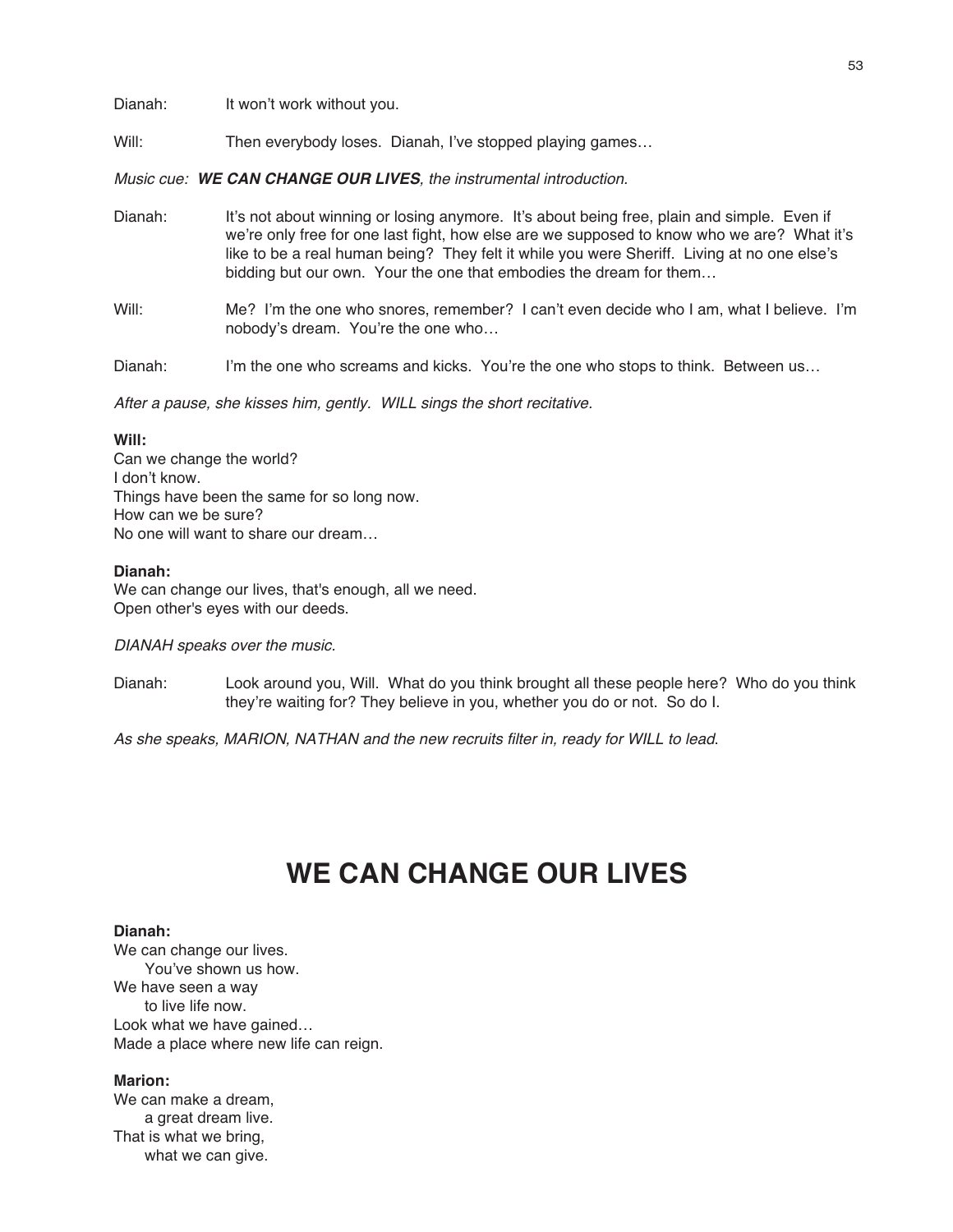#### **Nathan, Marion, Dianah,**

We can show them how to begin, that they can win…

#### **Dianah:**

We can change our lives; change them now. Throw away the chains; free us all.

Shine her light 'cross the land!

We can change the world; change it now. Throw away the chains; free us all.

Shine her light 'cross the land!

#### **Will:**

Can you see a world without walls, opened wide? Everyone at peace side by side.

**add Nathan & MEN:** We can show them how to begin, that they can win…

#### **Will & Dianah:**

We can change our lives; change them now. Throw away the chains; free us all.

Shine her light 'cross the land!

We can change the world; change it now. Throw away the chains; free us all.

Shine her light 'cross the land!

…Let freedom in!

**Marion**: Let freedom in!

Let freedom in!

Let freedom Shine her light 'cross the land!

Let freedom in!

Let freedom in!

Let freedom Shine her light 'cross the land!

#### **Mother Tuck**:

Can you see a world free at last? Equal and allied, sure and fast. Remake every flaw from the past; Can we make it last?

#### **Dianah:**

Can you hear it ring! Ring! Ring! **add Marion:** Can you hear it ring! **add Mother Tuck:** Can you hear it ring! Hear the call! Hear the call!

**Marion, Tuck & MEN:** Let freedom in!

Let freedom in!

Let freedom Shine her light 'cross the land!

Let freedom in!

Let freedom in!

Let freedom Shine her light 'cross the land!

…Let freedom in!

#### **Nathan & Mother Tuck**:

Let freedom in!

Let freedom in! Let freedom Shine her light 'cross the land!

Let freedom in!

Let freedom in! Let freedom Shine her light 'cross the land

**MEN:** Freedom. Freedom.

Freedom. Freedom.

Remake the past; Can we make it last?. **WOMEN:** Freedom.

Freedom.

We can show how to begin, that they can win…

#### **WOMEN:**

Let freedom in!

Let freedom in! Let freedom Shine her light 'cross the land!

Let freedom in!

Let freedom in! Let freedom Shine her light 'cross the land!

…Let freedom in!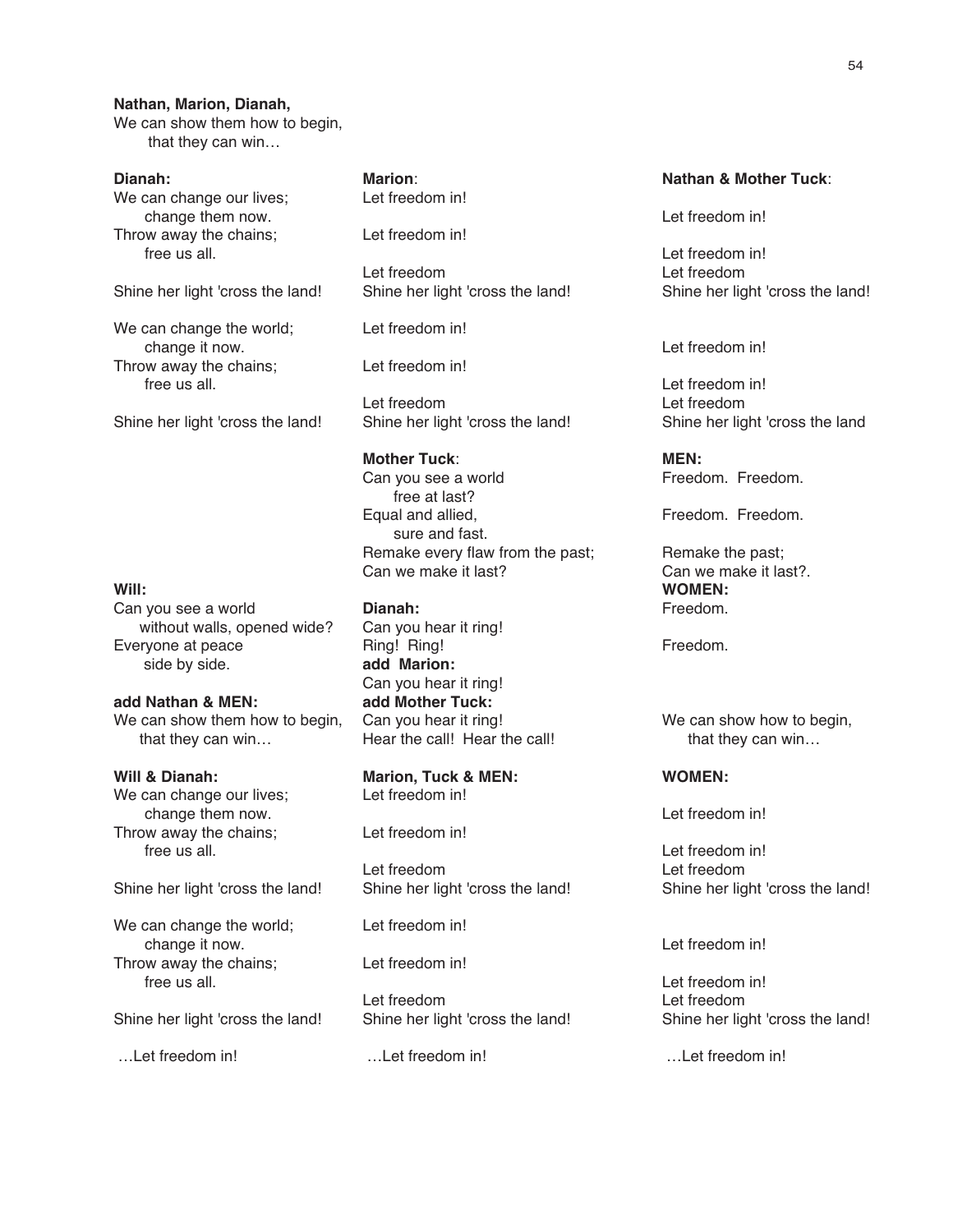### **"A DUEL OF CHAMPIONS": ROBIN RETURNS AND THE PEOPLE UNITE Scene 17**

As WILL narrates to Robin, the encampment is alive with activity, perhaps staging little bits that accent certain lines and add humor. Mostly they are happily at work, making bows and food and clothing, helping each other out, not necessarily being efficient or productive in the process.

- Will: The rumor that Sherwood was back in business brought scores of hungry peasants flooding into the forest. I think every one of them expected to find you here, judging from the disappointment in their eyes when I tell them you're still at the Crusades. No one even asks if there's been news of you. They'd rather go on in ignorance than learn of news that might speak of your death. Better to hope, I guess. Isn't it amazing how we hope beyond hope? How we lean toward faith in the face of sure defeat, with the world about to crash in around us? It does make it easier to have a good time, though, and we've been having a lot of good times lately…but I already told you I'm going to be a father. It hasn't slowed Dianah down at all. I think she feels like she's the expectant mother of a new nation. And Mother Tuck, hm!, she's had ample opportunities at bringing sinners into her bosom. Strikes a good balance, she does, dispensing penance when necessary. I'm glad she's here; I've always hated disciplining anyone. …Between you and me, though, I've just been killing time. Certainly killing no soldiers. And I hope it never comes to that. These are not fighting men. I'm not sure what I'll do if Gisbourne ever catches up with us… In the meantime, I've been doing some writing, sharpening the pen instead of the sword, you might say. You know me and words. Whenever I get a moment to myself, I've been working on this new idea that Dianah came up with: A charter of English law, based on some things we've talked about while you've been away…
- Nathan: Will! Come meet some newcomers. They look pretty torn up, but I don't think we'll need to teach them how to wield a sword.

Will: More veterans from Richard's wars? Bring them.

In disguise, LITTLE JOHN helps <sup>a</sup> limping, tired ROBIN on stage, followed by the last remnant of the MERRIE MEN that King Richard had taken to the Crusades. ROBIN's attire might include <sup>a</sup> makeshift crutch, an eye patch, and something to cover his hair.

| Robin: | (Speaking in an accent to disguise his voice) Is this the home of that no good bunch of<br>thievin' outlaws?                                                                            |
|--------|-----------------------------------------------------------------------------------------------------------------------------------------------------------------------------------------|
| Will:  | You must be looking for those who currently dwell at Nottingham Castle.                                                                                                                 |
| Robin: | Must be, cuz I was plannin' on thankin' em' fer gittin' rid a that do nuthin' sheriff they had a<br>while back. Sorry piece a work, he was. Least now we got some action goin' on, heh? |
| Will:  | Nathan, whose side did you say these strangers were on?                                                                                                                                 |
| Robin: | Anybody who prances around in red ought not call his brother strange? (He throws off his<br>disguise.) Unless it's the infamous Will Scarlet!                                           |
| Will:  | Robin!                                                                                                                                                                                  |

The men embrace. Everyone ad libs greetings. ROBIN is not well; his hair is wet from sweat and fever, he is grey and tired. His limp was not merely <sup>a</sup> ploy to make his disguise more realistic. He suffers from numerous wounds, as do many of the others who have returned with him.

Robin: You used to spot my disguises a mile off. Out of practice, I guess.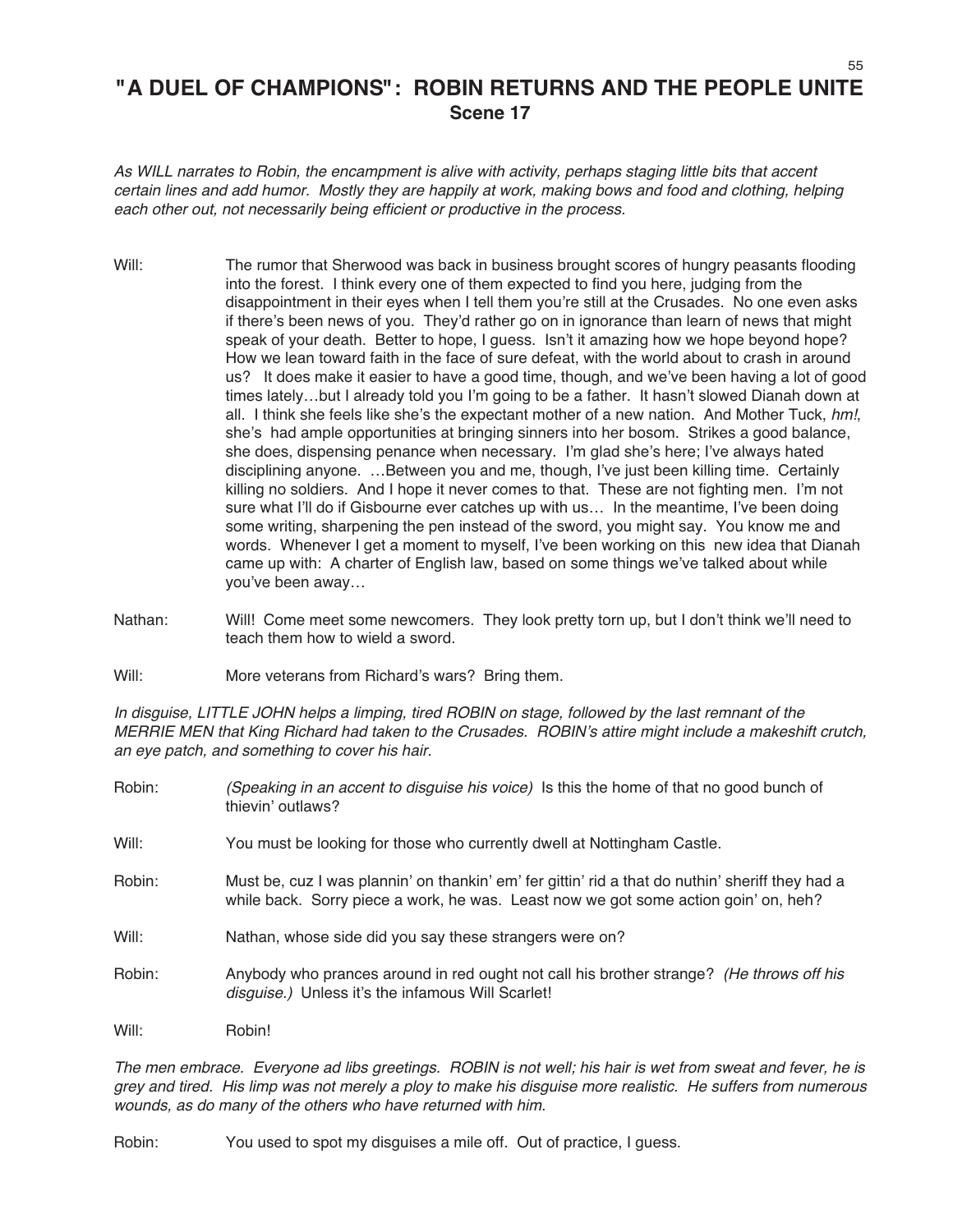Will: Is it all disguise? You look...tired.

Little John: Robin has had... (ROBIN waves him off, refusing to let is problems get in the way.)

Robin: You look sound and strong, Will. And the camp, it's as if we never left.

Will: **You can thank Nathan for that.** 

WILL and NATHAN exchange a knowing glance.

| Nathan: | An' we got more men in the caves and hiding spots than ever before. It's an army                      |  |  |  |
|---------|-------------------------------------------------------------------------------------------------------|--|--|--|
| Will:   | Which we hope we'll never have to use. We're hoping for an audience with John.                        |  |  |  |
| Robin:  | An audience?                                                                                          |  |  |  |
| Will:   | To present a petitionfor civil law.                                                                   |  |  |  |
| Marion: | (Entering, she sees ROBIN for the first time.) Robin! (She runs to him and they embrace<br>and kiss.) |  |  |  |

As MARION and ROBIN have their long awaited reunion, WILL takes LITTLE JOHN aside.

| Will:           | Little John, his weathered appearance is no disguise, is it. How bad is he?                                                                                                      |  |  |  |
|-----------------|----------------------------------------------------------------------------------------------------------------------------------------------------------------------------------|--|--|--|
| Little John:    | (Shaking his head) We're lucky to have made it at all. The fever's sapped his strength and<br>his wounds won't heal. But I fear he'll never find the rest he needs.              |  |  |  |
| Will:           | We've plenty to feast on. Our absence these last two summers enabled the deer to overrun<br>the greenwood.                                                                       |  |  |  |
| Little John:    | (He laughs at the memory of real meat.) Deer will taste sweet. (He pats WILL on the<br>shoulder, burdened by the news not yet told to the encampment.) But news we bear is sour. |  |  |  |
| Will:           | After we heard of Richard's death, I figured the Crusades would not fare well.                                                                                                   |  |  |  |
| ·l ittle .lohn. | Not the Crusades, dear friend. Closer to home<br>(He revels in heing "home" again, even                                                                                          |  |  |  |

Little John: Not the Crusades, dear friend. Closer to home… *(He revels in being "home" again, even* though he is worried about what heir news will bring.)

ROBIN raises his voice to gather everyone around him. He is hoarse and visibly weak, yet cheerful and brave. The returning MERRIE MEN speak to each other and some other men as ROBIN speaks, filling in the details.

- Robin: Your good cheer and readiness will soon be needed. Sooner than you think. Gisbourne is coming. And it is not just the Sheriff's bumbling men that accompany him. Five hundred soldiers fell upon our heals as soon as we approached the forest. And they seem to know their way.
- Nathan: Spies!
- Robin: (To NATHAN) It's too late to cast about for reasons. (To ALL) It is good to be back among you again. I wish I brought better news.
- Nathan: We must meet them or be scattered. Robin, you're 'ere in the nick a time. (To everyone) Ready your weapons, friends!

Robin is drowned out by the shouting. He and WILL and DIANAH and MARION are lost in the chaos that follows. They gather on one side of the stage. The Sheriff's SOLDIERS enter from the other side. The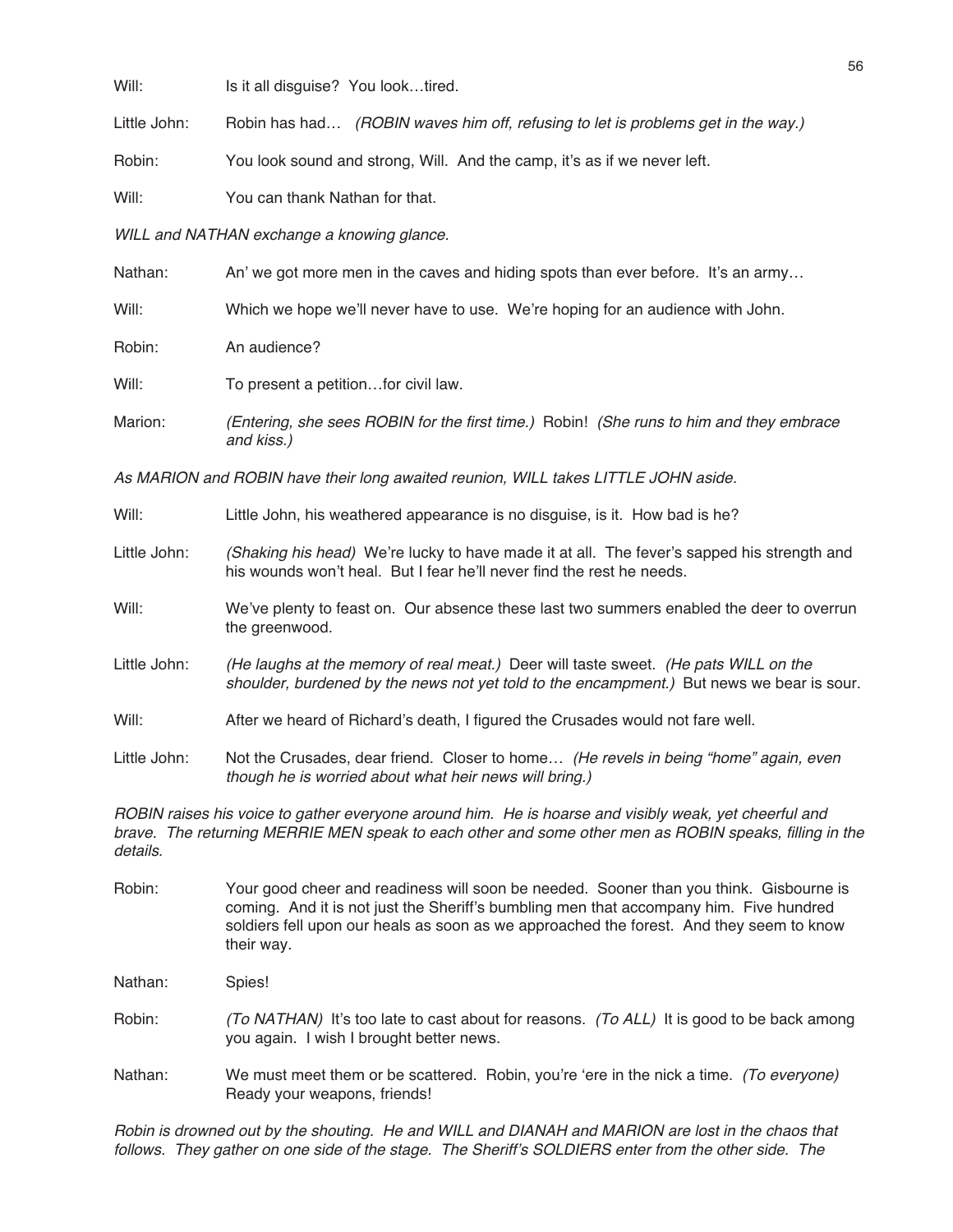SHERIFF organizes his SOLDIERS. They fall into formation, and present arms. GISBOURNE enters, carrying an impressive scroll that he hands to the SHERIFF. They confer briefly. The SHERIFF steps up and raises his voice, speaking to the outlaws he knows must be hiding in the trees around them.

WILL shows ROBIN where to hide, followed by LITTLE JOHN. DIANAH, having no weapon, hides with MARION.

- Sheriff: I bare a letter from King John the First, demanding the immediate surrender of the outlaw "Robin Hood" and all his compatriots.
- Robin: (ROBIN looks around at those who hide with him, then replies, yelling hoarsely from his place of concealment.) On what charge?
- Sheriff: The charge of...treason!

Robin: We have committed no crime.

Sheriff: You must be joking. You're planning a bloody revolution!

Robin: (He confers with WILL.) These are simple men who only wish to defend themselves. All they want is to be full citizens of England, with all the rights a citizen should possess.

As ROBIN speaks, between each sentence, LITTLE JOHN and WILL positions groups strategically around the stage.

Sheriff: Like I said, your planning a bloody revolution!

WILL shrugs, as if to say, "He's got a point."

Robin: It will be bloody only if you choose it.

- Gisbourne: (Impatiently taking over for the Sheriff) No bloodshed? Stop wasting our time. Come out of that wretched forest and surrender.
- Robin: If we lay down our arms, you will slaughter us like cattle. If you try to take us, we will merely slaughter each other. Why don't you order your army to help rebuild England, instead of tear her apart?
- Gisbourne: Yes, well, I'm sure the King would be interested in the specifics of your platform. I could arrange an audience…

WILL leans toward ROBIN, as if to confer about an audience, but ROBIN holds him back, replying.

- Robin: Why ask the King? Ask your men! It is their blood. Their land. Most of them were once farmers and craftsmen…
- Gisbourne: (He looks incredulously at the SHERIFF.) Ask my men? (To ROBIN) Are you mad?
- Robin: My men have always chosen for themselves.

The SOLDIERS react to this. It strikes <sup>a</sup> chord with them, as it does with the SHERIFF.

Gisbourne: Ha! You are mad. I would pit your "freedom" against my power any day!

Robin: Then, so be it!

ROBIN jumps out of concealment and confronts GISBOURNE. He struggles not to faint and wipes the sweat from his forehead. His mouth is dry and his eyes are slow in focusing. MARION must be constrained by DIANAH to not expose herself, as well.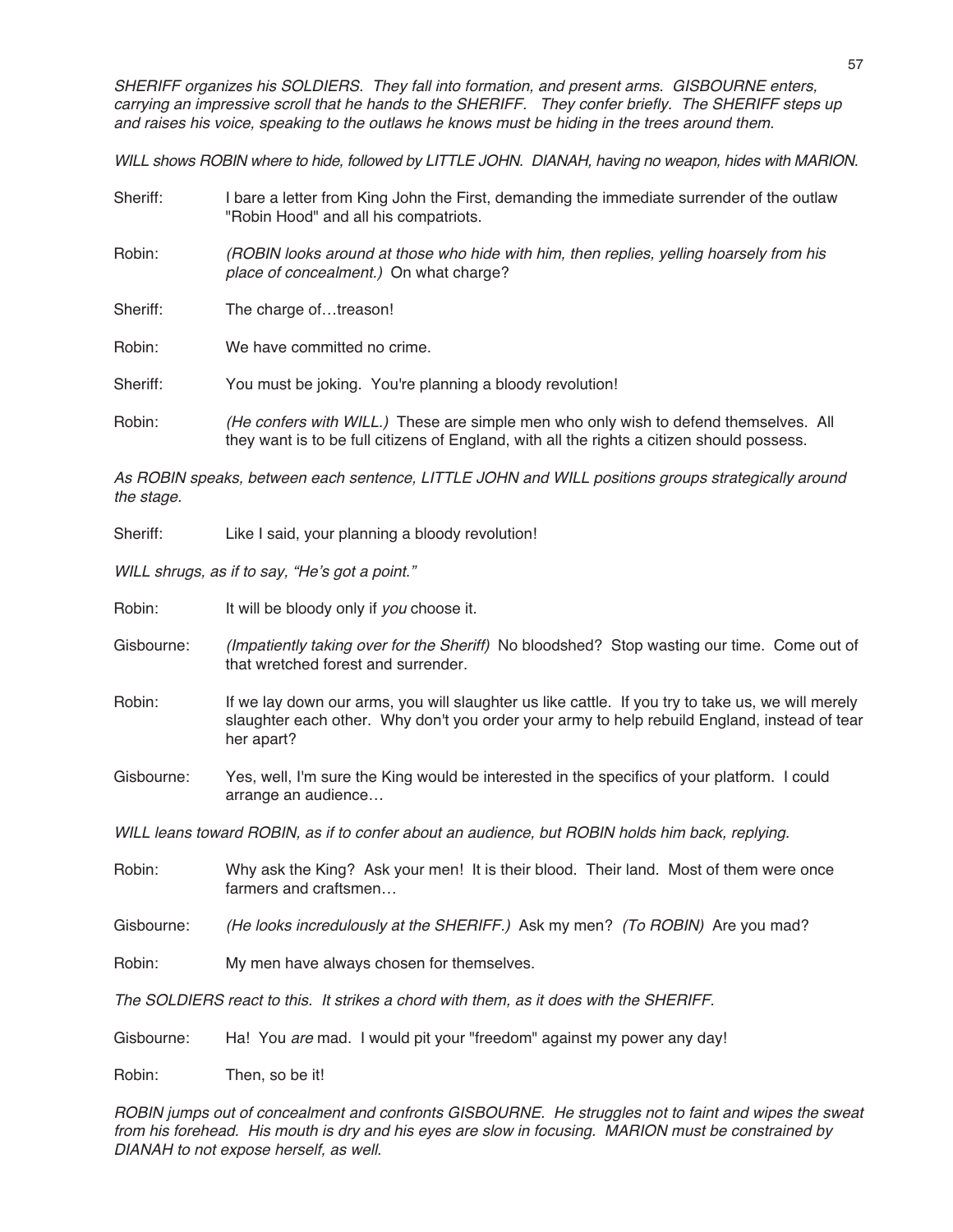Marion: Robin! No! You aren't well.

Little John: Don't, Robin. (Spoken over MARION's line.)

WILL follows ROBIN, and DIANAH follows WILL, taking his arm, counseling to let ROBIN play out his hand. From another angle LITTLE JOHN steps toward ROBIN but is cut off by <sup>a</sup> line of SOLDIERS. He is joined by MOTHER TUCK, staff in hand. GISBOURNE is flustered, but regains composure. The SOLDIERS take <sup>a</sup> step back, then watch, warily.

- Robin: I'm sick of war. Sick of men being led into battles that should never have happened in the first place. No more innocent blood. How ʻbout just you and me. A battle of champions. Winner takes all. (Robin is panting and sweaty from fever. He waves the tip of his sword in the GISBOURNE's face, unsteady, challenging him.)
- Gisbourne: (He is not baited by the taunt.) A duel? Between you and I? Nonsense! (To SOLDIERS) Who will complete our crusade against this villain? (No answer.) Who will be Nottingham's champion? (No answer.) Well, you don't expect me to fight him, do you?
- Sheriff: That is what you implied, Uncle.

Gisbourne: Not even you, Nephew?

- Sheriff: I've done your bidding for you my whole life long, carrying out all your dirty little schemes and keeping all your dirty little secrets. I've had enough! This was your idea. If you want to fight him, do it yourself.
- Gisbourne: Then give me that sword, you fool!

Angered, GISBOURNE lashes out at the SHERIFF and grabs his sword, suddenly swinging it at ROBIN, who is unprepared. His first blow knocks ROBIN over. GISBOURNE swings at ROBIN several more times as ROBIN blocks the blows and rolls free. All the while GISBOURNE is screaming insane ad libs. Finally, GISBOURNE knocks ROBIN's sword away, then raises his own for the final blow. Just then, unseen by anyone, the overlooked STOOL BOY rushes forward and picks up ROBIN's sword, placing it between ROBIN and GISBOURNE in the nick of time.

Stool Boy: No! (GISBOURNE's sword clangs against ROBIN's.) I won't let you kill him! I'll fight you myself before I let him die!

Now it is the STOOL BOY who carries the most rage. Fearing for his uncle's life, the SHERIFF moves to intervene, pulling out <sup>a</sup> hidden dagger. But WILL detains him, disarms him, and holds him with the dagger. LITTLE JOHN takes his lead and forces the SOLDIERS, with MOTHER TUCK's help; the SOLDIERS hold their hands up as if they have no intention of getting involved.

- Will: (To the SHERIFF) Seems your little stool pigeon has flown the coop!
- Sheriff: (Lying) I was just going to help him finish the old man off...
- Will: Is that so? Then be my guest. (WILL gets the SHERIFF in position near the STOOL BOY so that the STOOL BOY's line [\*] can be addressed to the SHERIFF near by.)

The STOOL BOY is clumsy but effective. The crowd ad libs as the battle goes to and fro. Finally, the STOOL BOY flips away GISBOURNE's sword. GISBOURNE falls on his knees.

Stool Boy: Without your servants, you're nothing, you sorry little man! On your knees! (Suddenly, he turns around and points ROBIN's sword at the SHERIFF, who has been positioned by WILL.) \*You too, you cat's paw coward. No feathers in your claws this time, Sheriff! Now go get that stool and set it at my feet. I want you to know what it feels like to lug that stupid thing around… before I finish you off! Hurry!